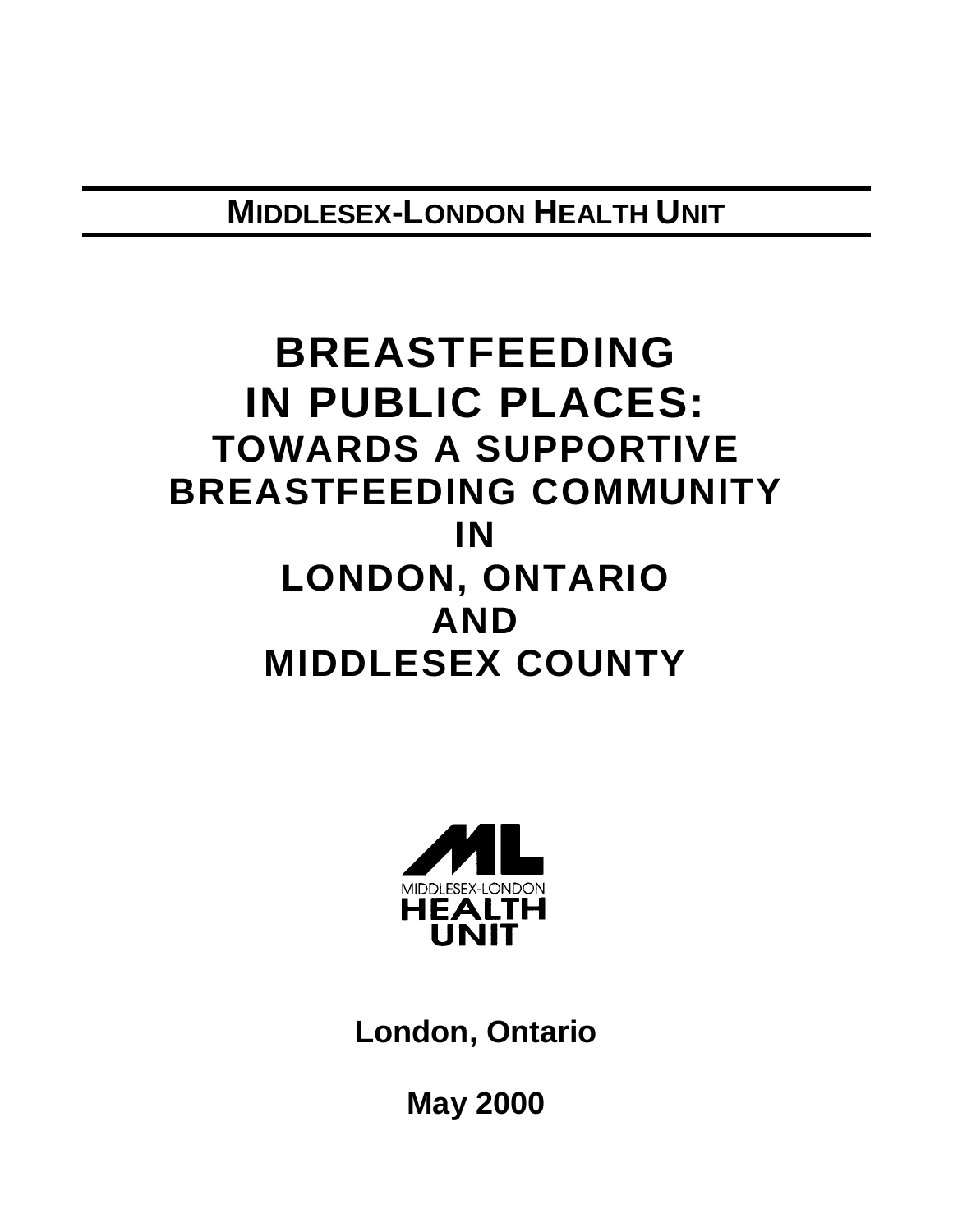© *Copyright 2000 Middlesex-London Health Unit 50 King Street London, Ontario N6A 5L7*

Cite reference as:

Middlesex-London Health Unit. (2000). Breastfeeding in Public Places: Towards A Supportive Breastfeeding Community In London, Ontario and Middlesex County. London, Ontario: Author.

All rights reserved.

Report written by: Yolanda Camiletti, MScN, RN, Principal Investigator, Community Health Nursing Specialist, Middlesex-London Health Unit Rhonda Brittan, BScN, RN, Co-investigator, Public Health Nurse, Middlesex-London Health Unit Susie J. Noble, Administrative Assistant III, Research Assistant, Middlesex-London Health Unit.

For information contact: Yolanda Camiletti Middlesex-London Health Unit Phone: 519-663-5317 ext. 2458 Fax: 519-663-8243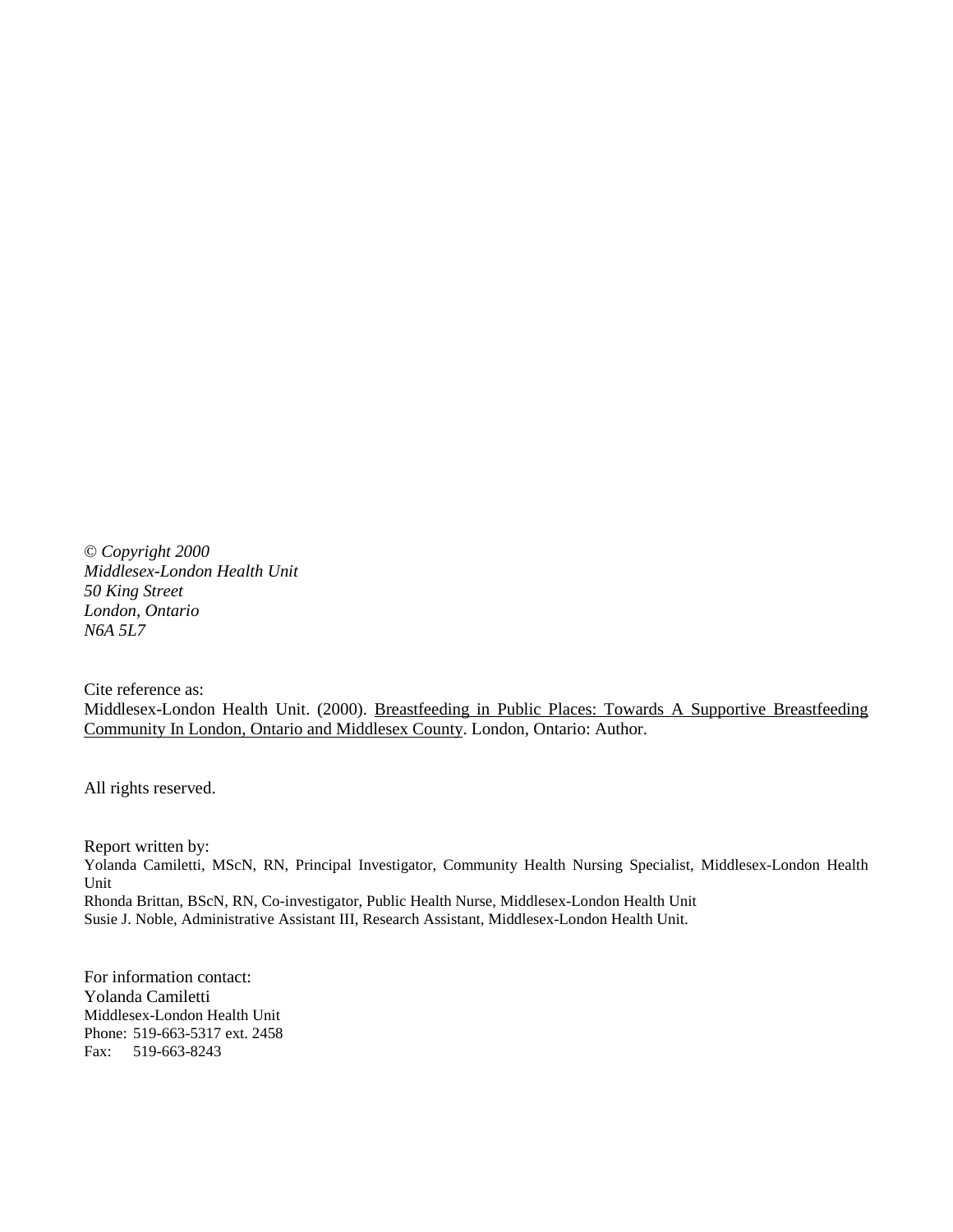**INTRODUCTION** Since the mid 1980's, there has been an increase in medical and societal pressure for new mothers to breastfeed. The benefits of breastfeeding to both the mother and child are well documented. Health organizations and governing bodies such as the World Health Organization, UNICEF, and the Ontario Ministry of Health endorse breastfeeding. Recently, the Ontario Human Rights Commission legislated for the rights of women to breastfeed in public places.

> Unfortunately, the rest of society has not fully embraced breastfeeding in public places. Society continues to view breasts as sexual objects rather than as a source of infant nutrition. Women who breastfeed in public are often shunned by strangers, may be asked to relocate and are forced to breastfeed in unpleasant, unsanitary environments.

> Over the past few years, several health units have implemented "Breast Feeding Friendly" or "Baby Friendly" initiatives. In keeping with the directives of the Ontario Public Health Association and the Mandatory Programs and Services Guidelines, the purpose of this project was to: develop a comprehensive understanding of what mothers experience when breastfeeding in public places in London, Ontario and Middlesex County; to determine what support/difficulties mothers who breastfeed in malls and restaurants may encounter; and to identify specific recommendations that will move Middlesex-London towards becoming a "Breastfeeding Friendly" Community.

> This study consisted of two phases. Phase one contained focus groups with women in Middlesex-London who had breastfed or were breastfeeding and phase two was a replication of a shopping centre (mall) and restaurant telephone survey conducted in Adelaide, Australia.

> Funding for this project was obtained through the Public Health Research Education and Development (PHRED) Program and the Public Health Nursing Division of the Middlesex-London Health Unit (MLHU). Sears Canada Incorporated provided door prizes and refreshments for the focus groups.

#### **STUDY OBJECTIVES** *Phase One*

- To determine the perceived needs of women in London and Middlesex County who are breastfeeding in public places.
- To identify the women's perceptions of attitudes in London and Middlesex County towards breastfeeding in public places.
- To identify what changes need to be made to make London and Middlesex County more breastfeeding friendly.
- To utilize the information obtained from the focus groups for program planning.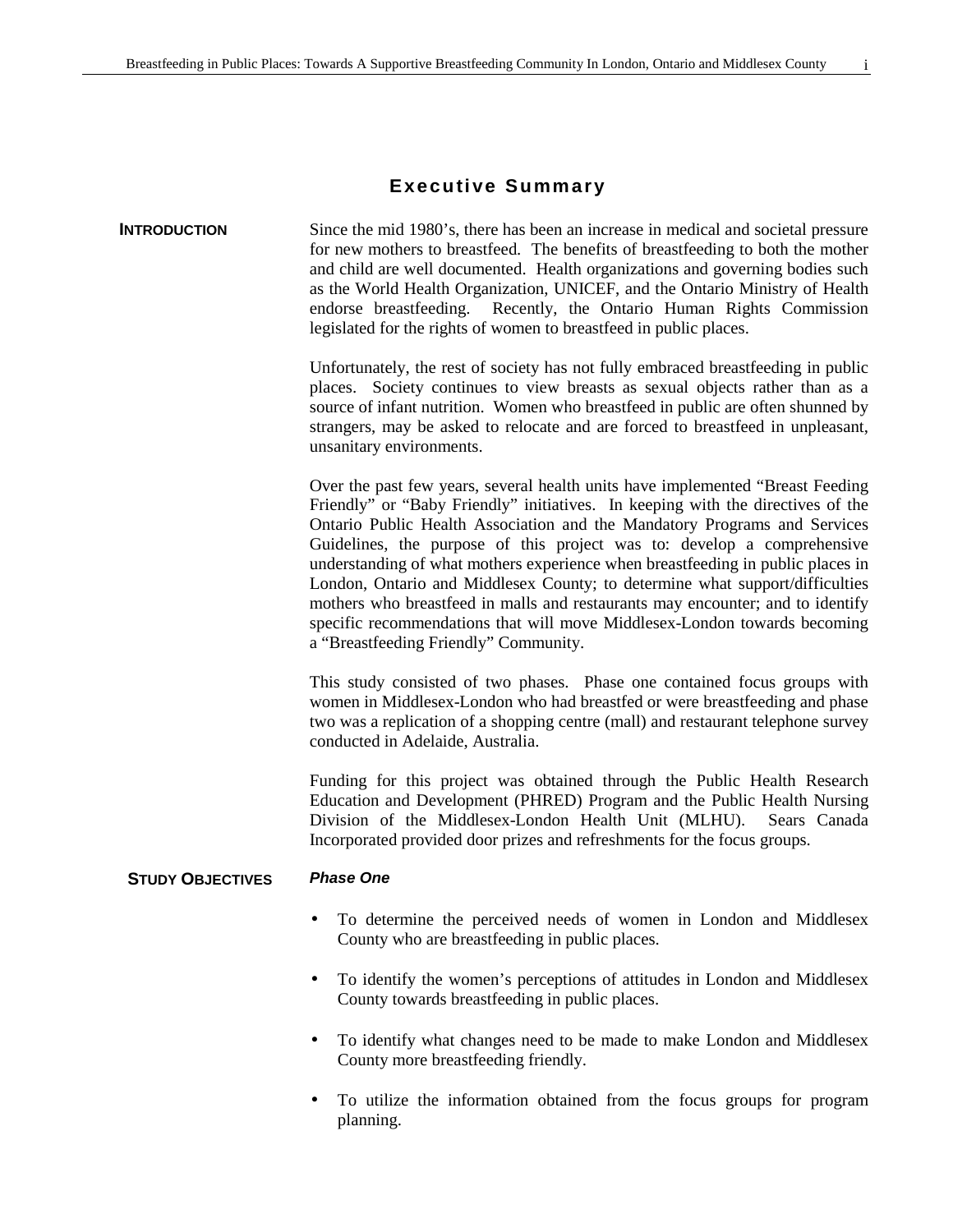#### *Phase Two*

- To conduct a telephone survey of mall and restaurant managers to identify potential problems a mother may encounter breastfeeding in restaurants and shopping centres in London, Ontario and Middlesex County.
- To determine the mall and restaurant mangers' awareness of current government legislation regarding breastfeeding in public places.
- To identify mall and restaurant managers who are ready to accept additional information about breastfeeding in public places.

#### **STUDY DESIGN** *Phase One*

Mothers who were breastfeeding or had breastfed were recruited via posters distributed to locations targeting breastfeeding women. Women self-selected the focus group in which they wished to participate. Mothers completed a short demographic questionnaire at the beginning of the focus group. There were 9 focus group questions. The key questions related to what made mothers comfortable or uncomfortable breastfeeding in malls and restaurants and other "public locations", and what changes were needed to make these location more breastfeeding friendly. The remaining questions related to the women's perceptions of attitudes in London and Middlesex County towards breastfeeding, what mother could do for themselves to promote breastfeeding, and the use of breastfeeding-friendly stickers in public places, and anything else mothers wished to add.

#### *Phase Two*

Eleven shopping centre (malls) and 449 restaurants (randomly selected) were identified for inclusion in this study. Malls were excluded if they were not enclosed and/or did not have a common eating area. Restaurants were excluded if they were fast food outlets with no seating. A short semi-structured telephone survey was conducted during October 1999 – February 2000. Questions related to: having a breastfeeding policy in their establishments, awareness of government legislation regarding breastfeeding, where a mother would be allowed to breastfeed, how the manager would handle a complaint about a woman breastfeeding and whether the manager would be willing to meet with a public health nurse in the future to obtain additional information about breastfeeding in public. Up to 7 attempts were made to contact each of the managers.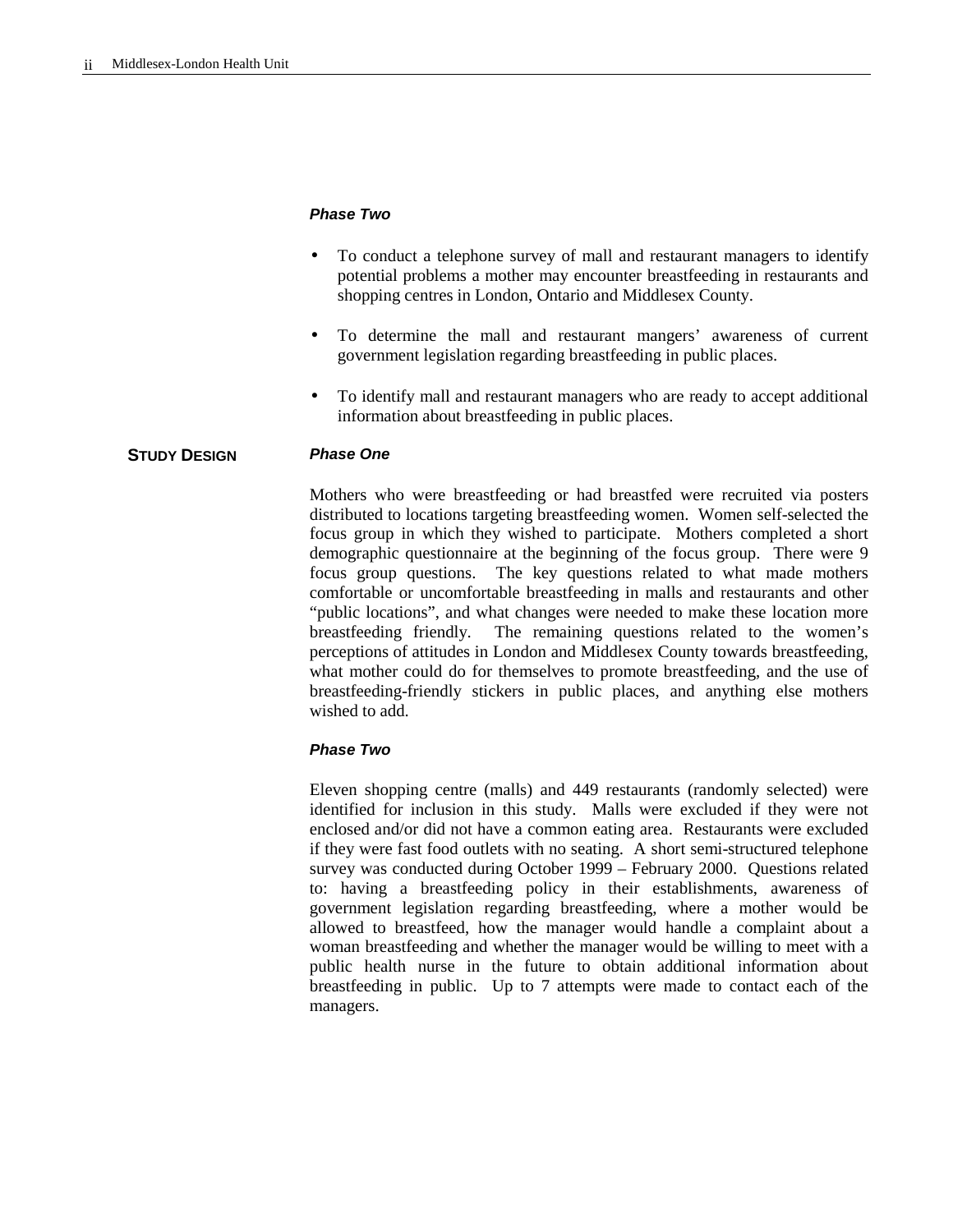#### **RESULTS** *Phase One*

Seven focus groups were conducted with a total of 34 participants. Mothers ranged in age from 20-39 years, 91.2% were married or living common law and 73.5% had completed college or university. Ninety-four percent of the mothers had breastfed in public places.

Forty-five themes and fifty-two suggestions were identified by the participants. The themes were categorized under the headings of general societal attitudes about breastfeeding, restaurants and breastfeeding, malls (shopping centres) and breastfeeding, breastfeeding and health care providers, grocery stores/locations specific to children's entertainment/workplaces, use of breastfeeding friendly decals in Middlesex-London and other.

Women perceived that society continues to view breasts as sexual instead of as a source of infant nutrition. The media perpetuates this image. The attitude of Londoners varies with age (women under 40 years of age and the elderly being supportive, and teens and women 40-60 years non-supportive). Mother preferred private facilities when breastfeeding in public, however they are often forced to breastfeed in washrooms, which mothers found to be unsanitary and inappropriate. Rooms in malls that were designated for infant feeding were often not well maintained and not well advertized. Breastfeeding facilities should be quiet, clean, comfortable, and conveniently located. Improved advertizing of facilities especially in malls is recommended. Mothers felt that the hostess's attitude was key in determining the breastfeeding experience in restaurants.

Contrary to popular belief, mothers reported that breastfeeding is not natural, it is a learned behaviour. Successful breastfeeding techniques learned early in hospital translated to successful breastfeeding in the community. Mothers recommended that more lactation consultants be available in hospital and the information provided in hospital be consistent and accurate. They also suggested that privacy for mothers at the MLHU breastfeeding clinics be improved.

These findings concur with those identified in the literature.

#### *Phase Two*

All eleven mall managers participated in the survey. Of the 449 restaurant managers contacted, 214 surveys were completed (125 were no longer in existence, 43 did not fit the inclusion criteria, 23 were unavailable, 7 refused and 30 were incomplete due to limited research funds). The response rate for restaurant managers (excluding disqualified and non-existent) was 76.1%. The majority of restaurants were classified as family, followed by fast food/donut shop/café, fine dining and other combinations.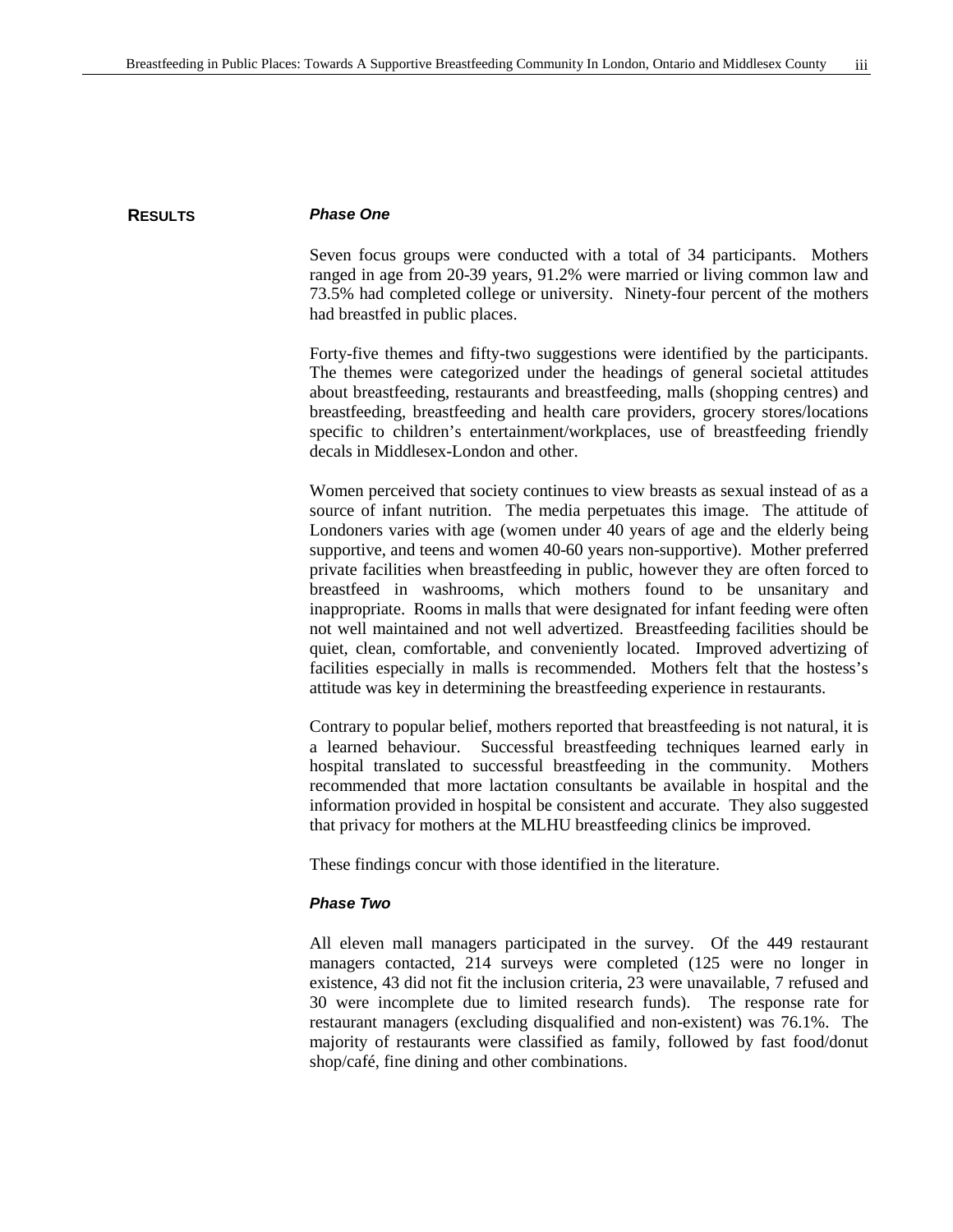The majority of the mall (90.9%) and restaurant managers (84.6%) did not have a policy on breastfeeding. As well, over 90% of both mall and restaurant managers were unaware of government legislation supporting breastfeeding. The majority of managers reported that breastfeeding is allowed or that they would do nothing to interfere with a mother breastfeeding (malls (90.9%), restaurants (80.8%)). However when asked, "where a mother could breastfeed", just over half (54.5-54.7%) stated "anywhere". Secluded locations such as baby care rooms, washrooms, food courts, back of room, were common suggestions. Mothers who breastfeed in public will do better if they do not ask permission to breastfeed.

When confronted by a complaining customer only 45.5% of mall and 34.5% of restaurant managers would react in a way that would not interfere with breastfeeding. Many would ensure that the mother was breastfeeding discretely; others would ask the mother to move to a more secluded location or leave. These results are similar to those found in Adelaide, Australia.

- **CONCLUSION** The strength of this study lies in the fact that: a) the women in this community identified comprehensive, specific recommendations that will promote breastfeeding in public places; b) the majority of mall managers, and over half of the restaurant managers want to receive the survey results and obtain additional information about breastfeeding in public places; c) hospital partners are interested in a collaborative effort to implement some of the study recommendations; and d) the issues identified in this study share an historical and global perspective – the results are similar to a study conducted a decade ago in Toronto, Ontario and similar to the findings in Adelaide, Australia. With the support of the Ontario Human Rights Code and ongoing collaboration with our community partners, in the City of London, Ontario and Middlesex County is well on it's way to becoming a Breastfeeding Friendly Community.
- **RECOMMENDATIONS** Overall, 28 specific recommendations were identified based on the literature, focus group results, mall/restaurant manager survey and preliminary discussions with London Health Sciences Centre and St. Joseph's Health Care, London. A synopsis of the recommendations is provided below.

It is recommended that the Middlesex-London Health Unit (MLHU):

Disseminate study findings to the MLHU staff, Middlesex-London Breastfeeding Committee, La Leche League, local hospitals, malls, restaurants, Chamber of Commerce, the Baby Friendly Initiative for Ontario Committee, other health units, the wider community, and colleagues in Australia.

Work in collaboration with breastfeeding mothers, mall and restaurant managers, and the media towards removing the existing barriers to breastfeeding in public places in London and Middlesex County.

Work collaboratively with community partners towards examination and implementation of suggestions identified in Phase One and Phase Two of the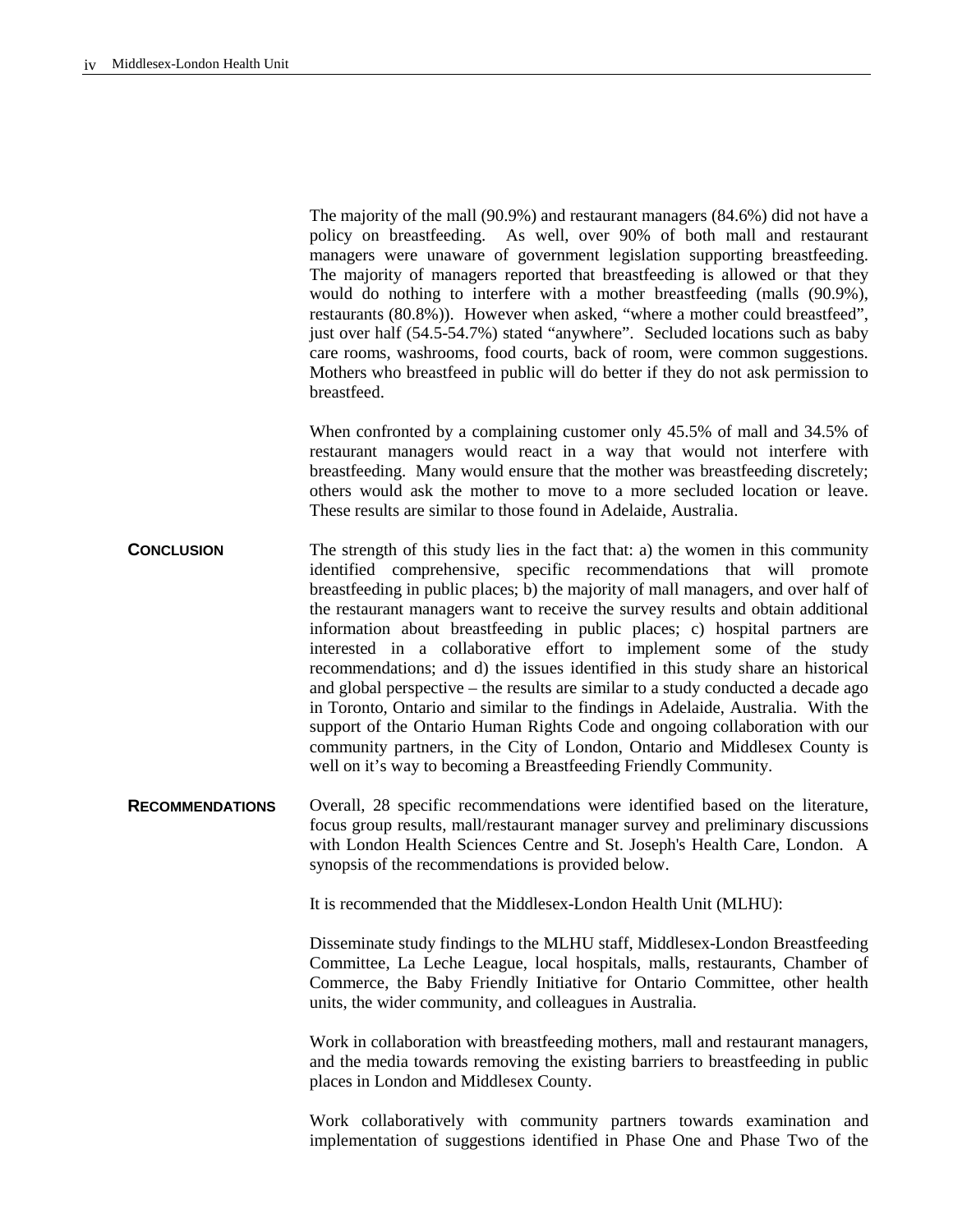study.

Increase public awareness of the legislation about breastfeeding in public places as stated in the Ontario Human Rights Code.

In partnership with community members establish minimum criteria for achieving and maintaining "Breastfeeding Friendly" status in malls and restaurants

In partnership with the London and area hospitals establish a process to ensure the dissemination of accurate, consistent information to women both in the community and hospital settings and to ensure that adequate support is in place to facilitate a smooth transition from hospital to the community.

Conduct future research in the area of Breastfeeding Friendly Environments and the Workplace.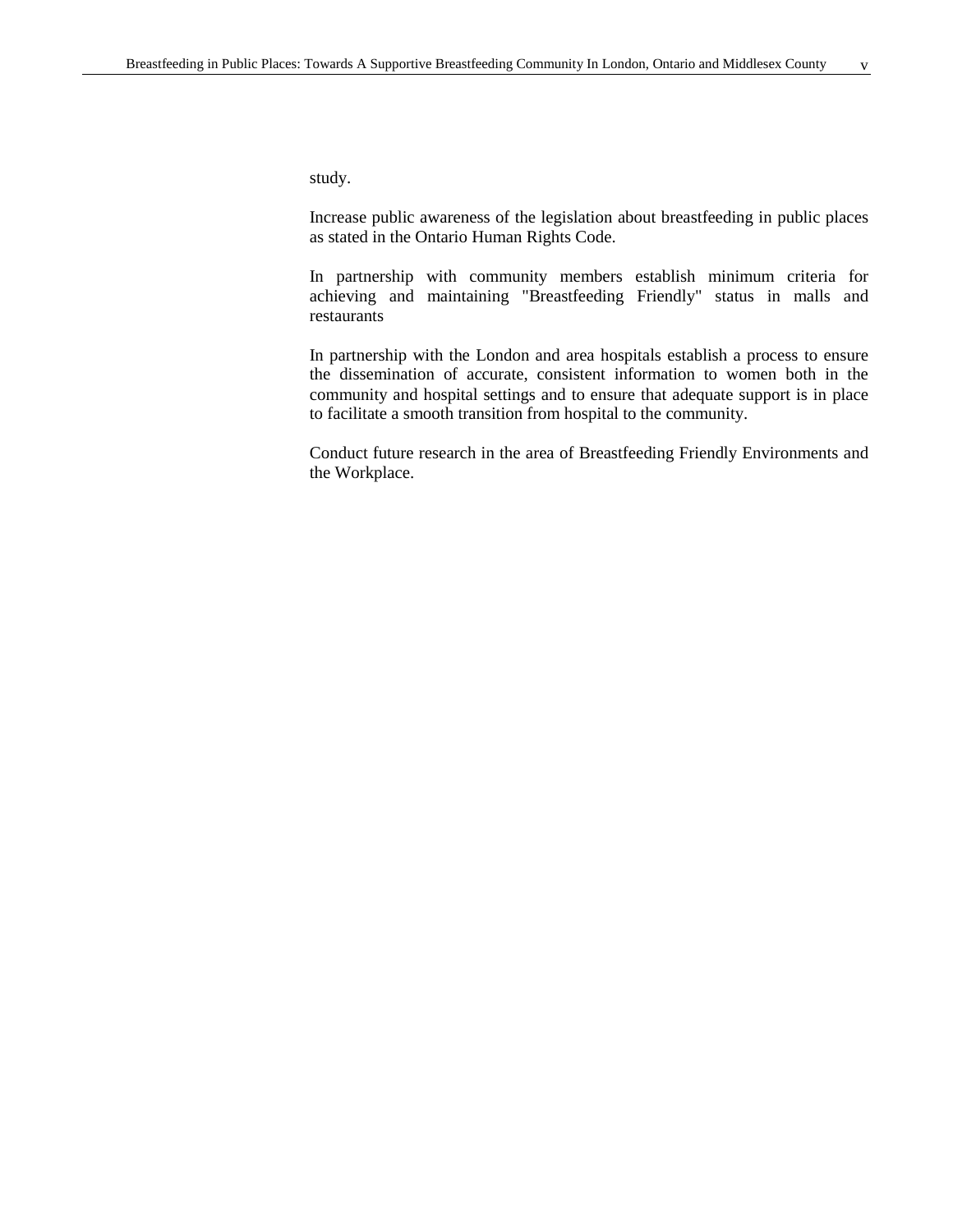### **Acknowledgements**

There are many people who provided assistance with this study.

We wish to thank:

- 1. The women who gave of their time to participate in the focus groups.
- 2. Restaurant and Mall managers for their time in answering the telephone survey.
- 3. Sears Canada, Masonville Mall, London, Ontario, for donating the focus group door prizes.
- 4. Sandra Mackenzie, Public Health Nurse Manager, Child Health Program, for assistance in moving this project forward.
- 5. Dr. Iris Gutmanis, Epidemiologist for her assistance with data analysis.
- 6. Yvonne Tyml for library support throughout the project.
- 7. Nancy Forbes, Joy Knott, and Lynn Stephenson for administrative assistance with this project.
- 8. Margaret LaSalle, PHN for assistance with editing.
- 9. Breastfeeding Friendly Communities Committee of Middlesex-London Health Unit for continued support and input.
- 10. Shelly Hlymbicky, PHN; Mitzie Pohanka,PHN; Jayne Pope, Nurse Manager Family-Baby Centre and Mother Baby Unit, St. Joseph's Health Care, London; Sherry Foran, Nurse Manager, Maternal-Newborn Care, London Health Sciences Centre, Penny Forret, Lactation Consultant, St. Joseph's Health Centre, London & Margaret Duncan, Lactation Consultant, London Health Science Centre for preliminary input regarding study recommendations.
- 11. Jim Reffle, Manager, Environmental Health, for provision of the call list.
- 12. Ruta Pocius, Communications Manager, assistance in dissemination.
- 13. Brenda Coleman, Epidemiologist for her guidance and support.
- 14. The Public Health Research, Education and Development (PHRED) Program, and the Public Health Nursing Division for supporting this project.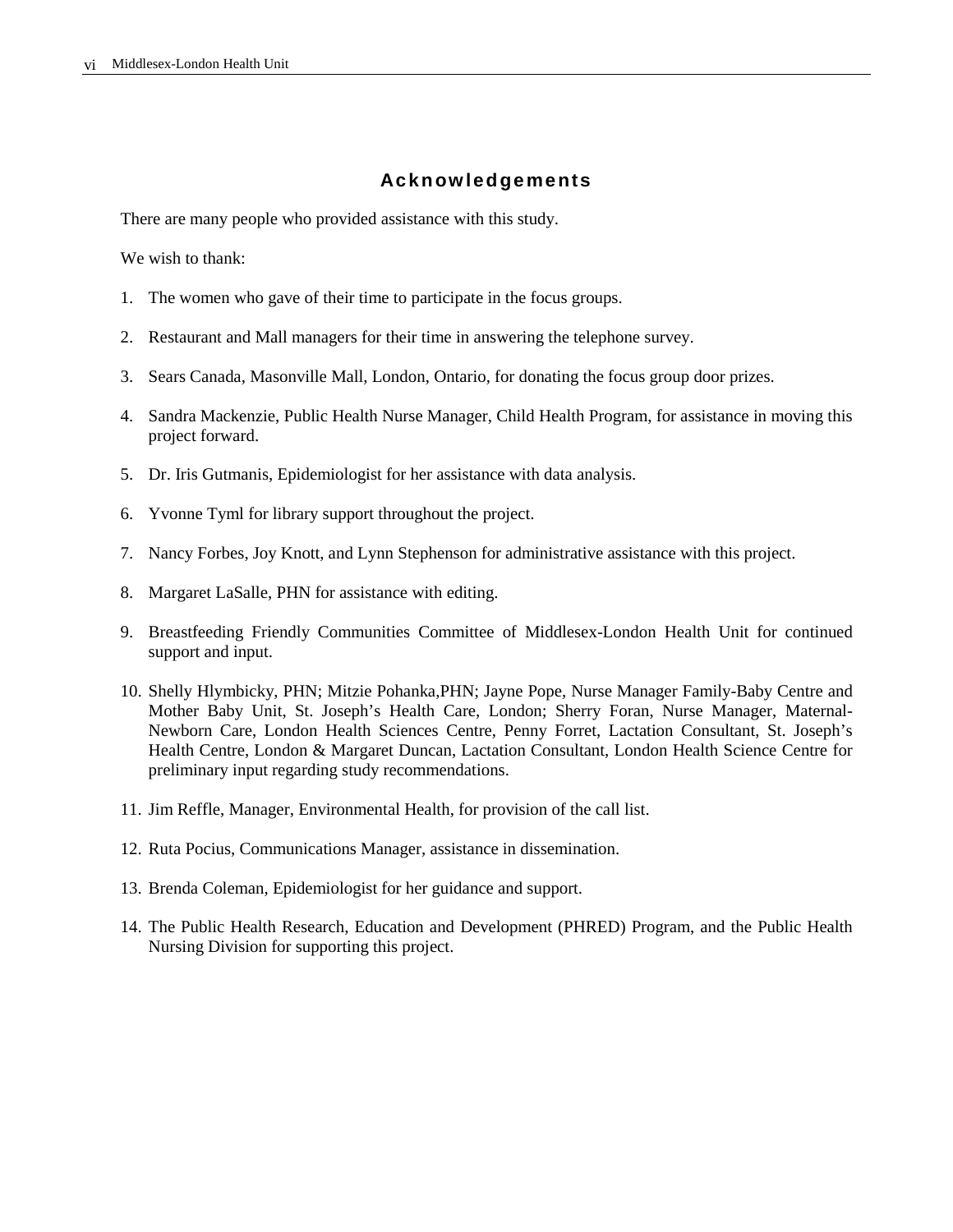### **Table of Contents**

| Focus Groups with Women in London, Ontario, and Middlesex County Who Are Breastfeeding or      |  |
|------------------------------------------------------------------------------------------------|--|
|                                                                                                |  |
|                                                                                                |  |
|                                                                                                |  |
|                                                                                                |  |
|                                                                                                |  |
| Overall Discussion: Integration of the Literature, Focus Groups and Telephone Survey Results34 |  |
|                                                                                                |  |
|                                                                                                |  |
|                                                                                                |  |
|                                                                                                |  |
|                                                                                                |  |
|                                                                                                |  |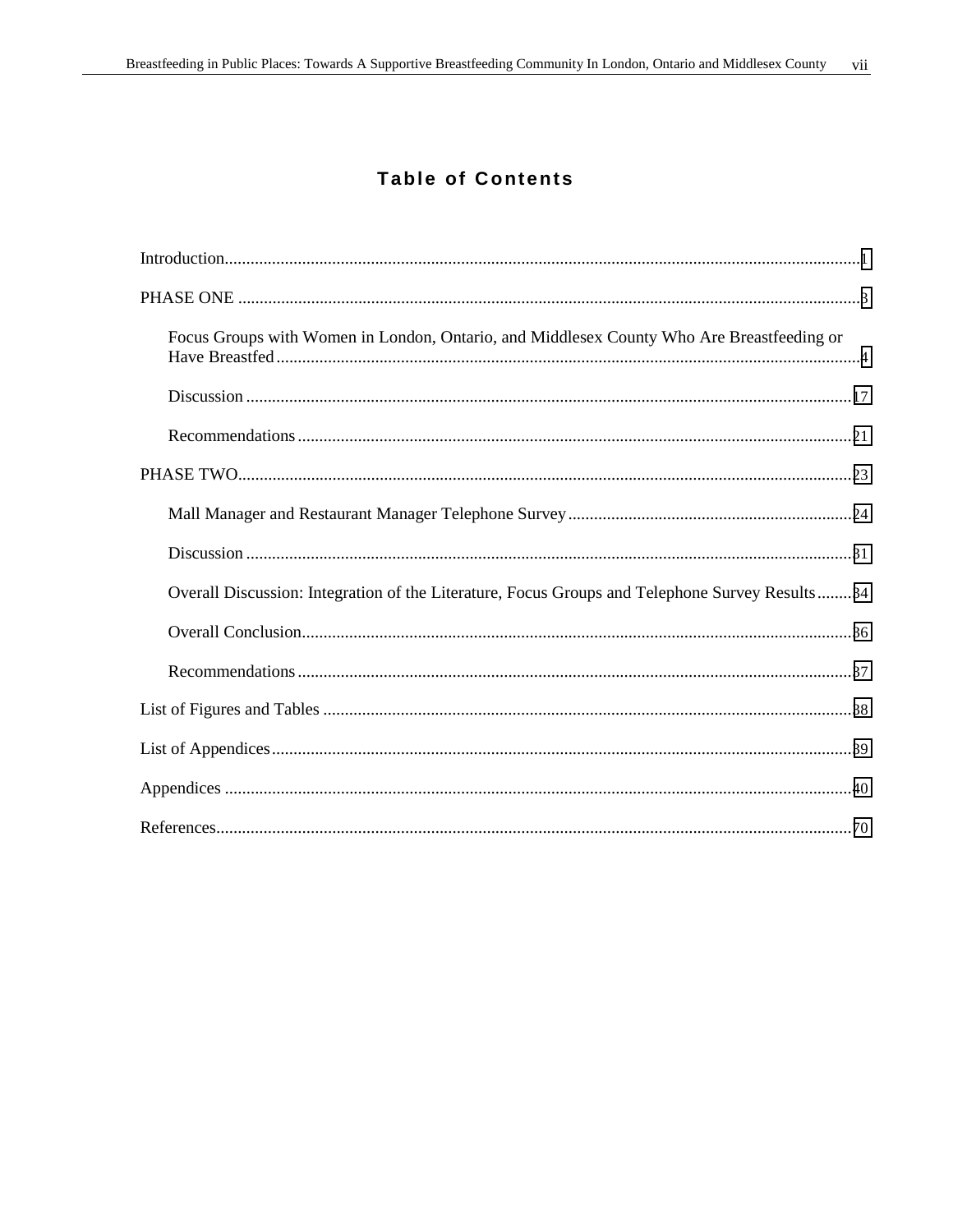#### **Introduction**

<span id="page-9-0"></span>**TOWARDS A BREASTFEEDING FRIENDLY COMMUNITY IN MIDDLESEX-LONDON** Breastmilk is the optimal source of infant nutrition. There is evidence that breastmilk protects a child from infection and allergy,  $13$  has a positive association with cognitive development<sup> $4,5$ </sup> provides protection from sudden infant death syndrome,<sup>2</sup> and may reduce the risk of certain chronic diseases.<sup>1,3,6</sup> Breastfeeding also provides health benefits for the mother such as reducing the risk of postpartum blood loss, premenopausal breast cancer, and ovarian cancer.<sup>7</sup>

Since the mid 1980's there has been increased societal and medical pressure for women to breastfeed.<sup>8</sup> Health organizations and governing bodies such as the World Health Organization/Unicef Canada<sup>9</sup>, and the Ontario Public Health Association<sup>10</sup> have endorsed the position of exclusive breastfeeding until at least 4-6 months of age and have called upon community agencies and services to develop strategies that protect, promote and support breastfeeding. In 1999, the Ontario Human Rights Commission<sup>11</sup> released a document which clearly protects the rights of women to breastfeed in public places.

Although the health care sector and government bodies champion the cause to breastfeed, societal attitudes are slow to change. Many people remain critical of women breastfeeding in public and continue to view breasts as sexual objects.<sup>12</sup> A community survey in Australia found that 83% of people surveyed believed bottlefeeding was more acceptable in public than breastfeeding.<sup>13</sup> In a survey of men attending prenatal classes, the majority of men indicated that breastfeeding was not acceptable in public, even though 96% felt that breastmilk was better for the baby.<sup>14</sup> Voss et al.<sup>15</sup> suggested that society's non-acceptance of breastfeeding as a "norm" may be the reason that over one-third of their sample of men disliked mothers breastfeeding in public.

A recent study in Middlesex-London indicated that more than half of the women who breastfed were uncomfortable breastfeeding in restaurants or when using public transit.<sup>16</sup> McIntyre et al.<sup>17</sup> conducted a survey of restaurant and mall managers and found that 33.3% of restaurant and 48.2% of shopping centre managers supported breastfeeding. Most of them did not have a policy on breastfeeding, and the majority allowed breastfeeding only if done discretely or in a secluded place.

Women feel uncomfortable breastfeeding in public because of their own selfimage, their need for privacy, the negative reactions of others (both verbal and non-verbal)<sup>18</sup>, their own lack of confidence breastfeeding in public<sup>19</sup>, and unsuitable baby care facilities- such as having to breastfeed in washrooms.<sup>20</sup> A woman's level of comfort breastfeeding in public is related to her overall satisfaction with breastfeeding $^{21}$  and with the duration of breastfeeding.<sup>16</sup>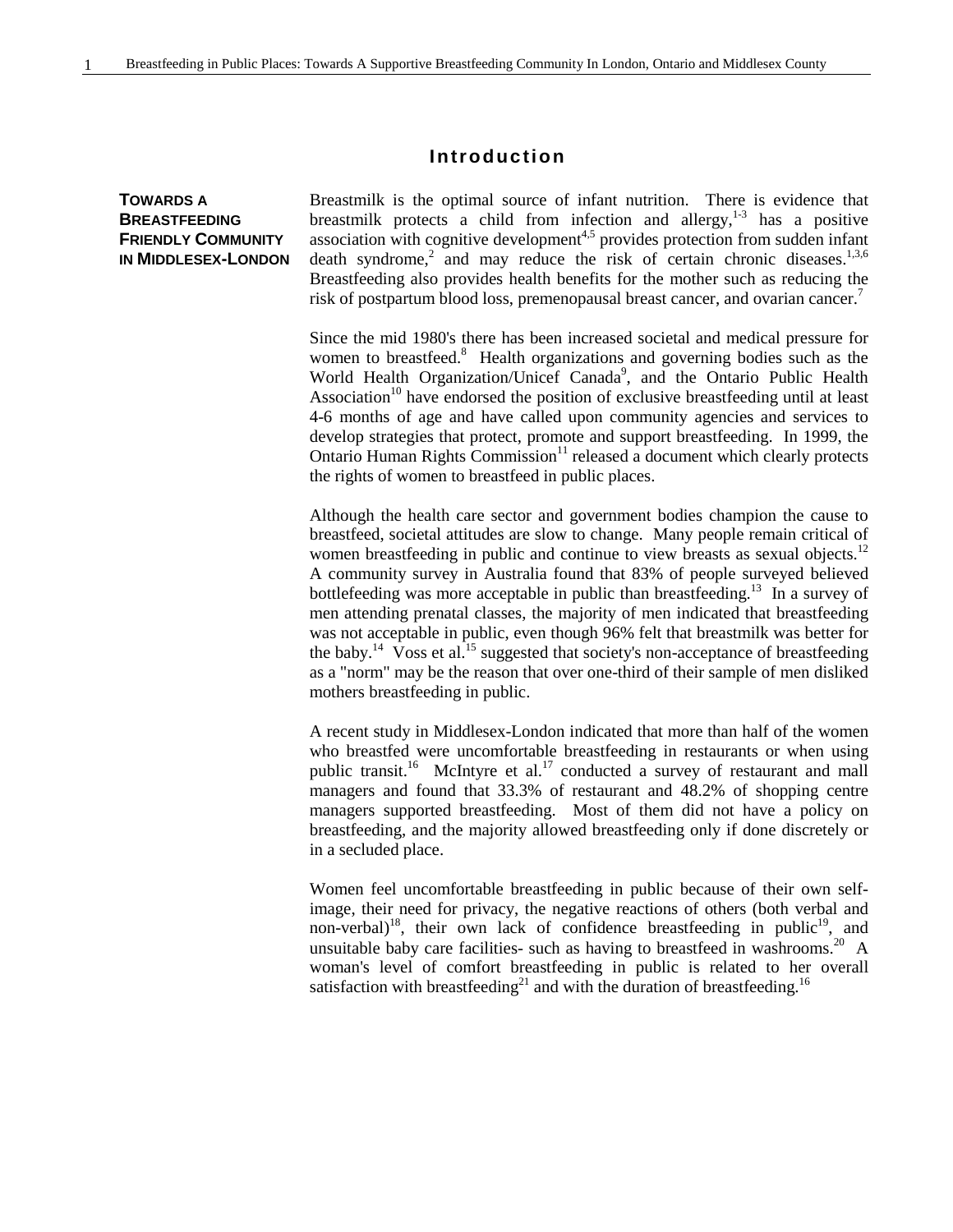Over the past few years, several health units have instituted initiatives that support a "Breastfeeding Friendly" or "Baby Friendly" community. In keeping with the directives from the Ontario Public Health Association<sup>10</sup> and the Mandatory Programs and Services Guidelines<sup>22</sup> to promote breastfeeding, the purposes of this applied research study are to:

- 1. Determine the perceived needs of women in London, Ontario and Middlesex County, who breastfeed in public places
- 2. Identify the women's perceptions of attitudes in London, Ontario and Middlesex County towards breastfeeding in public places
- 3. Utilize information from this study to develop local strategies that support the Health Unit's mandate as specified in the Mandatory Health Programs and Services Guidelines<sup>22</sup> (p.32)

" advocate for and assist in the development of policies to support breastfeeding in the workplace, restaurants, shopping malls and other public places"

4. Further the recommendations of the study entitled "Breastfeeding Duration Rates in Middlesex-London", of promoting Middlesex-London as breastfeeding friendly, and removing barriers that inhibit women from breastfeeding in public places.

Two phases comprise this study:

- Phase 1: To conduct focus groups with women in London, Ontario and Middlesex County who are breastfeeding or have breastfed to:
	- (a) Determine their perception of what it is like to breastfeed in public, and
	- (b) Identify changes they feel are needed to make London, Ontario and Middlesex County a "Breastfeeding Friendly Community".
- Phase 2: To replicate an Australian study<sup>17</sup> to determine restaurant and mall managers attitudes and policies concerning breastfeeding in their establishments, as well as their readiness to receive additional Public Health Nursing intervention.

The results of each phase will be presented separately along with specific recommendations for each phase.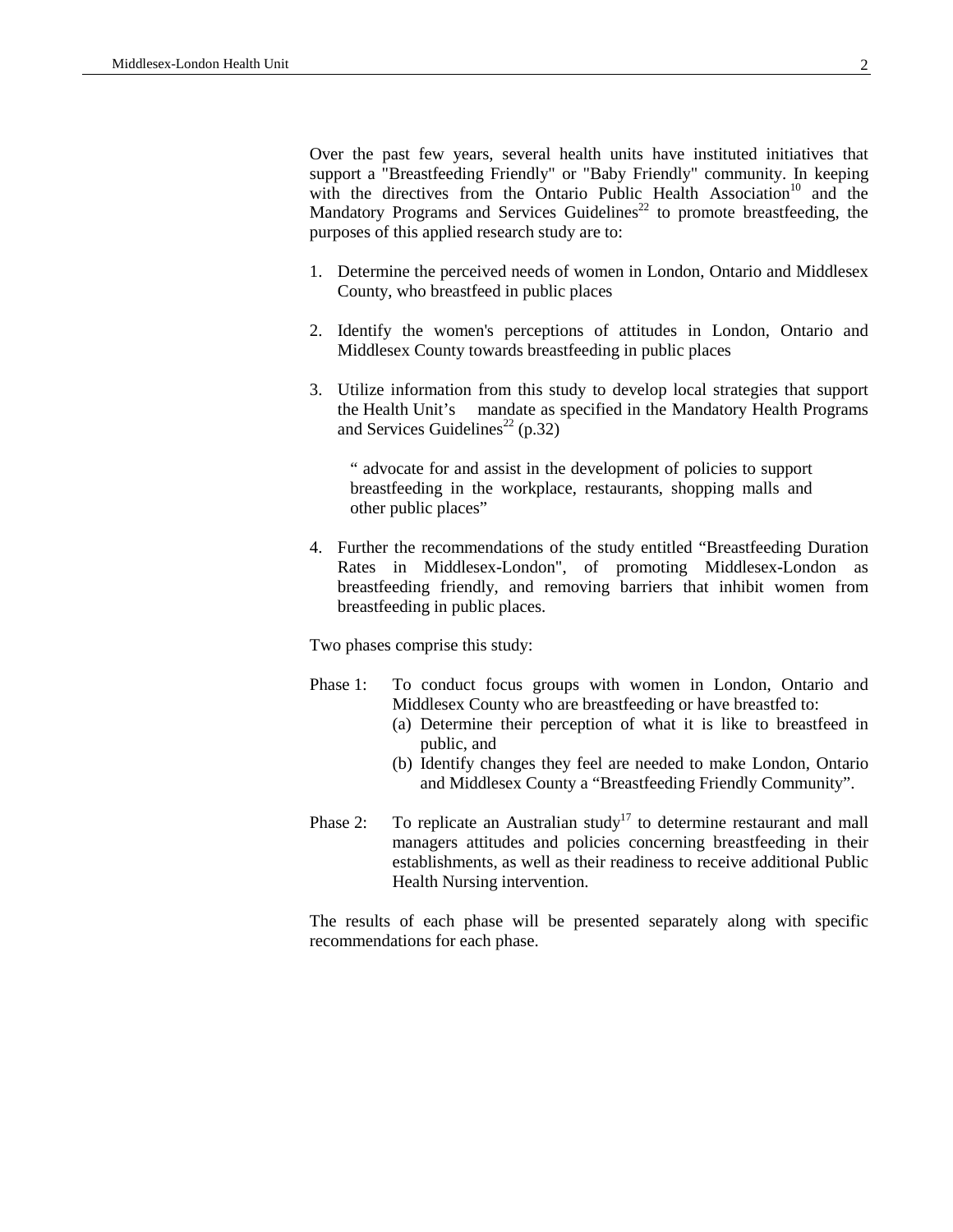## **PHASE ONE**

## <span id="page-11-0"></span>**FOCUS GROUPS WITH WOMEN IN LONDON, ONTARIO AND MIDDLESEX COUNTY WHO ARE BREASTFEEDING OR HAVE BREASTFED**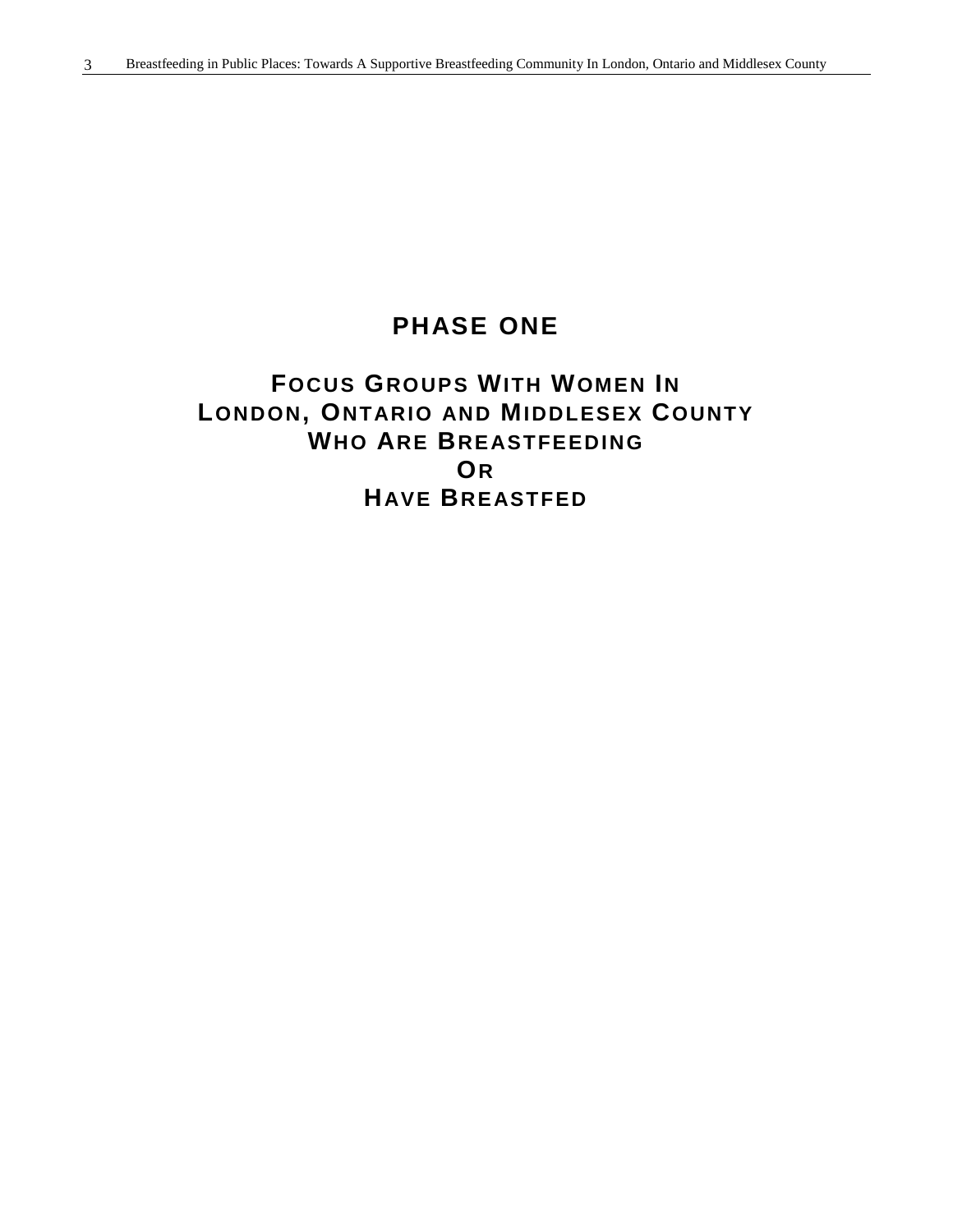### <span id="page-12-0"></span>**Focus Groups With Women in London, Ontario and Middlesex County Who Are Breastfeeding or Have Breastfed**

**OBJECTIVES** The objectives of the focus groups were to:

- a) determine the perceived needs of women in London, Ontario and Middlesex County who breastfeed in public places;
- b) identify the women's perceptions of attitudes in London, Ontario and Middlesex County towards breastfeeding in public places;
- c) identify what changes need to be made to make London, Ontario and Middlesex County more breastfeeding friendly, and
- d) utilize the information for program planning.
- **METHODOLOGY** In August-September, 1999, posters (Appendix A) were distributed to public health breastfeeding clinics, doctor's offices with public health nurse attachments, and to public health nurses working with breastfeeding women inviting women to participate in a focus group. The posters described the study and included a tear off sheet that indicated the dates, times, and locations of the focus groups. Women were instructed to register by giving their registration form to the public health nurse, or calling the health unit directly. Each woman self-selected the focus group in which she wished to participate. A reminder telephone call was made to each registrant the day before the focus group. Door prizes and refreshments, complements of Sears Canada Incorporated, were provided as incentives.

Focus groups were conducted in September and October, 1999. To maximize convenience for all participants, focus groups were held at various times and locations within Middlesex-London. The focus group questionnaire, demographic questionnaire, and poster were developed by the researchers. The instruments were pilot tested and revised.

To ensure consistency, the researchers moderated all focus groups. Detailed notes were recorded on flip chart paper, to allow for verification of the data with the participants. The noise level in the room was not conducive to tape recording the sessions since both mothers and infants were present. Each focus group ended with names being drawn for the door prizes.

A demographic questionnaire (Appendix B) was completed by every participant. Questions about the age of the mother and her youngest child, marital status, education, number of children, duration of breastfeeding, available support, and a question about public policy with breastfeeding were included. There was no identifying information on the questionnaire.

There were nine focus group questions (Appendix C). The key question related to what made mothers comfortable or uncomfortable breastfeeding in malls and restaurants, and what changes were needed to make these locations more breastfeeding friendly. An "other locations" category enabled women to include locations they felt were important. The remaining questions related to the participants perceptions of attitudes towards breastfeeding, what mothers could do to promote breastfeeding, the use of breastfeeding-friendly stickers (decals) in public places, and anything that the researchers had missed or mothers wished to add. To ensure confidentiality, information was grouped and no names were used. Focus groups were conducted until no new information was received.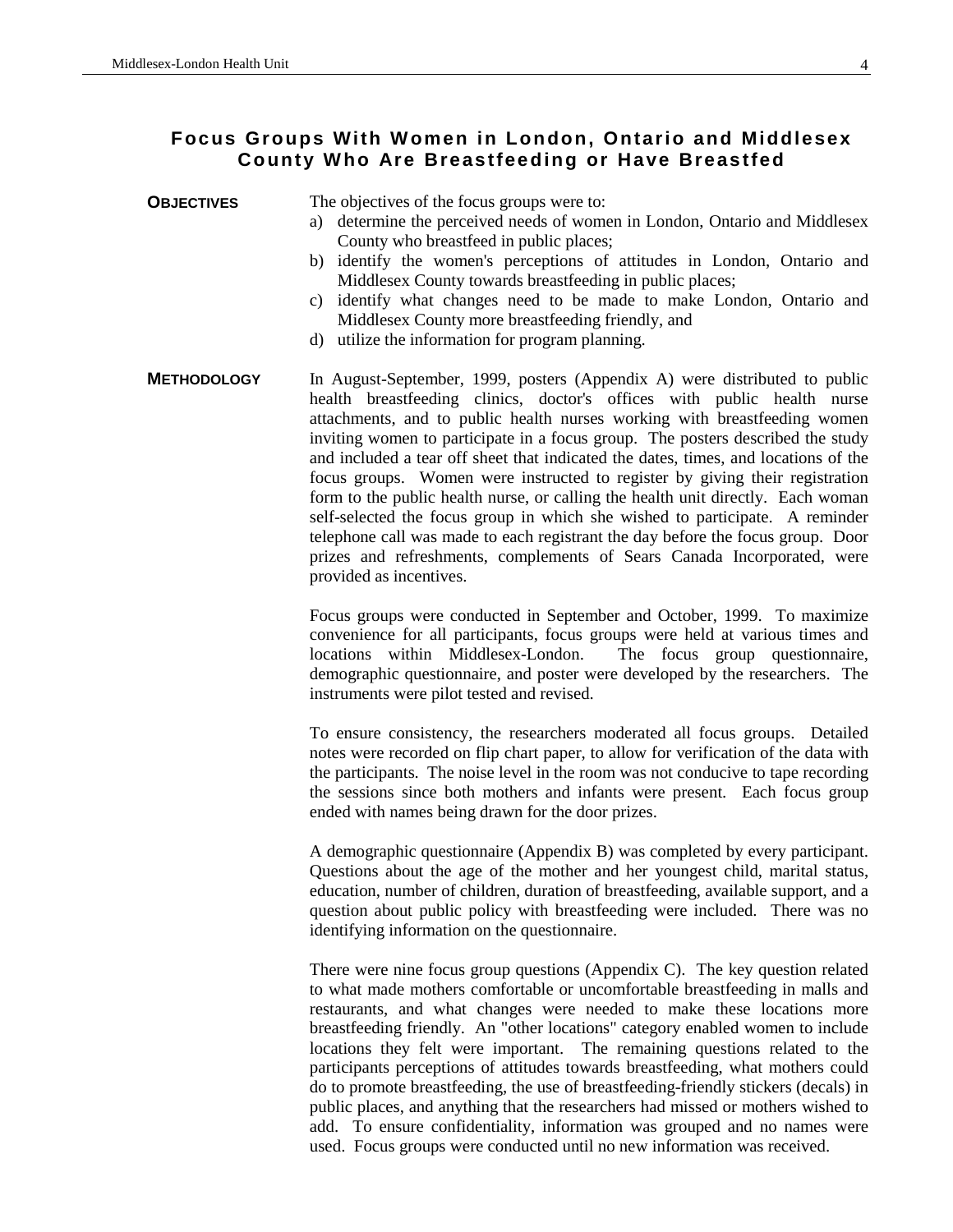#### Definition of terms

For purposes of this study, the terms comfortable/uncomfortable could also be defined as good/bad, or suitable/unsuitable.

**FOCUS GROUP RESULTS** Forty mothers registered for the focus groups. Of the 40 women, 8 did not attend and 2 women participated but did not pre-register. The response rate was 80 percent, and there was no follow-up with those who did not to attend. Seven focus groups were conducted with a total of 34 participants. Five were held in the city and two in the county with group sizes varying from 3 to 8. Mothers were between 20-39 years of age, 91.2 % were married or living common law, and 73.5 % had completed college or university.(See Table 1)

#### **Table 1 Demographic Questionnaire Results n=34**

| <b>Age of Mother</b>                                      |                       | <b>Marital Status</b>                   |                  | <b>Highest Level of Education Completed</b> |                  |
|-----------------------------------------------------------|-----------------------|-----------------------------------------|------------------|---------------------------------------------|------------------|
| $20-24$                                                   | $\frac{0}{2}$<br>14.7 | Single                                  | $\frac{\%}{5.9}$ | Some high school                            | $\frac{\%}{2.9}$ |
| 25-29                                                     | 20.6                  | Married                                 | 82.4             | Completed High School                       | 8.8              |
| $30-34$                                                   | 47.1                  | Common-Law                              | 8.8              | Some University/College                     | 8.8              |
| 35-39                                                     | 17.6                  | Other                                   | 2.9              | Completed University/College                | 73.5             |
|                                                           |                       |                                         |                  | Post Graduate                               | 6.0              |
| <b>Number of Children</b>                                 |                       | <b>Age Range of Youngest</b>            |                  | <b>Longest Time Breastfeeding</b>           |                  |
|                                                           | $\frac{0}{0}$         |                                         | $\%$             |                                             | $\frac{0}{0}$    |
| 1 child                                                   | 67.7                  | $0-3$ months                            | 26.5             | 2-3 months                                  | 17.6             |
| 2 children                                                | 23.5                  | 4-6 months                              | 41.2             | 4-6 months                                  | 35.4             |
| $3+$ children                                             | 8.8                   | 7-12 months                             | 17.6             | 7-12 months                                 | 20.4             |
|                                                           |                       | $>12$ months                            | 14.7             | $13-18$ months                              | 14.6             |
|                                                           |                       |                                         |                  | 19-24 months                                | 8.8              |
|                                                           |                       |                                         |                  | $> 24$ months                               | 2.9              |
| <b>Breastfed in Public</b><br><b>Aware of Legislation</b> |                       | <b>Support (check as many as apply)</b> |                  |                                             |                  |
|                                                           | $\frac{0}{0}$         |                                         | %                |                                             | $\frac{0}{0}$    |
| Yes                                                       | 94.1                  | Yes                                     | 20.6             | Husband/Boyfriend                           | 88.2             |
| N <sub>0</sub>                                            | 5.9                   | N <sub>0</sub>                          | 73.5             | Mother                                      | 61.8             |
|                                                           |                       | No Response                             | 5.9              | Girlfriend                                  | 58.8             |
|                                                           |                       |                                         |                  | Doctor                                      | 73.5             |
|                                                           |                       |                                         |                  | <b>Nurse</b>                                | 41.2             |
|                                                           |                       |                                         |                  | Other: (sister)                             | 20.5             |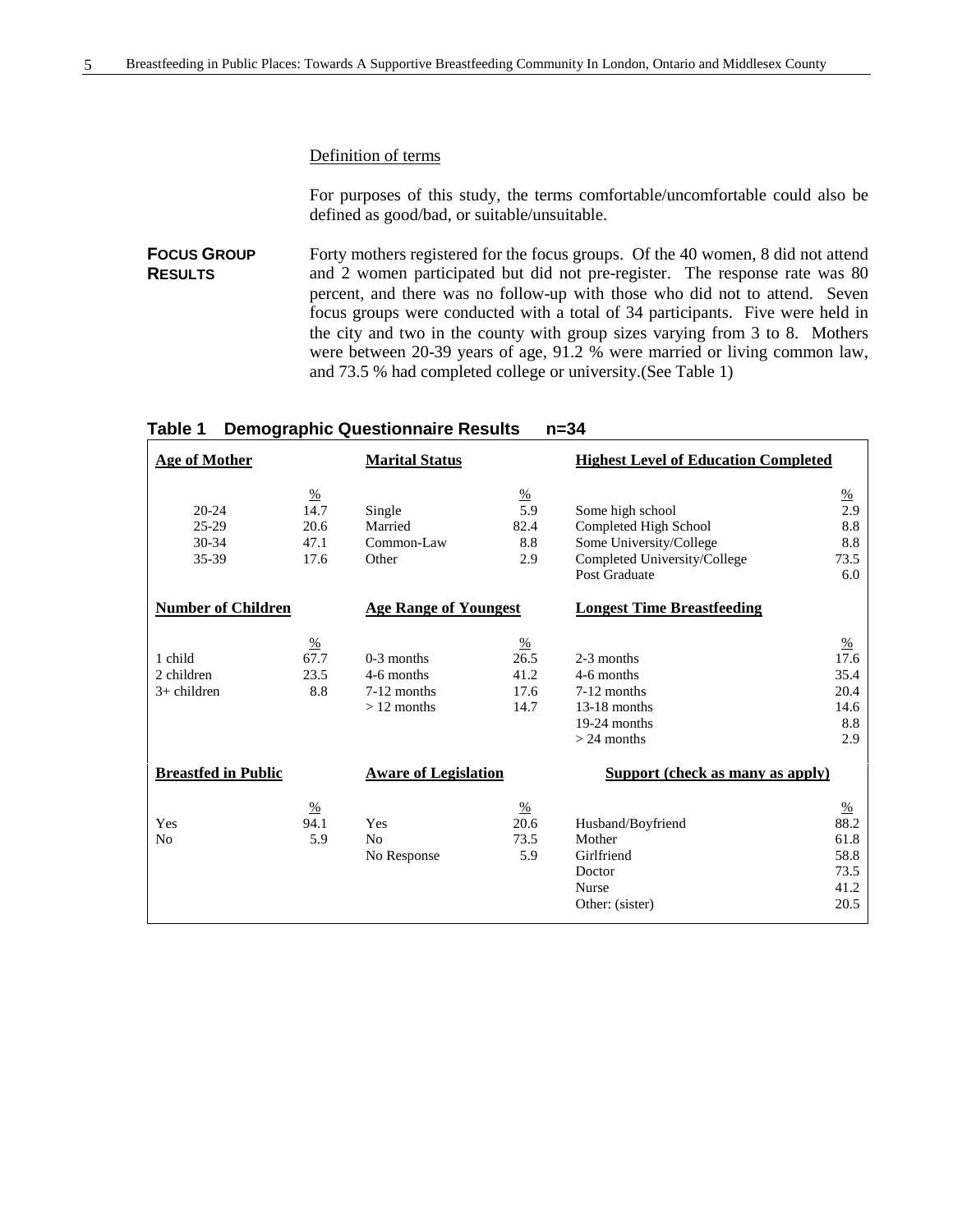In comparison with the 1996 Ontario Ministry of Health Live Birth database,  $^{23}$ the study results suggest that women aged 25-29 may be under represented (Ministry: 32.3%) and the 30-34 year olds may be over represented (Ministry: 31.4%). This may be related to the small sample size. This study sample also contained a higher percentage of women who had completed university /college (73.5%) than the provincial rate  $(23.5\%)$ .<sup>24</sup> Although the study sample demographics vary from the provincial trends, it seems consistent with the documentation that suggests women who breastfeed are more likely to be older, and more educated.<sup>25</sup>

All participants were breastfeeding at the time of the focus groups and 94.1 % had breastfed in public places. Only 20.6 % were aware of any legislation that protects a woman's right to breastfeed in public places. Approximately 68% of the mothers had one child, and the youngest child ranged in age from 2 - 34 months, with the majority (67.7 %) being between 2-6 months. The duration of breastfeeding ranged from 2 to more than 24 months, with over half having breastfed under 6 months. The number of mothers with firstborns who attended the focus groups was higher than the provincial data for firstborns  $(43.3\%)^{23}$ . The majority of women who participated in this study were recruited from the Middlesex-London Health Unit Breastfeeding Clinics. These clinics are frequented by first time mothers with limited breastfeeding experience and who are experiencing difficulty with breastfeeding (Professional practice observation).

When asked who is most supportive to you with breastfeeding, husband/boyfriend was identified most frequently (88.2%), followed by doctor (73.5 %), mother (61.8 %), girlfriend (58.8 %), and nurse (41.2 %). Other supportive persons included: sister, sister-in-law, the mother's father, fiancé's family, mother-in-law, family and friends.

Information specific to each question is presented below (See Appendix D for a complete listing of themes and suggestions).

#### *Have you ever breastfed in a public place, if "yes", where?*

Ninety-four percent of the participants had breastfed in a public place. The most frequently identified places were malls, restaurants, parks, car, bathroom, and change rooms. Others commented "wherever, whenever he/she is hungry".

Less frequent public locations cited were churches, doctor's offices, hospital waiting room, business meeting, fair, zoo, bus, airport, grocery store, and the library.

#### *Have you ever been asked to stop breastfeeding in a public place?*

No one was asked to stop breastfeeding in a public place. Four women were asked to move to a different location to feed their children. Two of these situations occurred in restaurants. One woman was asked to breastfeed in the washroom or leave and the other was asked to feed in a coatroom. The remaining two incidents occurred in a doctor's waiting room and a hospital waiting room. Both women were asked to relocate to smaller rooms. The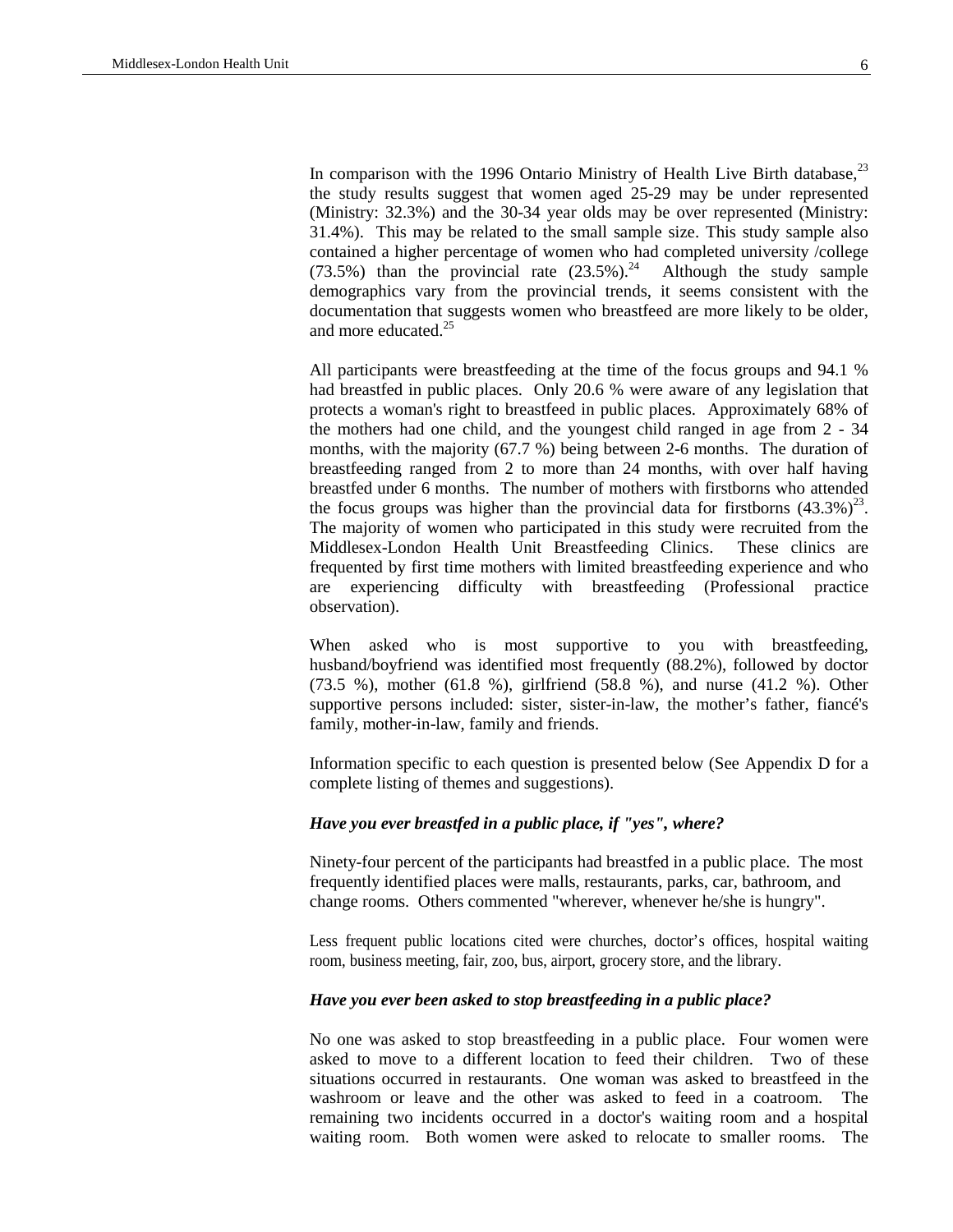participants did not feel that being given a private room to breastfeed was for the mother's convenience.

#### **MALLS**

#### *What makes you comfortable about breastfeeding in malls?*

In general, women preferred to breastfeed in a room designated for infant feeding, as they were more comfortable. However, they were also content to breastfeed on a bench in the mall. In some instances, clothing store staff offered empty change rooms for women to feed their children. Mothers found this to be both comfortable and convenient. Mothers felt that busy times in malls were best as people wouldn't notice someone breastfeeding.

#### *What makes you uncomfortable about breastfeeding in malls?*

Two major areas where the women felt uncomfortable were identified: the breastfeeding/nursing rooms and washrooms.

#### Breastfeeding/ Nursing Rooms

Women generally felt that rooms designated for feeding were often not well maintained, "not clean", "smelly", and "diaper pails not emptied". Rooms had uncomfortable chairs, were dark, boring, and too small to accommodate a stroller. Although some rooms had a box for disposable change pads, boxes were usually empty. Another major complaint was that the rooms were not well advertised. Mothers stated that "employees don't even know where they are", they were not clearly marked, and they were "usually located in areas that were hard to find". Several mothers expressed concern about one mall where it was necessary to go down a long dark corridor to get to the nursing room. They stated it was "scary and spooky" and that this deterred them from using the room. Others stated that they felt the rooms were "hidden in a back corner".

#### Mall Washrooms

Washrooms were viewed as "germ-infested" and all of the mothers were opposed to breastfeeding in washrooms. Comments such as "why should I feed my baby in the bathroom", "would you eat in the bathroom", and "nothing like having to sit on a toilet to feed a baby", were made repeatedly. One mother stated that she had to sit on the sink in a family washroom in order to feed her child because there was no chair.

#### General Comments

Women found that older malls did not have separate rooms for feeding or changing a child. Some women felt uncomfortable breastfeeding on benches in the mall because they felt that this was not private enough and that people would stare at them, "women more so than men". One woman commented that she didn't know if the mall was breastfeeding friendly so she "spent more time watching for the security guard than concentrating on breastfeeding".

#### *What changes do you feel are needed in the malls to make them more breastfeeding friendly?*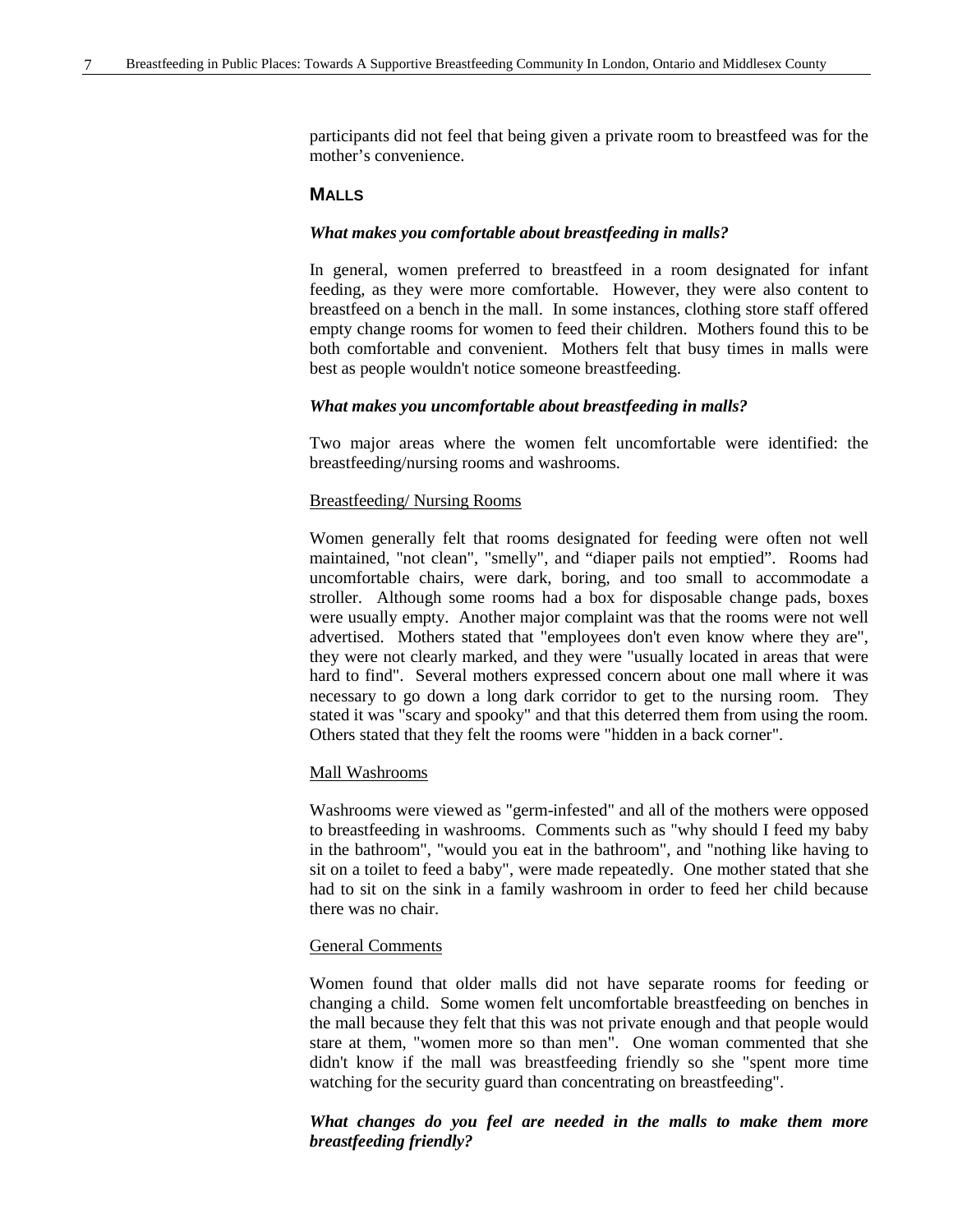#### Breastfeeding/Nursing Rooms:

As mothers are in a nursing room for at least 20 minutes, participants suggested the following as ideal for a breastfeeding/nursing room. The room should be:

- Nicely decorated, homey
- Clean "not smelly". The room should be checked routinely for cleanliness and the garbage pail with dirty diapers emptied frequently
- Dimly lit
- Quiet
- Large enough to accommodate a stroller

The room should have:

- A change table, or at least a diaper deck with safety straps, plus the availability of a sanitizing agent for the change table and disposable change pads
- Comfortable seating a rocker or glider or chair with arm rests and a chair without arm rests (older children tend to push against the arm rests, and move out of feeding position)
- A nursing pillow
- A sink
- A window that overlooks a play area for toddlers (This would be ideal)
- Something stimulating on the walls for mothers and babies to look at
- Piped in music
- A clock

Signage on the door needs to reflect the purpose of the room. At some malls there was only a picture of a baby bottle on the door, which participants felt was inappropriate. Rooms should be centrally located. Toilets should not be in the feeding area, however an adjoining washroom would be convenient.

#### **Advertising**

All groups identified the need for malls to improve advertising and marketing of their breastfeeding/nursing rooms. One mother remarked, "I have a third child and still don't know where the rooms are". Information should be "given out at prenatal classes" or through flyers and press releases.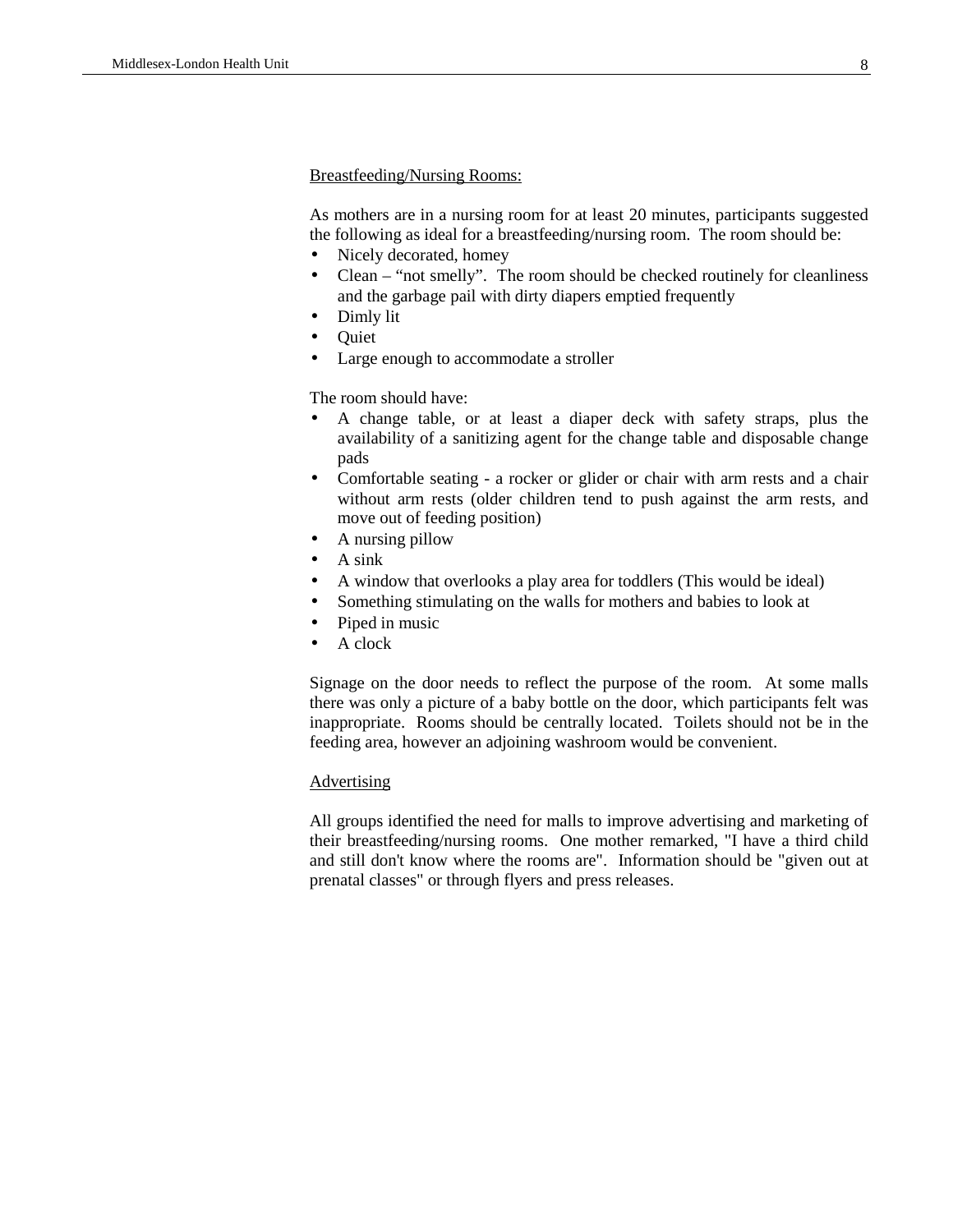#### General Changes

The participants stated that if malls provided improved breastfeeding facilities, malls would attract more breastfeeding women.

"I think it would bring more business to the malls, if mothers needs were tended to … mothers would stay longer".

In addition to the breastfeeding/nursing room, mothers felt that an area of the food court could be surrounded with large planters, so a mother could breastfeed and have a little more privacy. This area would be open to the general public but could have a sign inviting women to breastfeed in this location. Mothers expressed that other mall patrons would then have a choice of sitting in the area where a mother may be breastfeeding. Other options were to place large planters around benches throughout the mall, or to place some chairs in an empty store where women could breastfeed.

Mothers felt all malls should have some parking spaces designated for mothers and infants.

#### **RESTAURANTS**

#### *What makes you comfortable about breastfeeding in restaurants?*

Six of the seven groups found a restaurant booth to be more private than sitting at a table, however booths were not always comfortable, especially when there was little space between the table and seat. A table at the back of the restaurant or in a corner was preferred to being seated in the middle of the restaurant. Dining at non-peak times was felt to be better. The hostess was perceived as most important in setting the atmosphere for breastfeeding. Family restaurants were more comfortable because they were noisier, had more distractions, and tended to have larger washrooms with change tables. One restaurant had a "sling" available for infants to sit at/near the table. A patio style restaurant was also seen as comfortable. In all instances, mothers felt it was important to be discrete when breastfeeding.

#### *What makes you uncomfortable about breastfeeding in restaurants?*

Some mothers stated that they would never feed in a restaurant - "nothing could make them feel comfortable". Most women agreed that they would not feel comfortable breastfeeding in fine dining establishments. They recognized that some customers "go out to get away from their children and wouldn't appreciate hearing a crying baby".

In general, all mothers identified that cramped booths, family centered restaurants that lack adequate facilities for infant needs, and restaurants that are not smoke-free, made them feel uncomfortable. Also, negative facial expressions by customers and waitresses made mothers feel uneasy.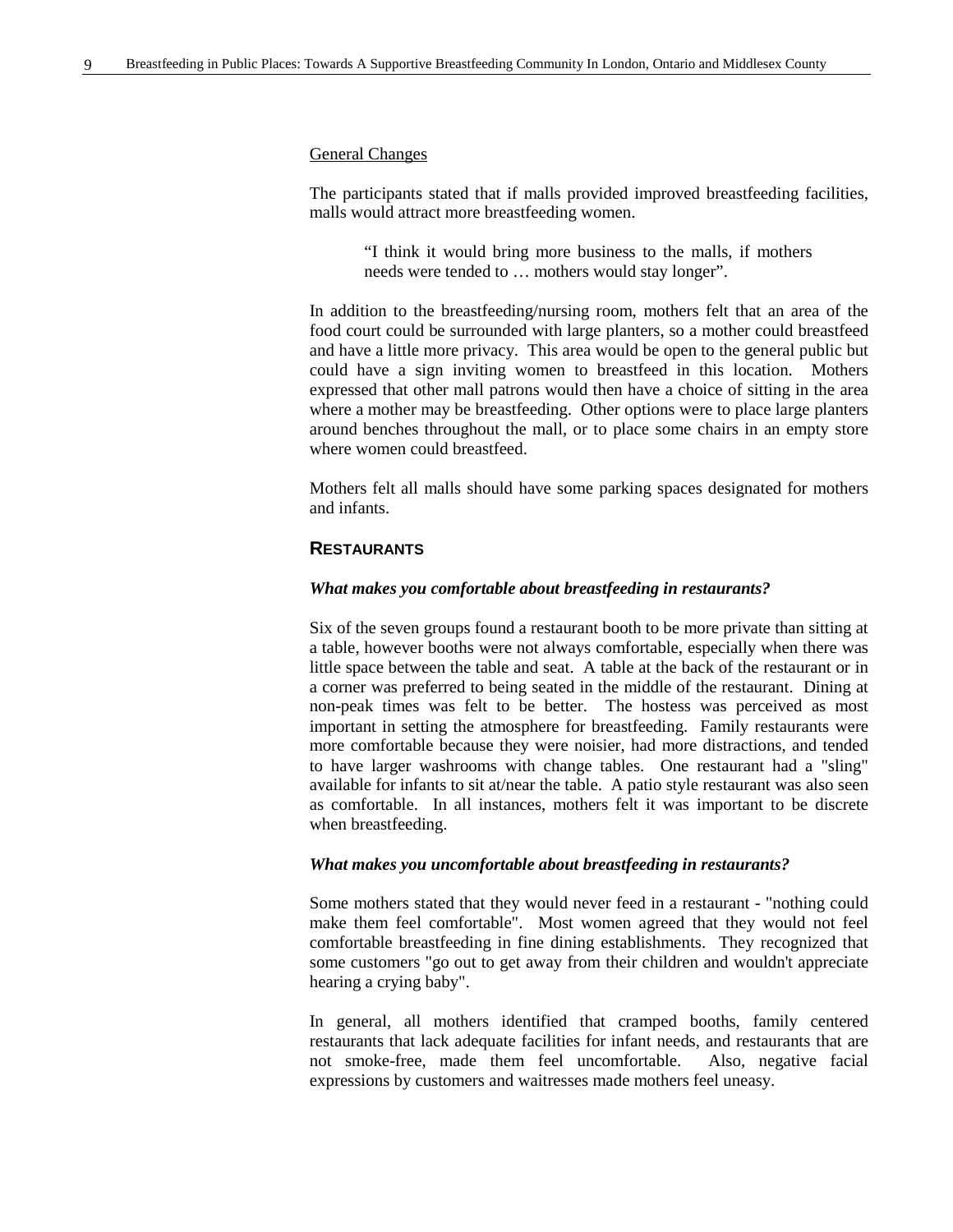#### *What changes do you feel are needed to make restaurants more breastfeeding friendly?*

Every restaurant should have a change area, with the minimum of a pull down change table, a garbage pail beside the change table, and one comfortable chair. In restaurants that cater to children, with playrooms and birthday party rooms, mothers suggested that there be an adjoining glassed-in area where mothers could breastfeed and continue to watch their other children.

Restaurant staff and management should "support breastfeeding moms by educating those who complain rather than approach the breastfeeding mother". Staff should be made aware of the company's policy regarding breastfeeding in public. The hostess should create a welcome atmosphere by inquiring as to the needs of the mother and infant, seating families according to their needs, offering a highchair, and smiling at the infant or saying something positive. Mothers would find it helpful if magazines/books that use symbols to rate restaurants would include a symbol designating breastfeeding friendly establishments.

#### **OTHER**

#### *Other than malls and restaurants what "other" public places make you feel comfortable or uncomfortable breastfeeding?*

Under the category of "other", the participants identified five areas. These included hospitals, Middlesex-London Health Unit breastfeeding clinics, locations specific to entertaining children, grocery stores and workplaces. Although some of these locations may not be considered public places, all five sites were identified in every group, and these locations evoked much discussion.

#### **Hospitals**

All of the women emphatically stated that the success they had breastfeeding in hospital significantly influenced successful breastfeeding in the community. Some comments were:

"Hospital is where it starts, you need to succeed in the hospital".

"It is so important to get a good latch with breastfeeding before you leave the hospital - that's what will prevent you from quitting".

"It's in the hospital where you need the most help, but get most discouraged".

"Success in hospital increases your comfort level".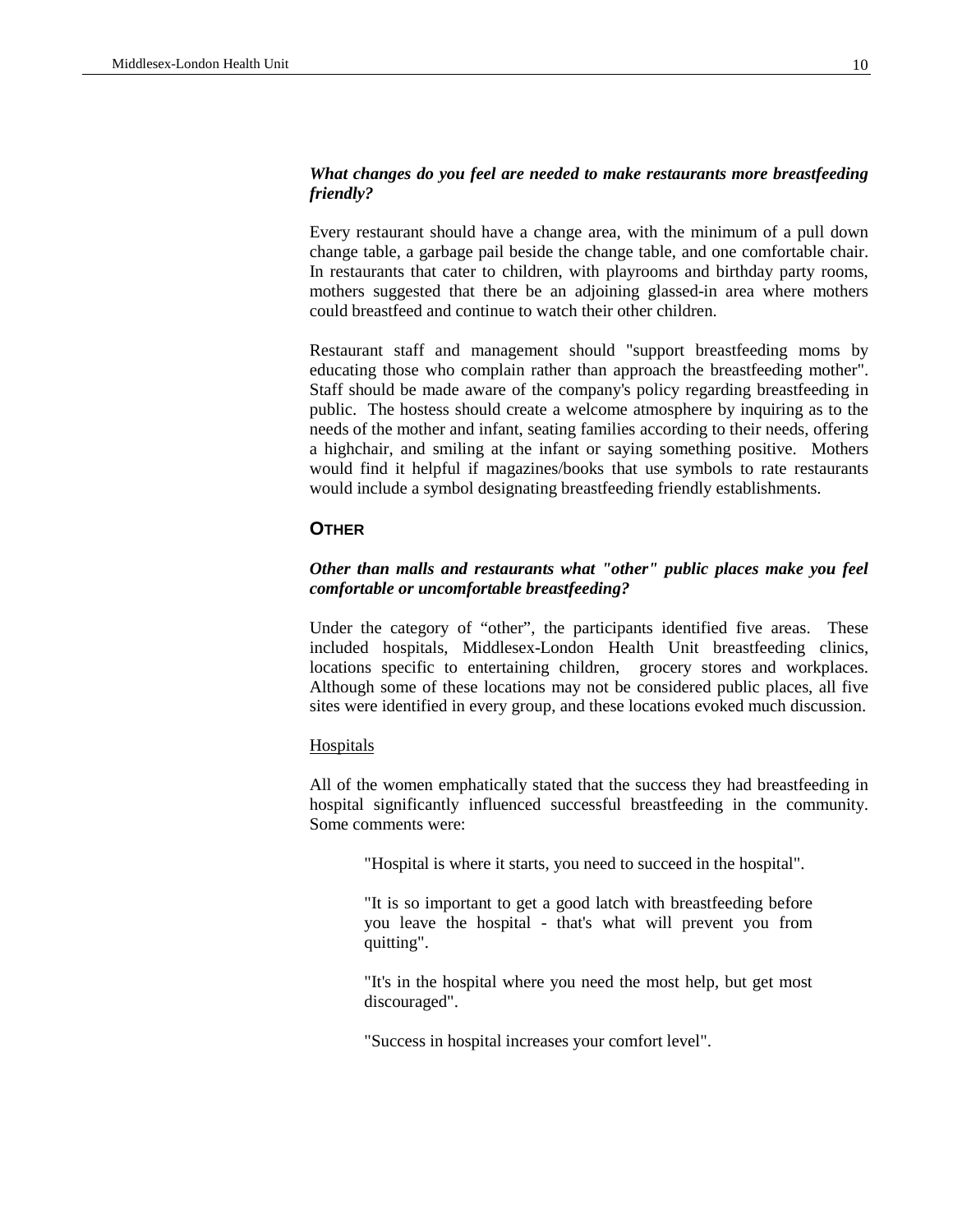Some women found the care they received in hospital to be "very good". The lactation consultants were found to be extremely helpful, however, not everyone knew about them and those who did wanted the consultants to be more available and to spend more time with them. The participants generally felt that more lactation consultants were needed.

In all groups, the women stated that the nurses were "nice", and "tried to help", but they were too busy to spend enough time helping mothers learn to breastfeed, and that if mothers wanted help they needed to be persistent in their requests for assistance. A recurring comment was:

"The hospital nurses help you latch on and then they leave. Then the baby falls off the breast and there is no one there to help you"

Others reported that they were given inaccurate (" nipples too meaty", "I was told I had adhesions - I thought I was defective") and inconsistent information about breastfeeding. Some were concerned about non-verbal messages that were perceived negatively ("the look"). All women felt that the type of hospital experience was dependent upon the nurse. One comment summarizes the viewpoint of the majority of the women.

"Some nurses in hospital have a good attitude and others have a bad attitude, but it is the bad ones that stand out"

Many mothers expressed concern about their infants being supplemented with formula or water. Other mothers stated that when they had to return to the hospital post discharge, the hospital environment was not "breastfeeding friendly". Two mothers reported being shocked by the reactions of the receptionists. One mother stated, " I was trying to nurse on a gurney in the emergency department, no one offered to help".

#### Suggested Changes:

The major suggestion given by focus group participants was a need for staff nurses to provide accurate and consistent information, help mothers establish breastfeeding before hospital discharge, and allow mothers the opportunity for return-demonstrations of breastfeeding to ensure that one successful attempt was not a chance happening. The women recommended hiring more lactation consultants or establishing links between the hospital and health unit, so that the lactation consultants from the health unit could visit with women while they are still in hospital. Lactation consultants should "stop at each room". Hospitals could better advertize their lactation consultants. One mother stated, "Hospitals take the time to advertize photos and freebees, but don't advertize the lactation consultant".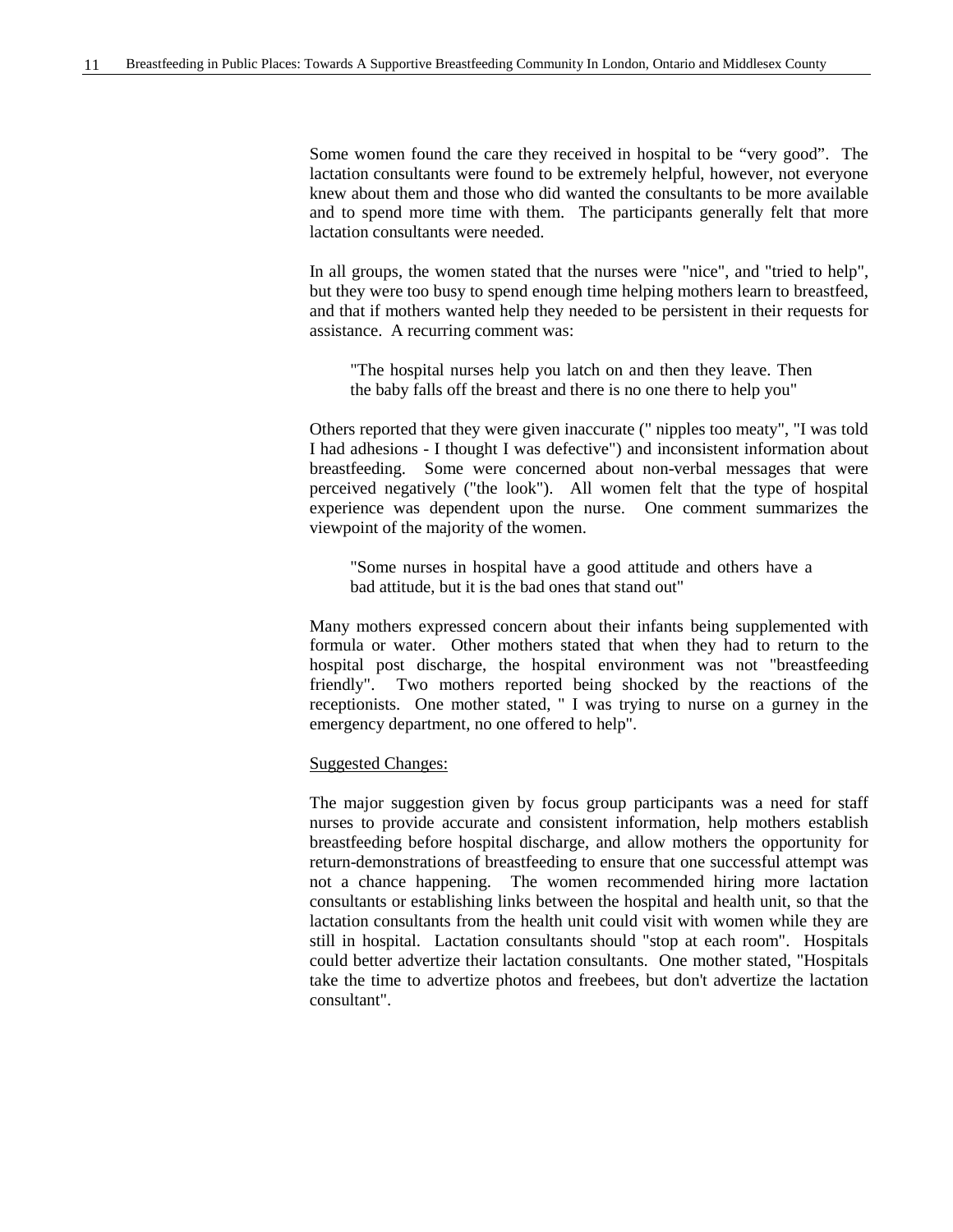#### Middlesex-London Health Unit Breastfeeding Clinics

The breastfeeding clinics were found to be very helpful, and a comment made repeatedly was " I don't know if I would have made it without the public health nurse's support".

Mothers did find that the clinics lacked privacy and the option of individual consultations without other people observing. Some women felt uncomfortable breastfeeding or being given instruction in front of men who were accompanying their partners, "especially during the first week". One women shared a story about a grandfather who brought his daughter to the clinic and spent the rest of his time watching everyone else breastfeed. Others found the arrangements of chairs in a circle forced people to look at one another.

The times of the clinics were not always convenient. Women with toddlers prefer morning clinics because toddlers have afternoon naps. Others felt the clinics needed more staff. One mother related that she had arrived at a clinic at closing time and was refused help by the clinic nurse. Another reported that a nurse walked by and said "your a pro at this", but the mother had questions.

#### Suggestions

Mothers suggested that the clinics have screened areas that are private or cubicles. Nurses should remember "modesty and privacy when handling a mother's breasts". Mothers wanted more clinics scheduled in the morning and more staff at the clinics.

If a client arrives at closing time, don't turn them away. Clinics in malls are great, but advertizing could be better. Malls should advertize the clinic and keep the clinic room open for mothers to use as a breastfeeding room. Prenatal teachers should encourage their clients to attend the breastfeeding clinics once they have delivered. The participants also suggested having clinics combined with a playgroup for older children.

#### Locations Specific to Entertaining Children

All mothers were extremely pleased at attempts made to accommodate breastfeeding mothers at fairs, festivals and museums while their older children enjoyed the activities. However, one mother could not find an appropriate place to nurse her infant while visiting a museum. Tents provided at a fair and at a festival were "very hot", "had poor circulation", "smelled of dirty diapers", and "were not well advertized".

#### Suggestions

Mothers emphasized the importance of facilities that meet the needs of patrons. It was suggested that improvements be made in the method of advertizing so women would know where the breastfeeding/nursing areas are located.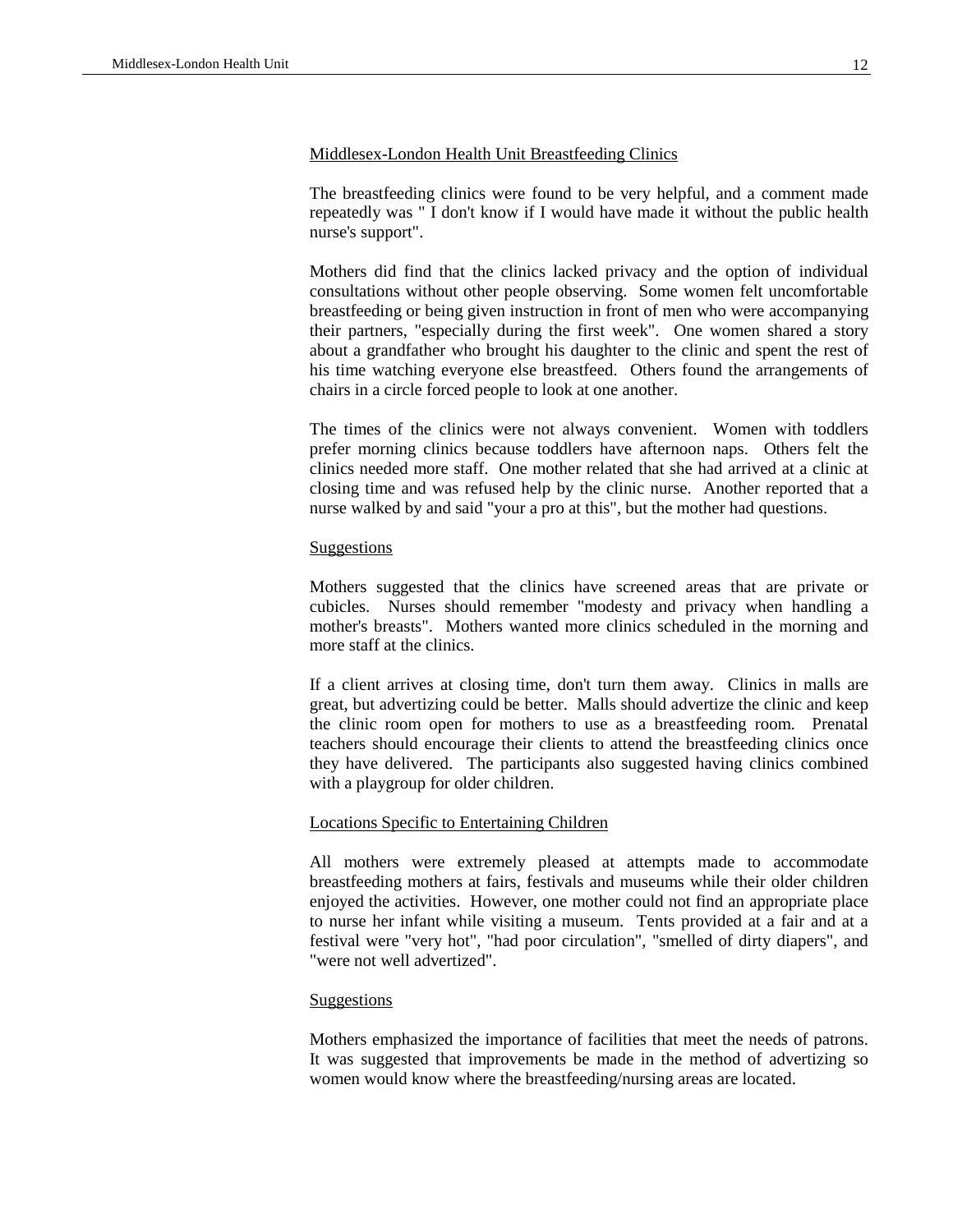#### Grocery Stores

Generally mothers did not expect breastfeeding facilities to be available at grocery stores. The majority of women opted to breastfeed in their cars or vans. One woman in a county grocery store was allowed to breastfeed in a back room. Mothers felt it would be nice to have a place to breastfeed in the grocery store as automobiles get hot in the summer and cold in the winter. However, they did not see this as a necessity.

#### Workplace

Workplaces were not considered to be breastfeeding friendly environments. Mothers who returned to work did not have a private place to express milk. Their colleagues found the breast pumps noisy, usually there was no refrigerator to store pumped milk, and "other staff are horrified to find breast milk in the refrigerator, they think they may use it for their coffee".

Women identified the need for "more research on breastfeeding in the workplace", and they wanted more information about breastfeeding when they return to work.

#### *How do you think people in the City of London and Middlesex County feel about women breastfeeding in public places?*

#### General Attitudes

There were differing perceptions regarding how people in London and Middlesex County felt about women breastfeeding in public. Some mothers perceived that the attitude was generally positive, breastfeeding is seen as more acceptable, people don't notice or don't mind, and some strangers will go "extra lengths to help" or provide supportive comments. Some mothers suggested that London has a strong women's support group that is understanding of women's issues.

Others felt that the general attitude was mixed, that Londoners are "conservative" and "stuffy", and a few mothers stated that, "Everyone says breastfeeding is the best way to feed a child but no one wants to see it". All mothers concluded that society still views breastfeeding as sexual and that attitudes towards breastfeeding differ with age.

#### Sexual Connotations

Women generally felt there was a need to move from "breasts are sexual, to breasts are a source of food". Mothers expressed that prior to having children and breastfeeding, they thought of breasts in a sexual way. Some women also felt that the media portrays "breasts being connected to two things- breast cancer or breast implants". Women found married men whose wives breastfed were more comfortable with women breastfeeding in public. They also stated that their fathers and brothers "saw breasts as sexual", most women felt uncomfortable breastfeeding in front of them. A question raised by many women was whether men really felt uncomfortable seeing women breastfeed in public, or whether women perceived they would make men feel uncomfortable.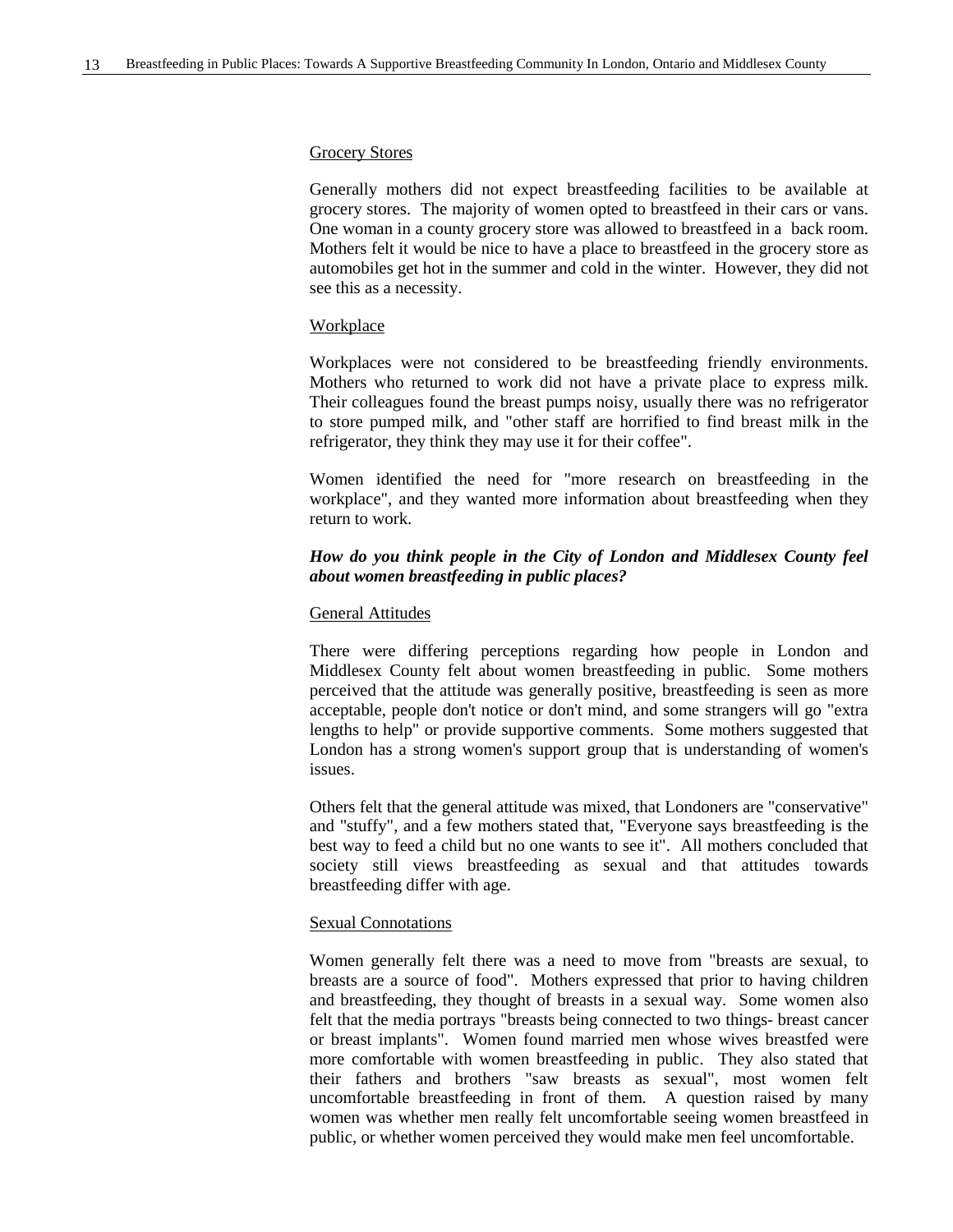#### Attitudes With Different Ages

All groups identified that the public's attitude about breastfeeding differed with age. Young children are naturally curious and "just look". Mothers stated that education about breastfeeding should begin in early childhood. Teens were seen as unaccepting, and non-supportive because they are dealing with their own sexuality. Women under 40 years of age were viewed as being the same age as the participants and were seen as supportive and accepting. Those between 40- 60 years "who didn't breastfeed" were perceived as non-supportive, and people over 60 years were viewed as accepting and supportive.

#### Child's Age

Mothers found that the age of their child affected the public's opinion about breastfeeding. Women felt they were getting mixed messages about how long to continue breastfeeding. They sensed that people become more uncomfortable as the baby gets older and that feeding past one year was seen as a negative. Comments such as those listed below were made to mothers:

"If she can drink from a cup, she doesn't need to nurse"

"Pediatrician told me to switch to milk at 11 months - too late to breastfeed"

#### *What can you do to improve/promote breastfeeding in public places?*

#### Increase own comfort level

Breastfeeding in public "starts with yourself and the confidence you have". Mothers felt they had initially made inaccurate assumptions about the way people felt about breastfeeding in public. Mothers stated that women just had to "get up the nerve", "what others think doesn't matter", and "just do it". They commented that "the more you breastfeed in public, the more comfortable you will become". Through increased public exposure mothers thought that they would "desensitize the public". Mothers who had previous experience breastfeeding were more comfortable breastfeeding in public. It was also pointed out that "some mothers may never feel comfortable breastfeeding in public".

#### Breastfeeding is a learned behaviour

New mothers need to recognize that "breastmilk is natural, breastfeeding is not". The women found the first 6 weeks of breastfeeding to be difficult, that breastfeeding is not straight forward, and both mother and baby need to learn how to do it right.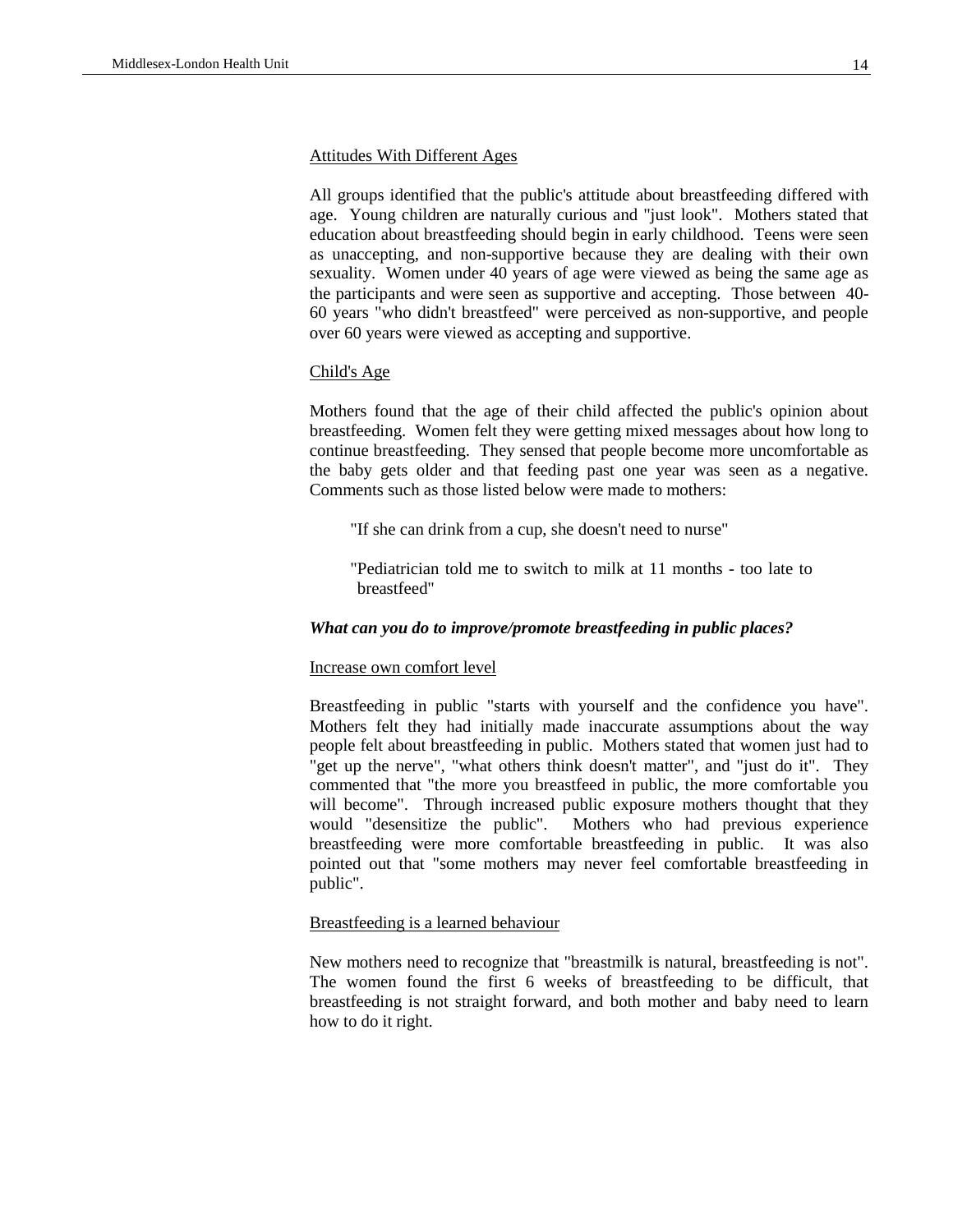#### Support Groups/ Volunteers

Mothers could learn more about breastfeeding by observing others breastfeed and getting involved in support groups. The focus groups recommended that a "peer support program" be established through the Middlesex-London Health Unit in which experienced mothers could volunteer to support new breastfeeding mothers. The health unit would oversee the program and train the volunteers to give consistent and accurate messages to new mothers. This program would augment present public health services. At least 2 to 3 mothers in each group expressed interest in volunteering for such a program.

Breastfeeding classes should be promoted and be available in the post-partum area of the hospital. There should be more emphasis on breastfeeding in prenatal classes.

#### Encourage Strangers

The participants recommended that breastfeeding mothers support other women who are breastfeeding in public places. Some suggestions were to smile, make a positive comment or share information such as the location of breastfeeding facilities in the mall. Mothers should promote breastfeeding with friends who are pregnant, and talk openly with other mothers, friends and family members.

#### Media

More media coverage was recommended because "you accept what you see", "the more people see it, the more accepted it will become". Billboards, posters, and more breastfeeding on television would be helpful. The use of "Speakers Corner", and advertizing in community papers were also suggested.

#### Education

Mothers felt there was a lack of breastfeeding education. Women expressed the need to educate children, family members, and the baby's father. They suggested having mothers with breastfeeding experience speak at prenatal classes. Mothers also felt that women should advocate for a doctor in London, who consults exclusively on breastfeeding. The participants encouraged mothers to utilize suggestion boxes in malls, educate the public and increase awareness that "breast is best".

#### Be Discrete

All women recommended that mothers be discrete when breastfeeding in public. They should wear suitable clothing for breastfeeding, get the baby accustomed to feeding with a blanket over him/her and if the baby cries or reveals the breasts, laugh and make light of the situation.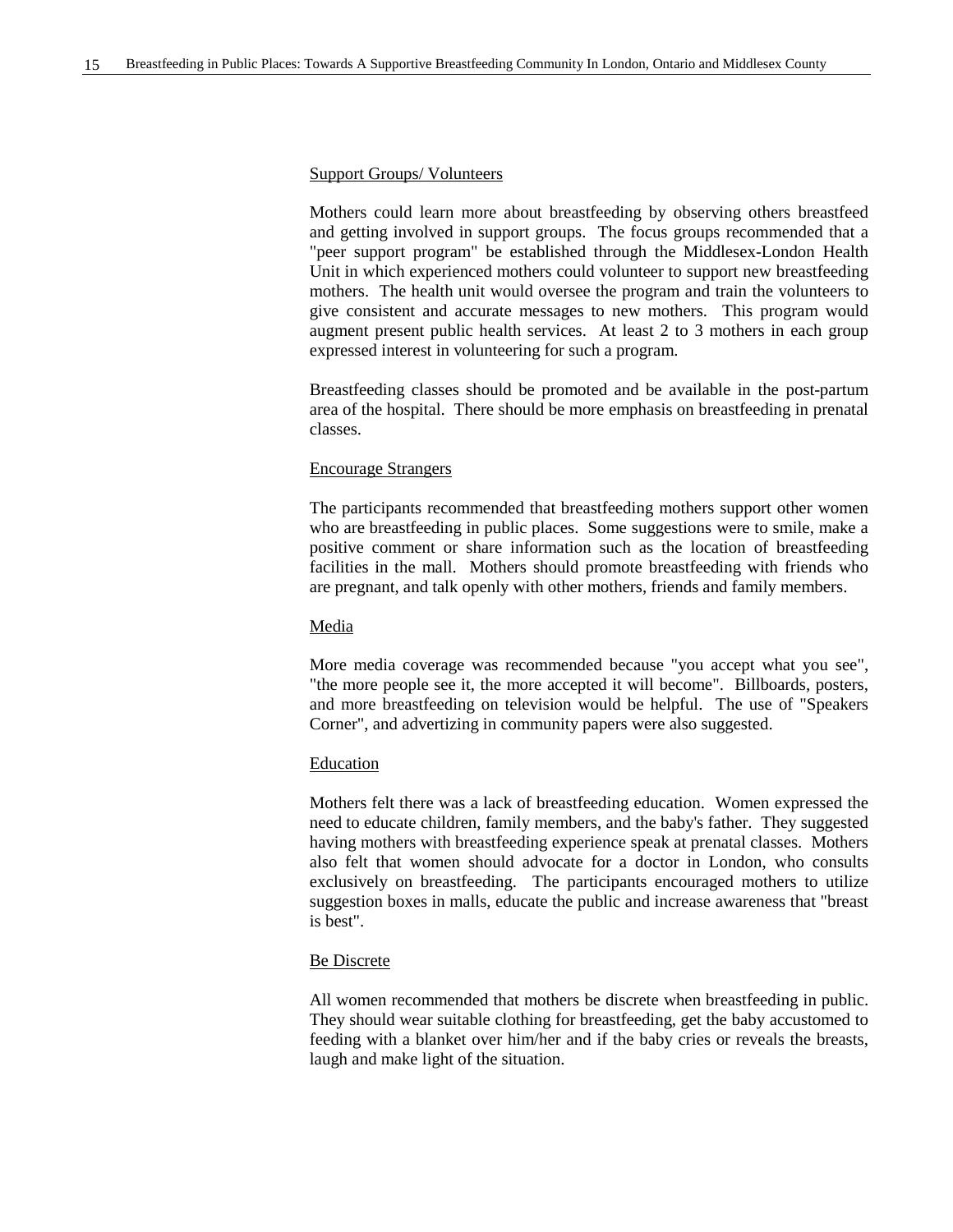*Many communities are giving stickers (decals) to stores and restaurants which are put on their windows to let people know that their location is a breastfeeding friendly environment. What do you think about this idea for the City of London and Middlesex County?*

All mothers agreed that displaying stickers in stores, malls and restaurants was a good idea. Mothers stated they would feel welcome, reassured and confident about breastfeeding in an establishment that displayed the stickers/decals.

"Seeing a sign everywhere--you would know it's o.k. to breastfeed at that particular location".

The participants identified additional questions about the stickers (decals) such as:

> "What is the message?" "What are the limitations, what would they (the establishments) provide?" "How would one ensure if it is breastfeeding friendly?"

> "Would it deter people who were opposed to breastfeeding to go to this location?"

The women agreed that the best placement for stickers was on the door or window, beside the interact signs, and beside the non-smoking signs.

#### *We would like your comments about these three stickers?*

Three breastfeeding friendly stickers were presented, two from other health units and one from Health Canada/La Leche League Canada. Focus group participants unanimously preferred the Health Canada/La Leche League Canada sticker (Appendix D). They felt it stood out more, was simple, effective, bright and colourful; the words were easy to read; and the picture was clear compared to the abstract pictures on the other two stickers.

#### *Is there anything we may have missed?*

No additional items were identified.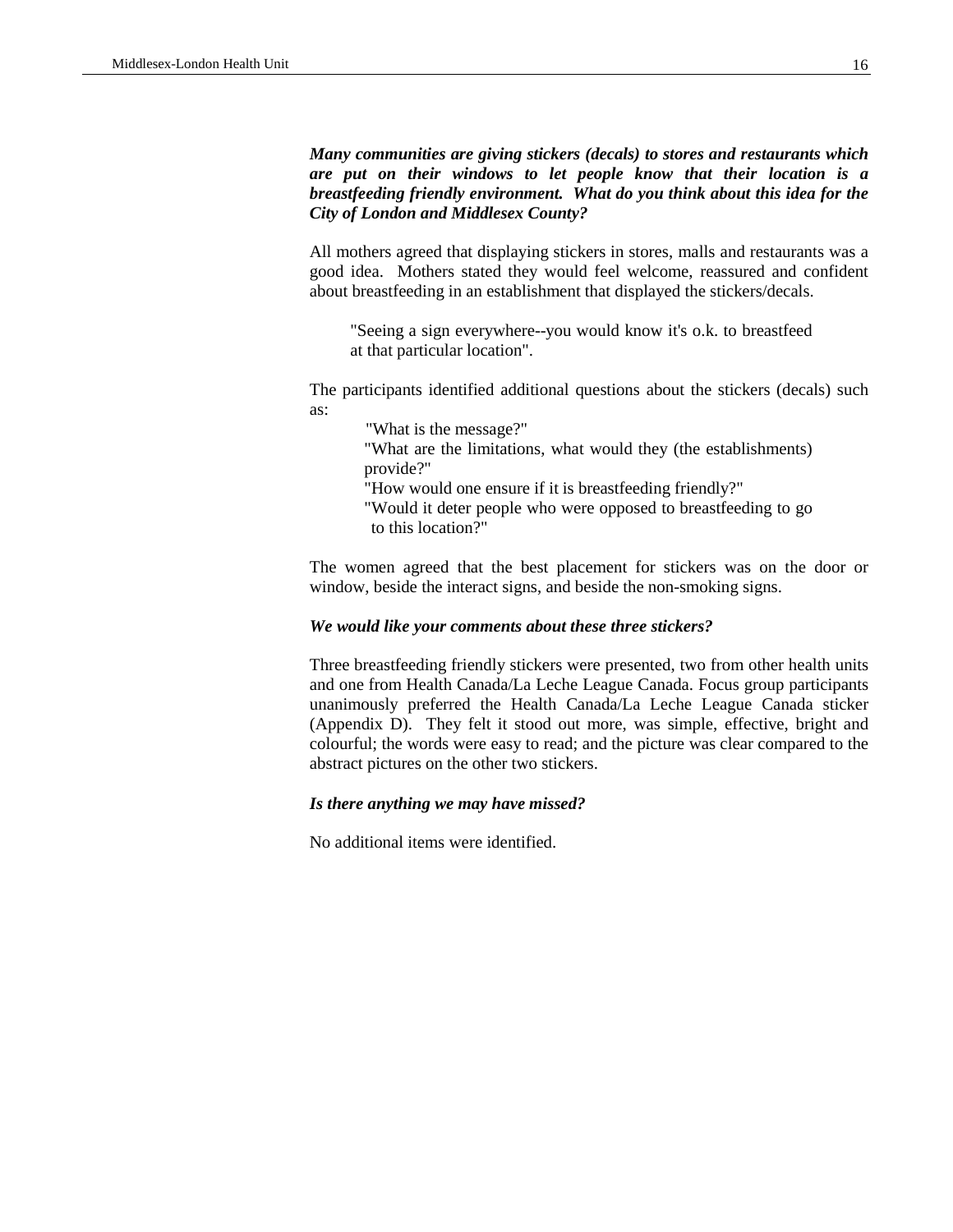#### **Discussion**

<span id="page-25-0"></span>The findings of these focus groups concur with those in the literature, that in spite of increasing societal and medical pressure to breastfeed, barriers remain and society continues to view breasts as sexual. All focus group participants perceived that the attitudes of onlookers differed with age; young children were curious, teens and women aged 40-60 were non-supportive and women around the age of the participants and the elderly were supportive. Participants also indicated that the public had a tendency to be more tolerant of an infant being breastfed than a toddler. Both verbal and nonverbal negative reactions were experienced by the women while breastfeeding in public. In general, attitudes towards breastfeeding in public were perceived to vary from being supportive and helpful to conservative and stuffy in London and Middlesex County.

Mothers suggested that public education about breastfeeding begin at an early age and continue throughout the school years so that future generations view breastfeeding as normal. Participants implied that the more women breastfeed in public, the more desensitized the public will become. Mothers were unclear as to when it was no longer appropriate for a child to be breastfed and expressed a desire for more specific guidelines.

Personal comfort level and the amount of breastfeeding experience a woman had, played a significant role in determining her decision to breastfeed in public. Some mothers stated they would never feel comfortable breastfeeding in public. Others expressed discomfort breastfeeding in front of their fathers or brothers. All mothers recommended establishing the mechanics of breastfeeding at home before attempting to breastfeed in public. In each group, the women stated that breast milk is natural, but breastfeeding is a learned behaviour. They indicated that they are often duped into believing that the "art of breastfeeding" occurs spontaneously.

Ninety-four percent of the mothers had breastfed in public places. The most frequently cited places were malls, restaurants, parks, cars, bathrooms and change rooms. No mother was asked to leave an establishment but four women were asked to relocate to a more secluded location or breastfeed in the washroom.

Breastfeeding in washrooms was unacceptable to all women. Washrooms were seen as germ infested, a place where you would defecate, not eat. All mothers indicated that a room designated for breastfeeding should be available in every mall. Although most major shopping centres in London have a room designated for baby care, they are often small, not well maintained and situated in "out of the way" locations. Mothers found that the rooms in malls were not well advertized, staff were unaware of them, and signs were inappropriate.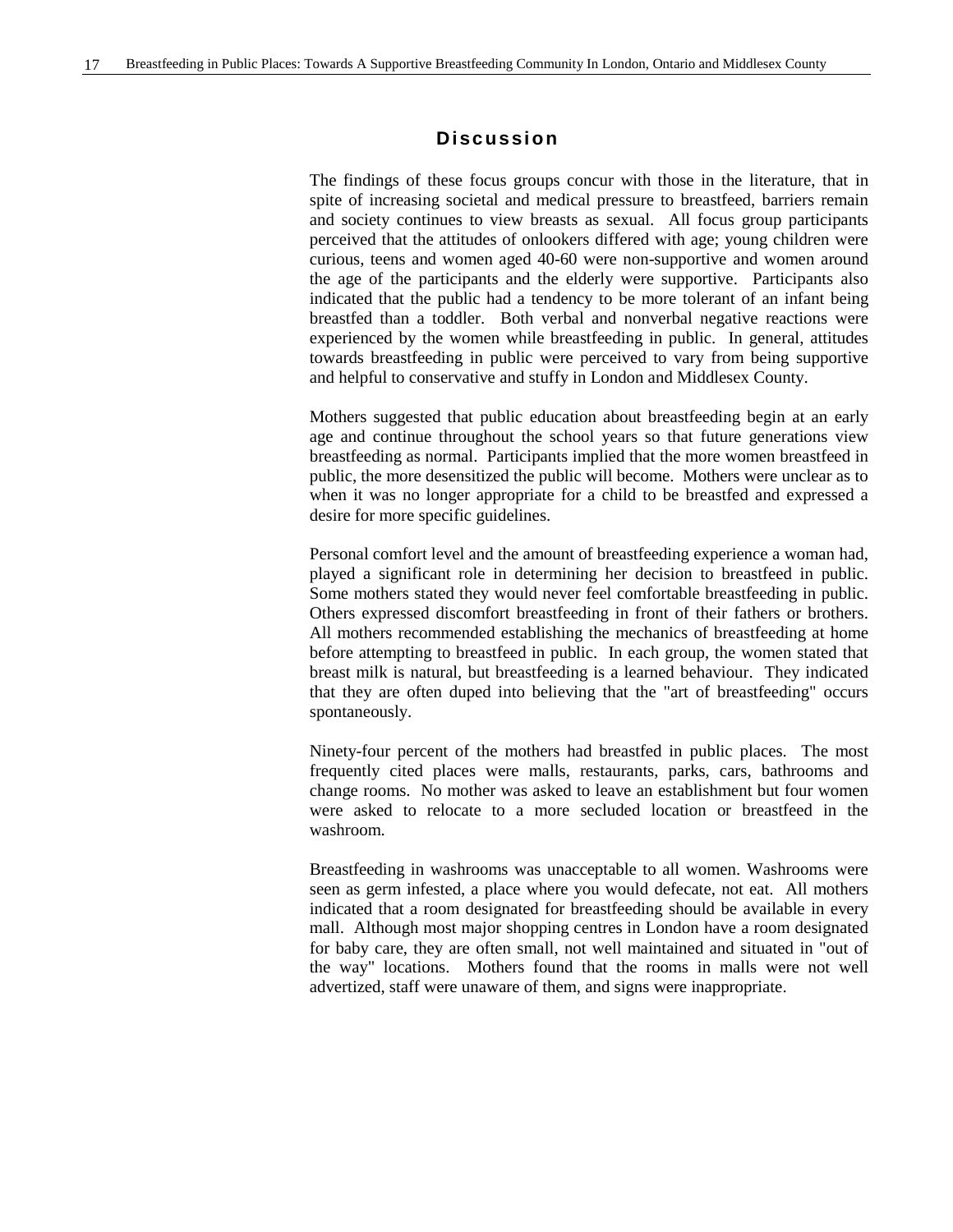The women suggested that a breastfeeding/nursing room be clean, smoke free, have comfortable seating, contain a change area with sanitizing equipment, a sink, something stimulating on the walls for infants to look at, and be large enough to accommodate a stroller. A washroom adjoining but not in the room, was preferred. Advertizing the room, making staff aware of the facilities and having signs that reflect the purpose of the rooms were recommended ("should not only have a baby bottle on it"). Other suggestions included using an empty store as an area for mothers to breastfeed, allowing mothers to use change rooms in clothing stores when they are not busy, and designating an area in the food

court as a breastfeeding friendly area. The placement of large planters in strategic locations such as in the food court and around mall benches was suggested to provide more privacy for breastfeeding mothers. The participants also felt that a few parking spaces should be allocated for mothers with infants.

In Australia, the Nursing Mothers Association has developed eight criteria (Appendix F) to be used as guidelines for assessing the suitability of a breastfeeding facility.<sup>26</sup> The information obtained during the focus groups addressed seven of the eight criteria. The last criterion of "access for fathers who need to care for infants without interfering with the privacy of breastfeeding women" was not discussed. The authors suggest three additional criteria be added to this list: signage, advertizing and staff awareness of available facilities.

The majority of women felt comfortable breastfeeding in family restaurants and found booths (as long as there was adequate space between the table and seats) to be more private. Mothers were disconcerted with restaurants that advertized themselves as "Family Restaurants", but lacked appropriate facilities for baby care. Most mothers stated that they would probably not breastfeed in a "fine dining" restaurant since some patrons were likely to have scheduled this time away from their children. The hostess's attitude was viewed as key in setting the atmosphere for the breastfeeding experience in all establishments.

Mothers suggested that every restaurant, especially family restaurants, should have a clean change area with a change table, diaper pail, and at least one chair. If there is a play centre, mothers thought that a room adjoining the play area, where a mother could breastfeed and watch her other children, would be helpful. The women recommended that a symbol designating a restaurant as "Breastfeeding Friendly" be developed and be part of the existing restaurant rating system that is used in magazines and books.

Five areas were identified under the "other" category. They were hospitals, breastfeeding clinics, locations specific to entertaining children, grocery stores, and workplaces.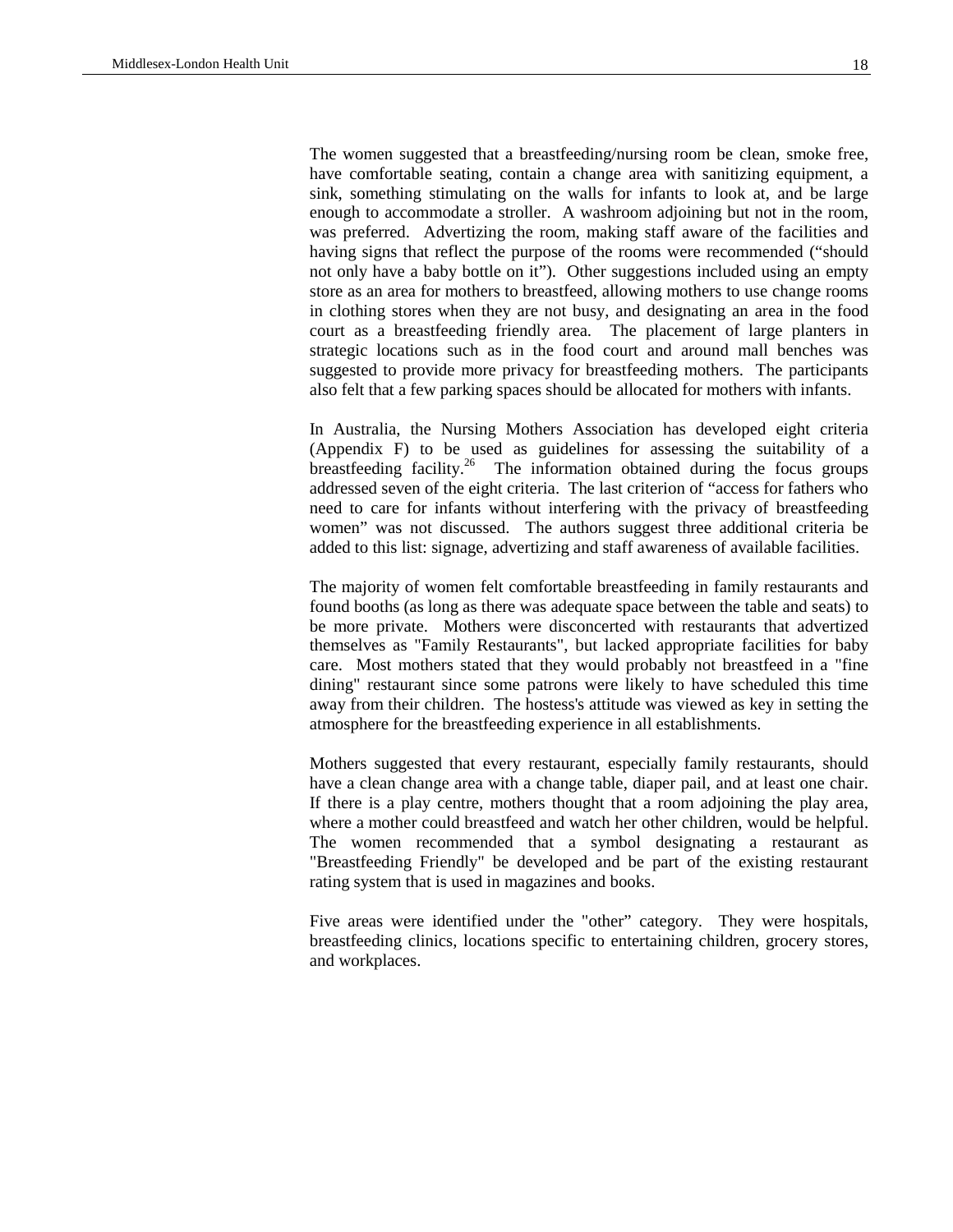Participants strongly linked breastfeeding success in hospital with breastfeeding success in the community. This finding corroborates with a recent local study which indicated that assistance with breastfeeding in the first few days postpartum might be crucial to the duration of breastfeeding.<sup>16</sup> Most women related that nursing staff tried to be helpful, but were too busy and the breastfeeding support received in hospital was inadequate. At times the information provided was inaccurate and inconsistent. Some women who returned to the hospital on an outpatient basis found that the public waiting areas were not breastfeeding friendly.

Lactation consultants in hospital were very helpful, but some mothers did not know this resource existed, and others felt that they needed more time with the consultants. They suggested that a lactation consultant should visit each new mother. They proposed that hospitals hire additional lactation consultants or improve links with local health departments to utilize their lactation consultants to assist women in hospital.

The hospital issues identified by the study sample are similar to issues identified over a decade ago. In 1991, the United Nations Children's Fund and the World Health Organization launched a ten-step program, "Baby Friendly Hospital Initiative", to address similar concerns.<sup>27, 28</sup>

Middlesex-London Health Unit breastfeeding clinics were helpful, although privacy was an issue. New mothers felt embarrassed and uncomfortable breastfeeding and obtaining instructions in front of strangers, especially men who were with their partners. The women proposed that a screened area be provided for individual consultation. Mothers also wanted more clinics scheduled in the morning to accommodate toddlers who may need an afternoon nap.

Breastfeeding clinics are located in community settings such as malls, churches and community centres. The establishment donates space and sometimes conditions are not ideal. For example, the clinic site is a vacant store, and when the store space becomes leased, the clinic must relocate. Rotating sites are difficult for mothers and the nurses who run the clinics. More permanent clinic locations would be ideal.

An additional recommendation was the establishment of a volunteer breastfeeding peer support program for women in Middlesex-London. Peer support programs have been established in the United States and Canada, $^{29}$  and are recommended in the Mandatory Programs and Services Guidelines (Appendix G). A randomized control trial conducted near Toronto found that mothers with peer support breastfed longer, were more satisfied with the breastfeeding experience, and recommended that all new mothers be offered this support. $30$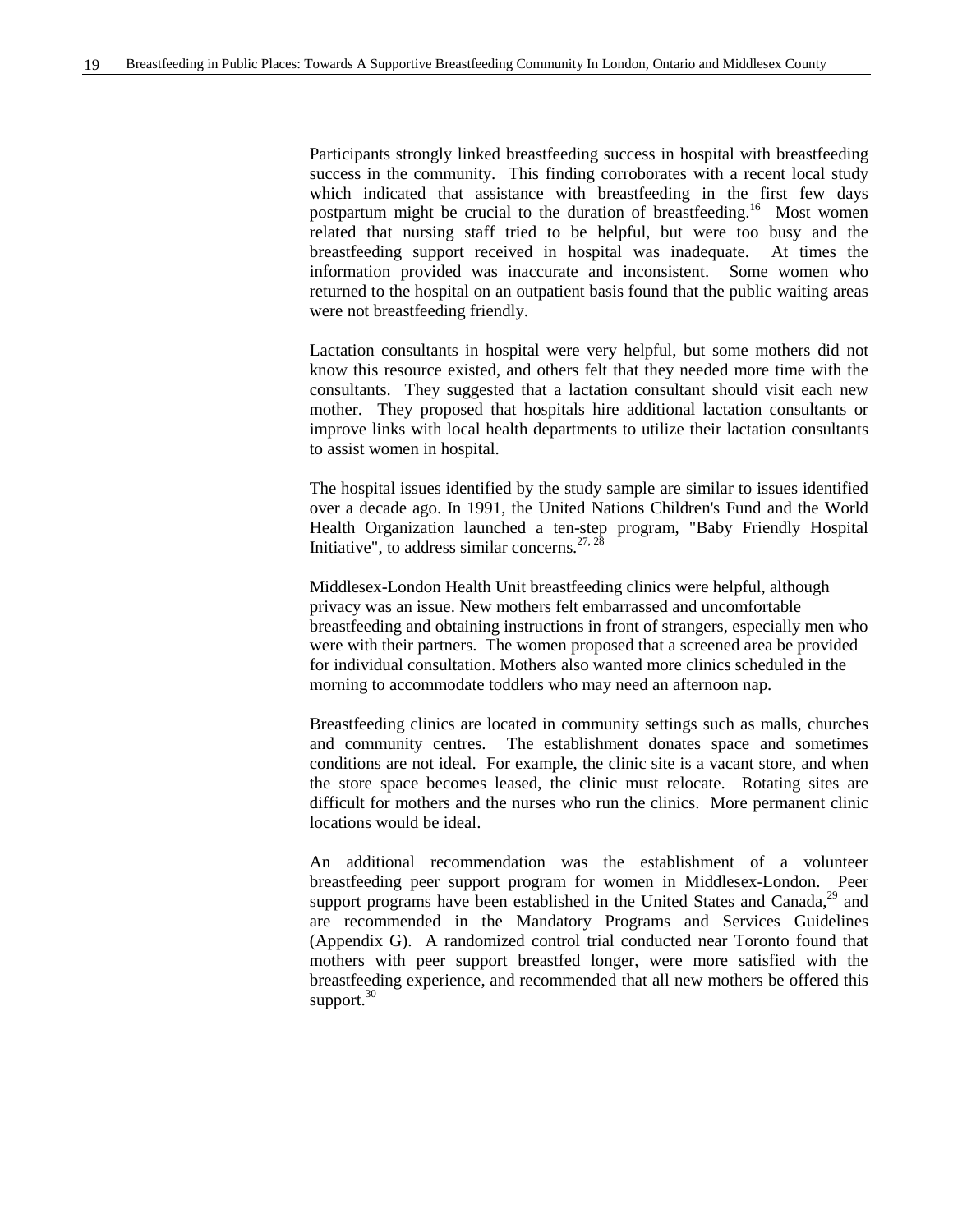Some locations offering entertainment specifically for children provided women with facilities to breastfeed. Mothers were grateful but found that some of the facilities were uncomfortable, and not well advertized A tent that was available at a local fair was very hot, the tent's dark colour attracted the heat, and there was poor air circulation. Grocery stores were identified as locations where mothers would be pleased to see breastfeeding facilities, but did not expect it, and most women opted to leave the store and breastfeed in their car if necessary. Women indicated that workplaces lacked facilities to accommodate a breastfeeding mother. They suggested that additional research be conducted in this area.

In order for breastfeeding to become more socially acceptable, women expressed the need for the media to display more breastfeeding. They felt that public education was needed and should be directed to all age groups, including children. Mothers in the focus groups encouraged other women to leave comments in suggestion boxes in malls and restaurants to promote breastfeeding. All participants liked the idea of having standardized "Breastfeeding Friendly" decals placed on doors and windows of public establishments identifying locations that support breastfeeding.

**CONCLUSION** Breastfeeding has existed since the beginning of time. Although breastfeeding is the most beneficial, and presumably the most natural way for a mother to feed her child, the sexual connotation of breasts overshadows the positive effects of breastfeeding. Women influenced by their own social development and faced with public adversity to breastfeeding continue to feel uncomfortable breastfeeding in public places. Breastfeeding facilities in public places are limited and often not well maintained. Mothers cope by breastfeeding in their cars or public washrooms. This is unacceptable.

> Current updates to the Ontario Human Rights Commission Code (Appendix H), ensures that mothers have the right to breastfeed in public places. It is important that everyone be informed of this legislation. Existing initiatives such as breastfeeding education in hospital, hospital lactation consultants, community breastfeeding clinics and public health home visits need to continue and grow. New initiatives, such as peer support programs and policy development in malls and restaurants to support and protect the rights of breastfeeding women, need to be established. Above all, educating society to perceive breastfeeding in public places as an acceptable practice is paramount.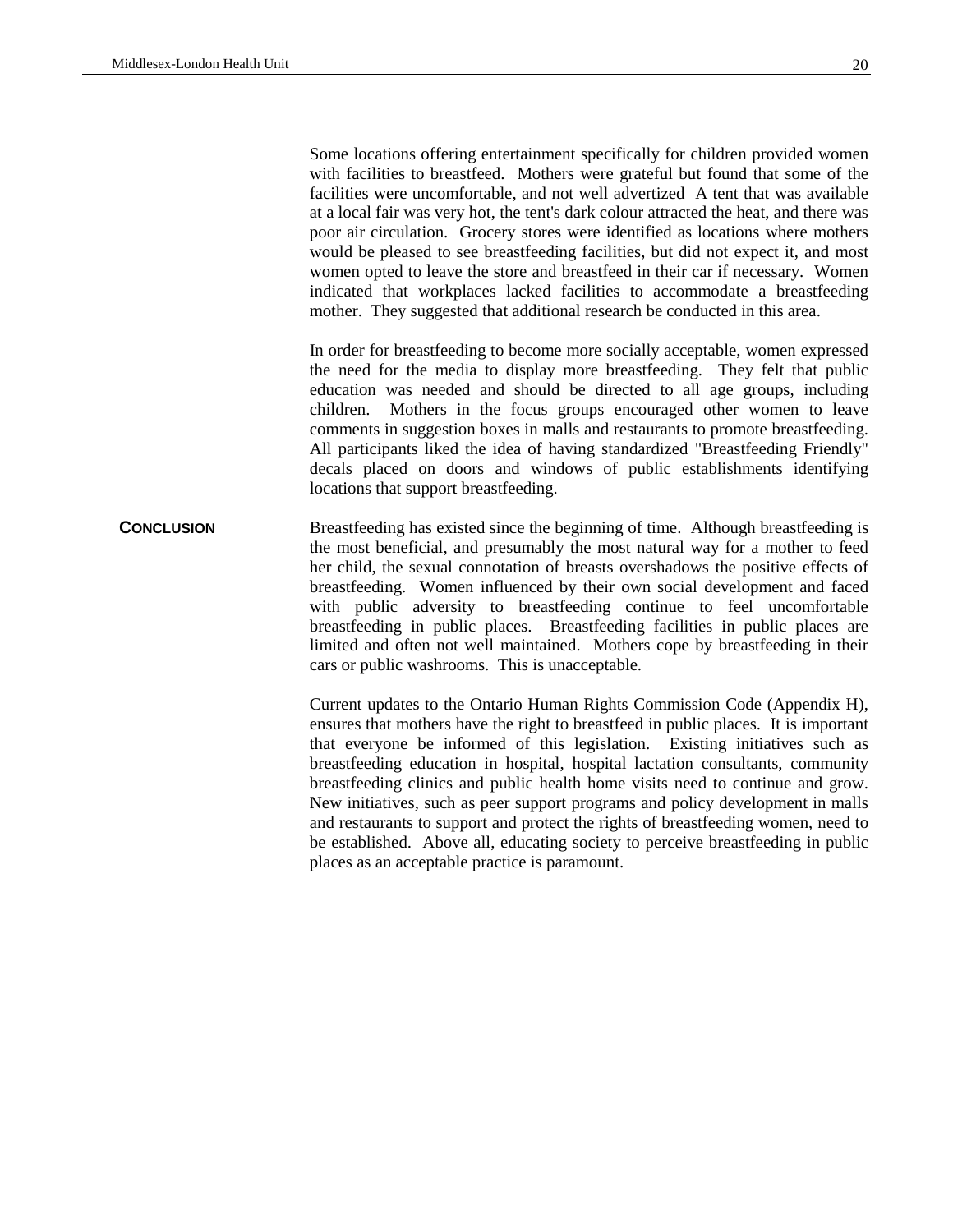#### **Recommendations**

<span id="page-29-0"></span>

| <b>THAT THE MIDDLESEX-</b><br><b>LONDON HEALTH UNIT:</b> | Disseminate study findings to the Middlesex-London Health Unit, Middlesex-<br>London Breastfeeding Committee, local hospitals, malls, restaurants, Chamber of<br>Commerce, and the wider community.                                                                                                |
|----------------------------------------------------------|----------------------------------------------------------------------------------------------------------------------------------------------------------------------------------------------------------------------------------------------------------------------------------------------------|
|                                                          | Work collaboratively with community partners to implement the suggestions<br>from women in Middlesex-London as per Appendix D.                                                                                                                                                                     |
|                                                          | In partnership with community members, develop minimum criteria for<br>achieving and maintaining "Breastfeeding Friendly" status in malls and<br>restaurants.                                                                                                                                      |
|                                                          | Develop information packages for distribution to malls, restaurants and other<br>public places that express interest in becoming more breastfeeding friendly.                                                                                                                                      |
|                                                          | Work collaboratively with mall management towards the establishment of<br>permanent Middlesex-London Health Unit breastfeeding clinic locations.                                                                                                                                                   |
|                                                          | Identify ways to increase privacy for mothers who attend the Middlesex-London<br>Health Unit breastfeeding clinics.                                                                                                                                                                                |
|                                                          | Collect demographic data and conduct a customer satisfaction evaluation at the<br>Middlesex-London Health Unit breastfeeding clinics in order to obtain a more<br>accurate description of the population being served, to identify trends and<br>determine changes needed to better serve clients. |
|                                                          | Increase the public's awareness of the legislation regarding breastfeeding in<br>public places as stated in the Human Rights Code (Appendix H).                                                                                                                                                    |
|                                                          | Seek sponsorship to assist in the development of materials for media and public<br>education campaigns.                                                                                                                                                                                            |
|                                                          | Investigate the suggestion to establish a volunteer peer support program for<br>women in Middlesex-London that is developed, co-ordinated, implemented and<br>evaluated by the Middlesex-London Health Unit.                                                                                       |
| <b>THAT THE HOSPITALS:</b>                               | Consider the women's suggestions in this report for future planning,<br>implementation and evaluation.                                                                                                                                                                                             |
| <b>FOR FUTURE</b><br><b>RESEARCH:</b>                    | Determine the supports available for women in the workplace who wish to<br>continue breastfeeding.                                                                                                                                                                                                 |
|                                                          | Identify the age when a child should no longer be breastfed.                                                                                                                                                                                                                                       |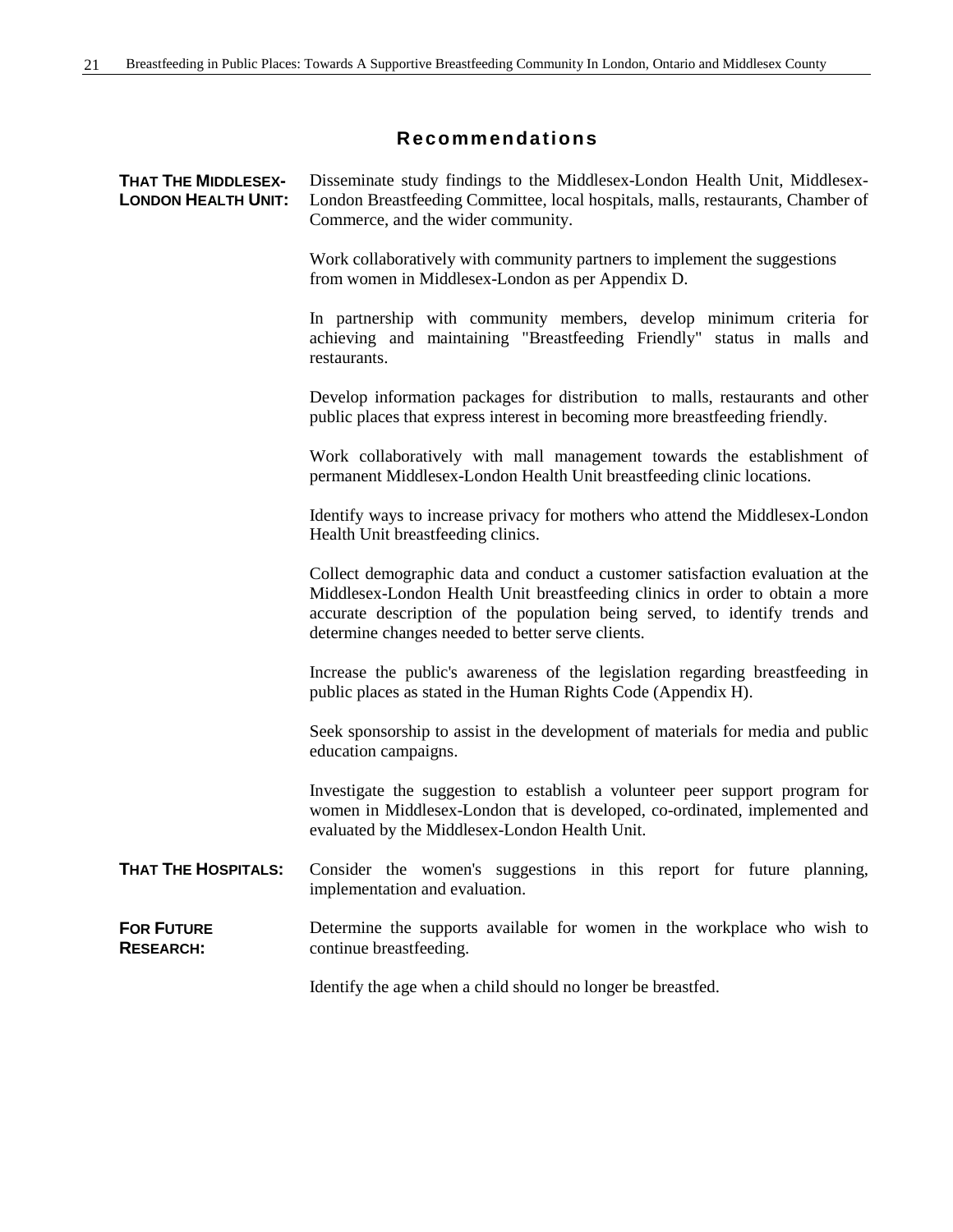**PRELIMINARY DISCUSSIONS WITH LONDON HEALTH SCIENCES CENTRE AND ST. JOSEPH'S HEALTH CARE LONDON:**

In preliminary discussions with hospital representatives from London Health Sciences Centre and St. Joseph's Health Care London, it was recommended that:

- Prenatal teachers inform women that hospital nurses working in the postpartum areas receive additional training from the lactation consultant
- Prenatal teachers assist women to understand the breastfeeding process so that women have realistic expectations. For example, many infants take several days to learn to breastfeed successfully.
- The first line of service be the hospital nurse. If the patient continues to have difficulty, the patient can request help from a lactation consultant
- Patients in hospital become more assertive and clearly indicate their dissatisfaction and situations where there is inconsistency in information provided, so that the hospital staff can take appropriate action
- More advertizing of hospital services is required by both the prenatal teachers and the hospital nurses.
- Prenatal teachers and hospital nurses encourage consumers to collaborate with the nurse in hospital to develop a care plan.
- Family home visitors receive inservice to ensure that accurate, consistent information is provided to breastfeeding clients in the community
- Hospitals develop a policy to embrace "The 10 Steps": Baby Friendly Hospital Initiative $27, 28$
- Client satisfaction with breastfeeding instruction and support while in hospital be evaluated,
- Both Middlesex-London Health Unit and area hospitals establish a process to ensure the dissemination of accurate, consistent breastfeeding information to women and ensure that adequate support is in place to facilitate a smooth transition from hospital to community.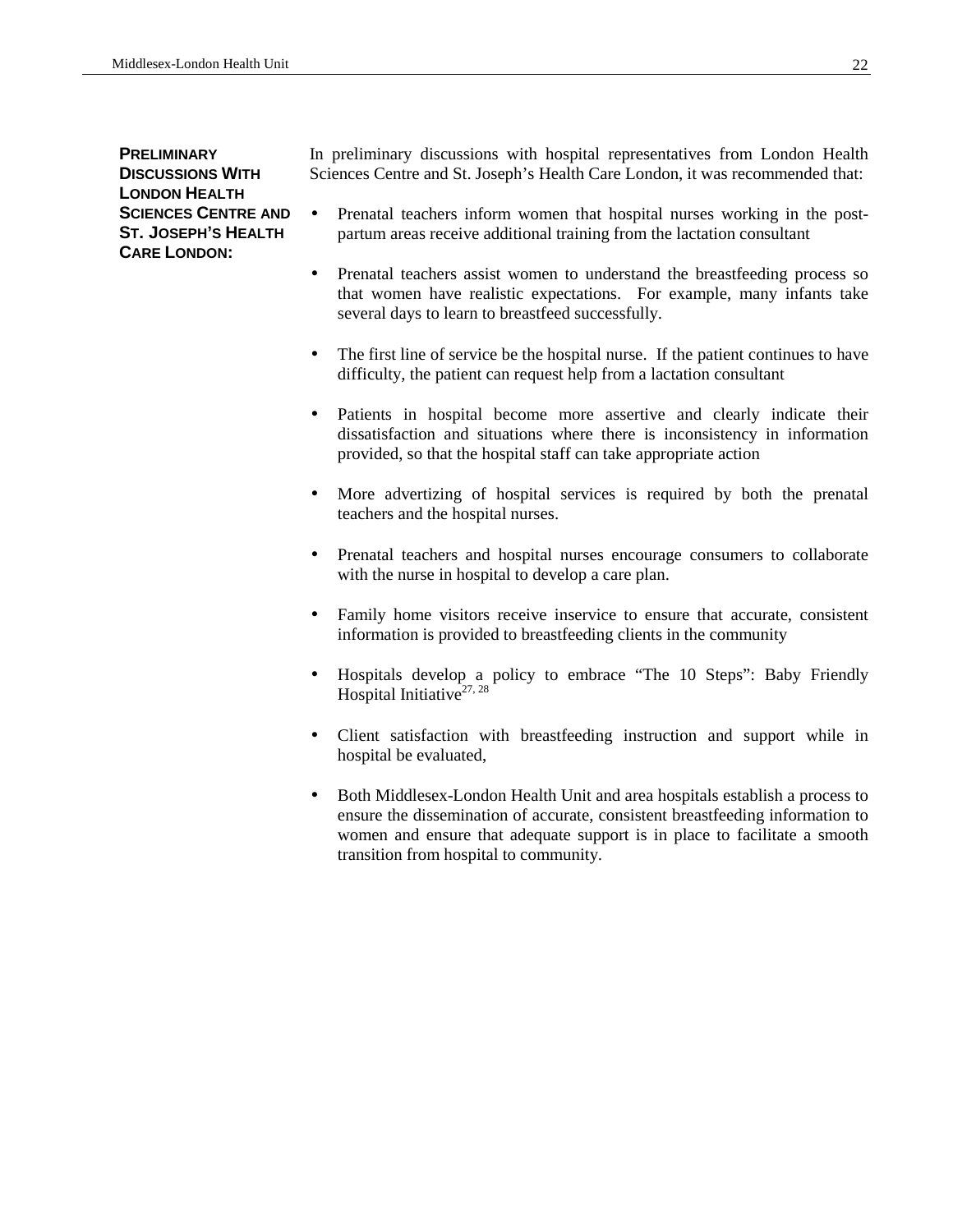### **PHASE TWO**

<span id="page-31-0"></span>**MALL MANAGER AND RESTAURANT MANAGER TELEPHONE SURVEY**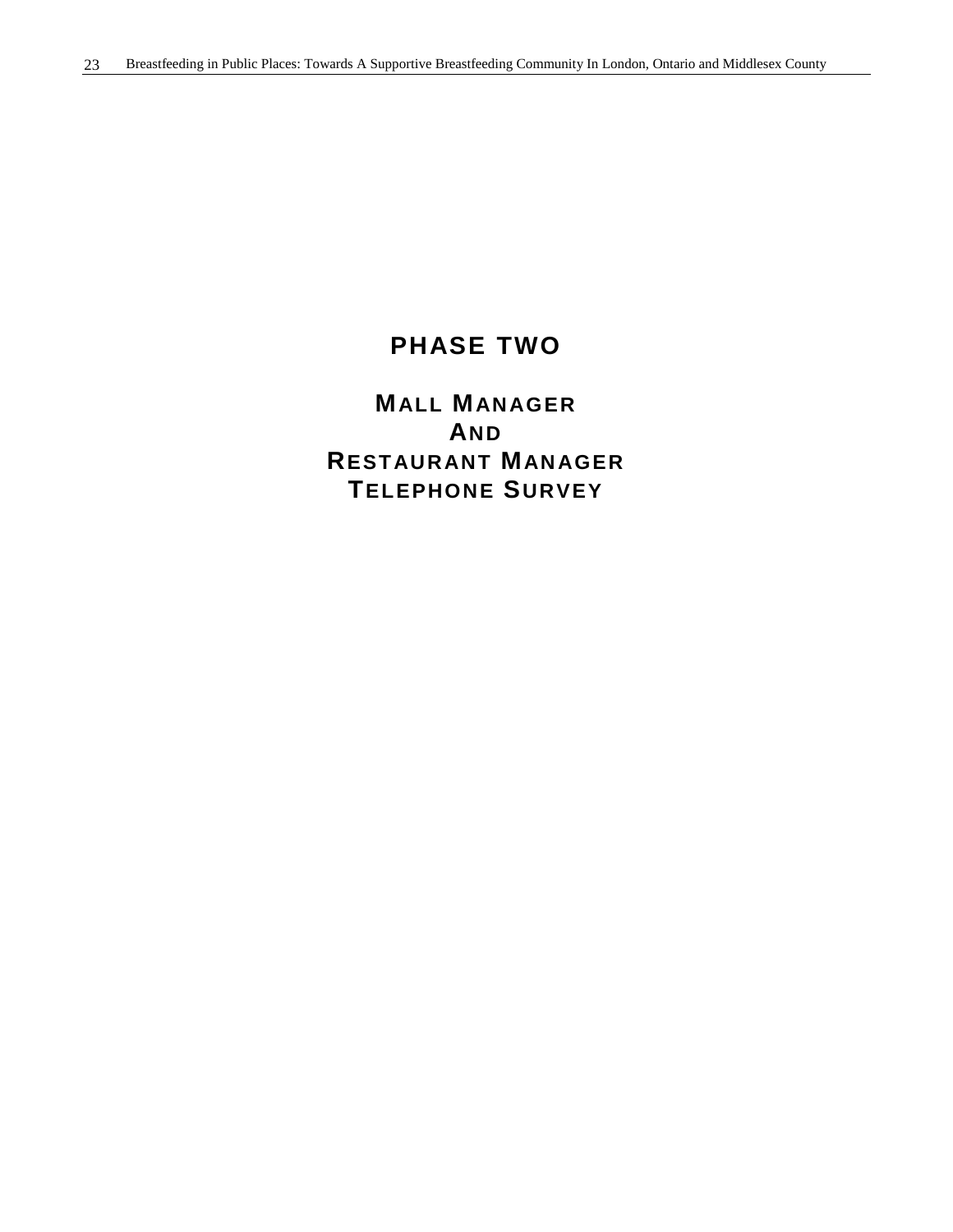<span id="page-32-0"></span>

| <b>OBJECTIVES</b>  | The objectives of Phase Two are to:                                                                                                                                                                                                                                                                                      |
|--------------------|--------------------------------------------------------------------------------------------------------------------------------------------------------------------------------------------------------------------------------------------------------------------------------------------------------------------------|
|                    | Conduct a telephone survey of mall and restaurant managers to identify<br>a)<br>potential problems a mother may encounter breastfeeding in restaurants and<br>shopping centres in London, Ontario and Middlesex County. This is a<br>replication of an Australian study by McIntyre, Turnbull, and Hiller. <sup>17</sup> |
|                    | Determine the mall and restaurant managers' awareness of current<br>b)<br>government legislation regarding breastfeeding in public places.                                                                                                                                                                               |
|                    | Identify mall and restaurant managers who are ready to accept additional<br>C)<br>information about breastfeeding in public places.                                                                                                                                                                                      |
| <b>METHODOLOGY</b> | <b>MALLS</b>                                                                                                                                                                                                                                                                                                             |
|                    | Major shopping centres in London, Ontario and Middlesex County were<br>identified using a current telephone directory and through confirmation with<br>Information London. Only enclosed shopping centres with a common eating<br>area (i.e. food court) were included in the study. In October 1999, eleven mall        |

managers (or the person in charge of the mall) were contacted by telephone. Up to 7 attempts were made on different days of the week and at different times of the day or evening. To ensure consistency, all telephone contacts were made by the same research assistant. Participation was voluntary and managers were informed that results would be grouped to maintain their confidentiality.

A short semi-structured survey as per McIntyre et.  $al.^{17}$  was used, with two additional questions (Appendix I). One question related to awareness of recent government legislation regarding breastfeeding in public places and the second question asked whether the manager would be willing to meet with a Public Health Nurse (PHN) to receive updated information about breastfeeding. The second question was posed to assist with future planning and to determine the readiness of each manager to receive information about breastfeeding in public places. No prompts were given by the research assistant and multiple responses were allowed.

#### **RESTAURANTS**

The Environmental Health Division, Middlesex-London Health Unit, provided a recent listing, including telephone numbers of 773 restaurants (excluding fast food outlets with no seating) in London, Ontario and Middlesex County. Sample size calculations done with the computer program  $PEPI<sup>31</sup>$  showed that a minimum of 449 restaurants would have to be telephoned to ensure that the maximum discrepancy between sample estimates and true population values was 5% (assuming a 60% response rate, and population frequencies of about 50%).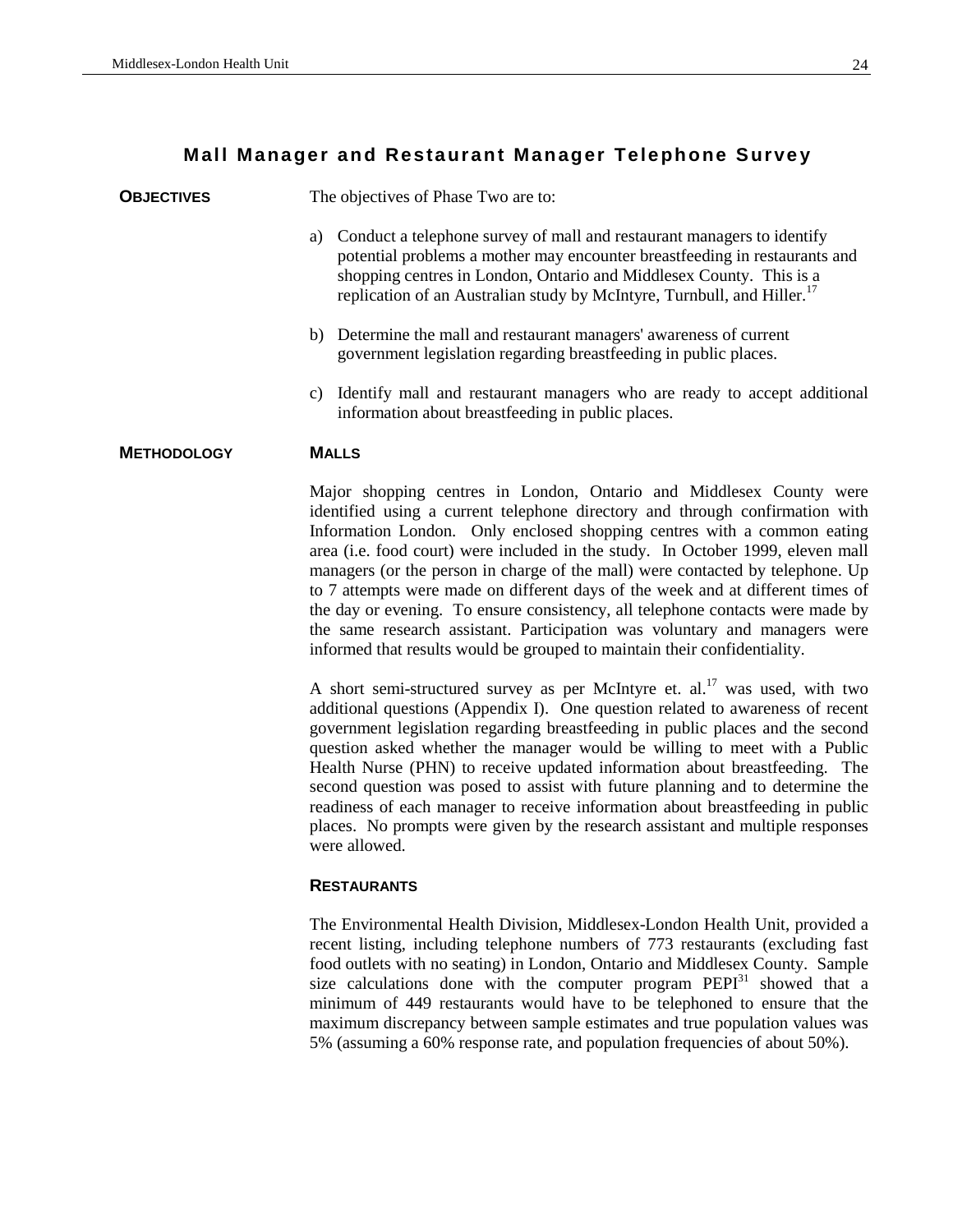All restaurant managers or the person in charge were contacted by telephone between November 1999 and February 2000, by the same research assistant. If a restaurant manager was responsible for more than one establishment, the response was counted as only one site. If a telephone number was no longer in service, the research assistant attempted to ascertain the new number by contacting directory assistance. A maximum of 7 attempts were made on different days of the week and at different times of the day and evening. Participation was voluntary and managers were informed that results would be grouped to maintain confidentiality.

Four additional questions were added the semi-structured restaurant questionnaire as per McIntyre et. al.<sup>17</sup> The additional questions related to how the manager would classify the restaurant (e.g. family, ethnic, fast food), awareness of recent government legislation, the price range of a dinner entree and willingness to meet with a Public Health Nurse in the future to receive updated information about breastfeeding (Appendix J).

#### **SURVEY RESULTS Shopping Centres (Malls)**

Eleven malls were contacted with all managers (100%) agreeing to complete the survey. The maximum number of attempts made to contact all managers was three. Questionnaire results can be found in Table 2.

| <b>Questions and Responses</b>                                                                                    | n              | $\frac{0}{0}$ |
|-------------------------------------------------------------------------------------------------------------------|----------------|---------------|
| Do you have any policy on breastfeeding in your shopping centre?                                                  |                |               |
| No breastfeeding policy                                                                                           |                | 90.9          |
| Breastfeeding is allowed                                                                                          | 10             | 90.9          |
| Do not understand                                                                                                 |                | 9.1           |
| *What facilities do you provide for breastfeeding mothers?                                                        |                |               |
| None                                                                                                              | 4              | 36.4          |
| Baby change room                                                                                                  | 3              | 27.3          |
| Baby care room                                                                                                    | $\overline{c}$ | 18.2          |
| Quiet place in the mall                                                                                           |                | 9.1           |
| Private room                                                                                                      |                | 9.1           |
| <b>Boardroom</b>                                                                                                  |                | 9.1           |
| Food court                                                                                                        |                | 9.1           |
| Mall bench                                                                                                        |                | 9.1           |
| *If a mother wished to breastfeed in your shopping mall, where would she be allowed to do this?                   |                |               |
| Anywhere                                                                                                          | 6              | 54.5          |
| Baby care room                                                                                                    | $\mathfrak{2}$ | 18.2          |
| Women's washroom                                                                                                  | $\mathfrak{2}$ | 18.2          |
| Food court                                                                                                        | $\overline{c}$ | 18.2          |
| Additional comments (If discrete no problems, "the problem never came up")                                        | $\overline{7}$ | 63.6          |
| *If a customer complained about a mother breastfeeding in your shopping mall, what would you do?                  |                |               |
| Nothing that would affect breastfeeding                                                                           | $\theta$       | $\Omega$      |
| Tell mother about complaint, but do nothing                                                                       | $\mathfrak{2}$ | 18.2          |
| Attempt to educate the customer regarding mother's rights                                                         | $\overline{c}$ | 18.2          |
| Attempt to educate the customer regarding the naturalness of infant feeding                                       | 3              | 27.3          |
| <b>Refusals</b>                                                                                                   | 4              | 36.3          |
| Are you aware of any government legislation relating to breastfeeding in public places?                           |                |               |
| Yes                                                                                                               |                | 9.1           |
| No                                                                                                                | 10             | 90.9          |
| Would you be willing to meet with a public health nurse to discuss feedback from the discussion groups or ways to |                |               |
| make your environment more breastfeeding friendly?                                                                |                |               |
| Yes                                                                                                               | 10             | 90.9          |
| N <sub>0</sub>                                                                                                    |                | 9.1           |

**Table 2 Results of shopping centre (mall) manager survey n= 11**

\*Some questions will not add up to 100% as managers provided multiple responses.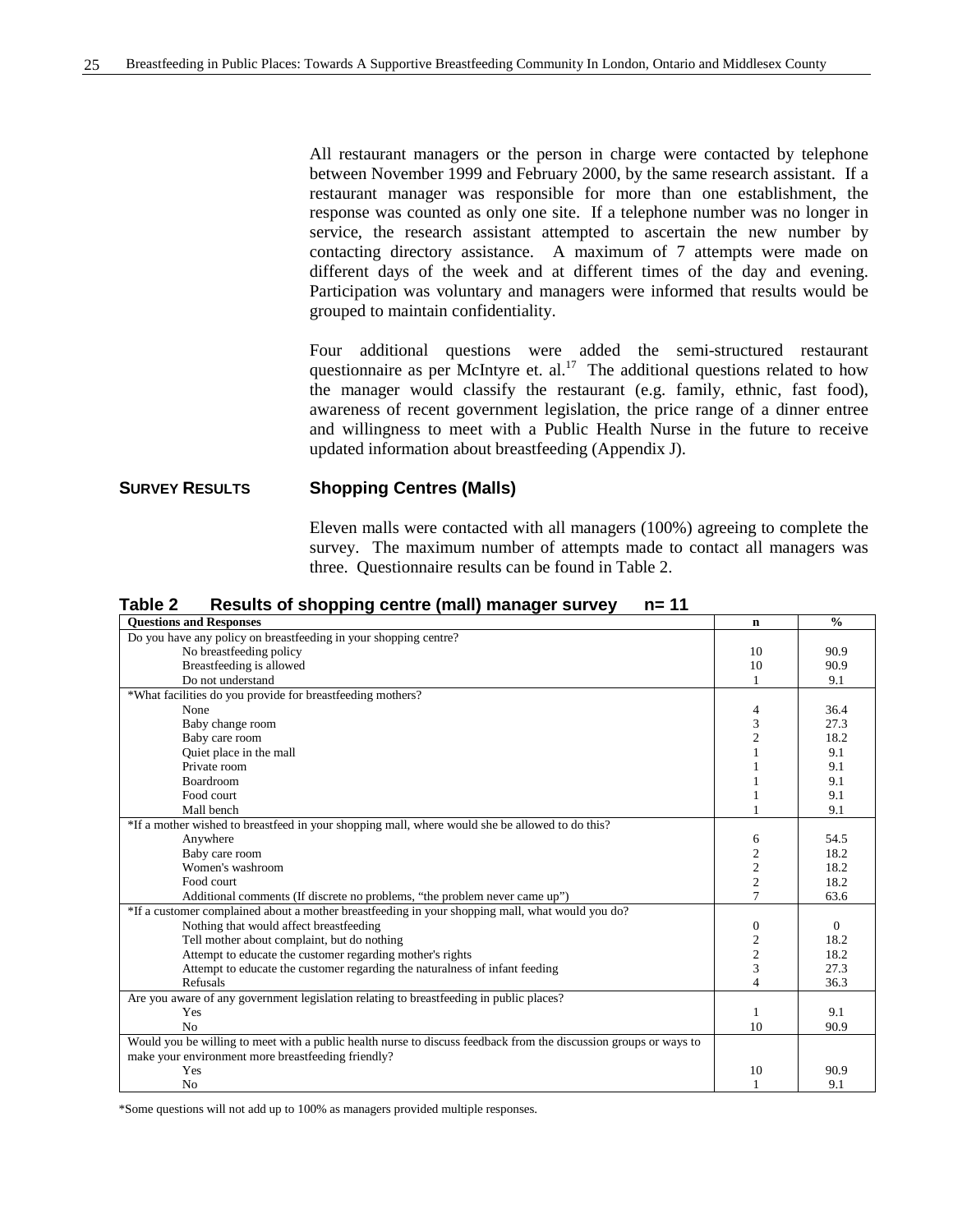All managers reported that they did not have a policy on breastfeeding in their establishment. Although there was no policy on breastfeeding, 90.1% stated that breastfeeding is allowed. Over half of the managers (54.5%) stated that mothers could breastfeed anywhere, two suggested the women's washroom, two suggested the baby care room, two suggested the food court and one stated, "This problem has never come up". The over riding factor for breastfeeding in malls was that the mothers be discrete. Four of the eleven shopping centres did not provide facilities for breastfeeding mothers. Facilities provided by the remaining five malls included, baby change rooms, baby care rooms, a quiet place in the mall, boardroom, food court and the mall bench.

If a customer complained about a mother breastfeeding, 18.2 % would tell the mother about the complaint but do nothing, 45.5% would educate the complaining customer about the mother's rights and the naturalness of infant feeding, and 36.3% refused to answer this question. Some managers would inform mothers of the availability of breastfeeding stations. The managers reinforced that if mothers are discrete, there are no problems with breastfeeding. Managers identified the need for more advertizing of the nursing stations and baby's change rooms. Only one manager was aware of legislation related to breastfeeding. Ten of the eleven managers were willing to meet with a Public Health Nurse to receive information about ways to make their environment more breastfeeding friendly.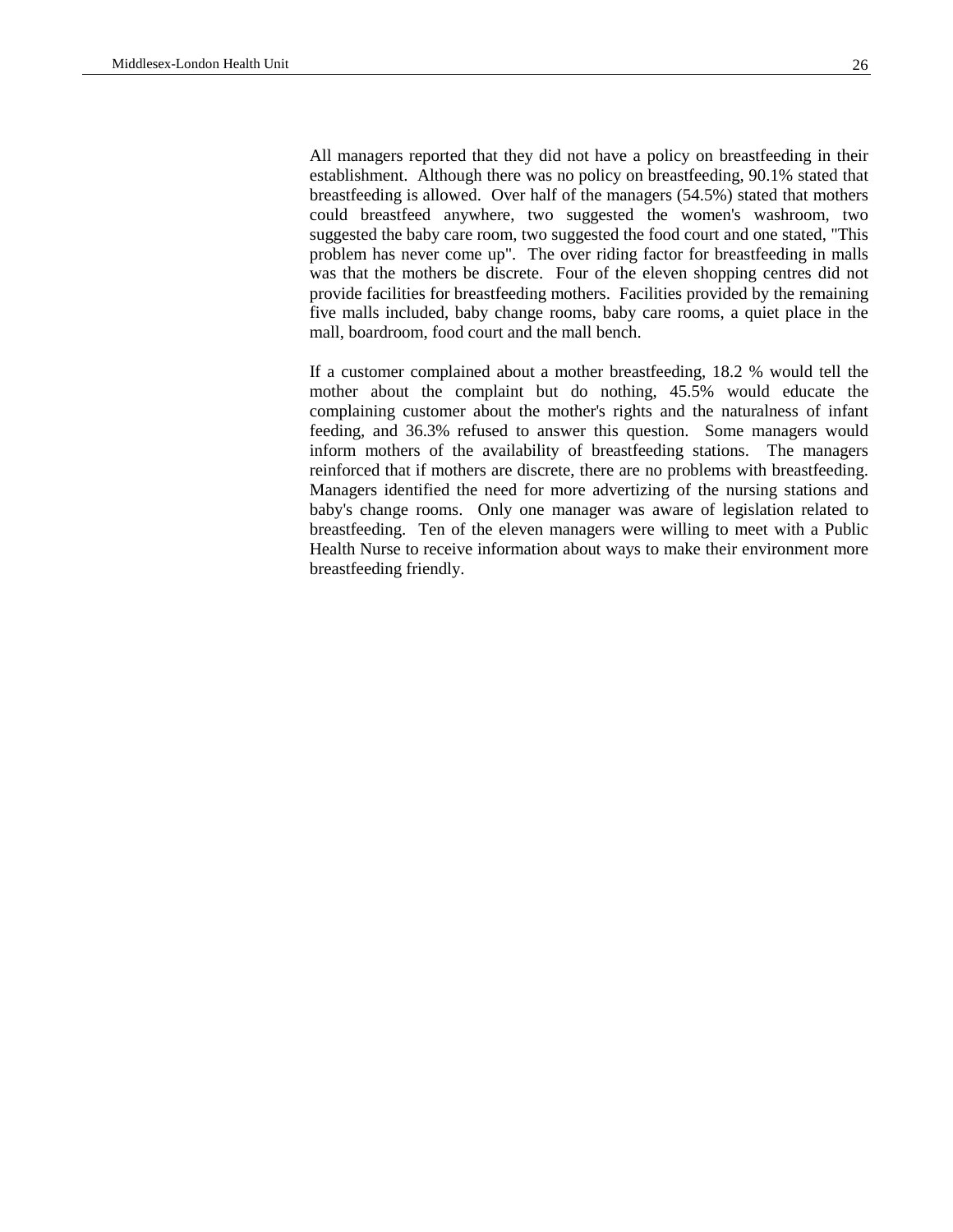#### **Restaurants**

A total of 449 restaurants were contacted. Of these, 214 (47.7%) restaurant managers completed the survey, 43 (9.6%) restaurants were disqualified as not having a "sit down eating area", 23 (5.1%) were unavailable after 7 attempts, 125  $(27.8%)$  were no longer in existence, 11  $(2.4%)$  refused,  $3(0.7%)$  were incomplete because of language barriers and 30 (6.7%) were incomplete due to limited research funds (Figure 1). The response rate for restaurant managers (excluding disqualified and non-existent) was 76.1%.

#### **Figure 1**



| Complete:     | Actual number of surveys completed                                                   |
|---------------|--------------------------------------------------------------------------------------|
| Disqualified: | Number of restaurants that did not have a "sit down" eating area                     |
| Incomplete:   | Restaurants with less than 7 contacts, but no contact made with manager              |
| No Contact:   | Restaurants where 7 attempts were made however there was no contact with the manager |
| No Listing:   | Restaurants that no longer existed                                                   |
| Other:        | Language barrier with the manager                                                    |
| Refused:      | The manager did not want to participate                                              |
|               |                                                                                      |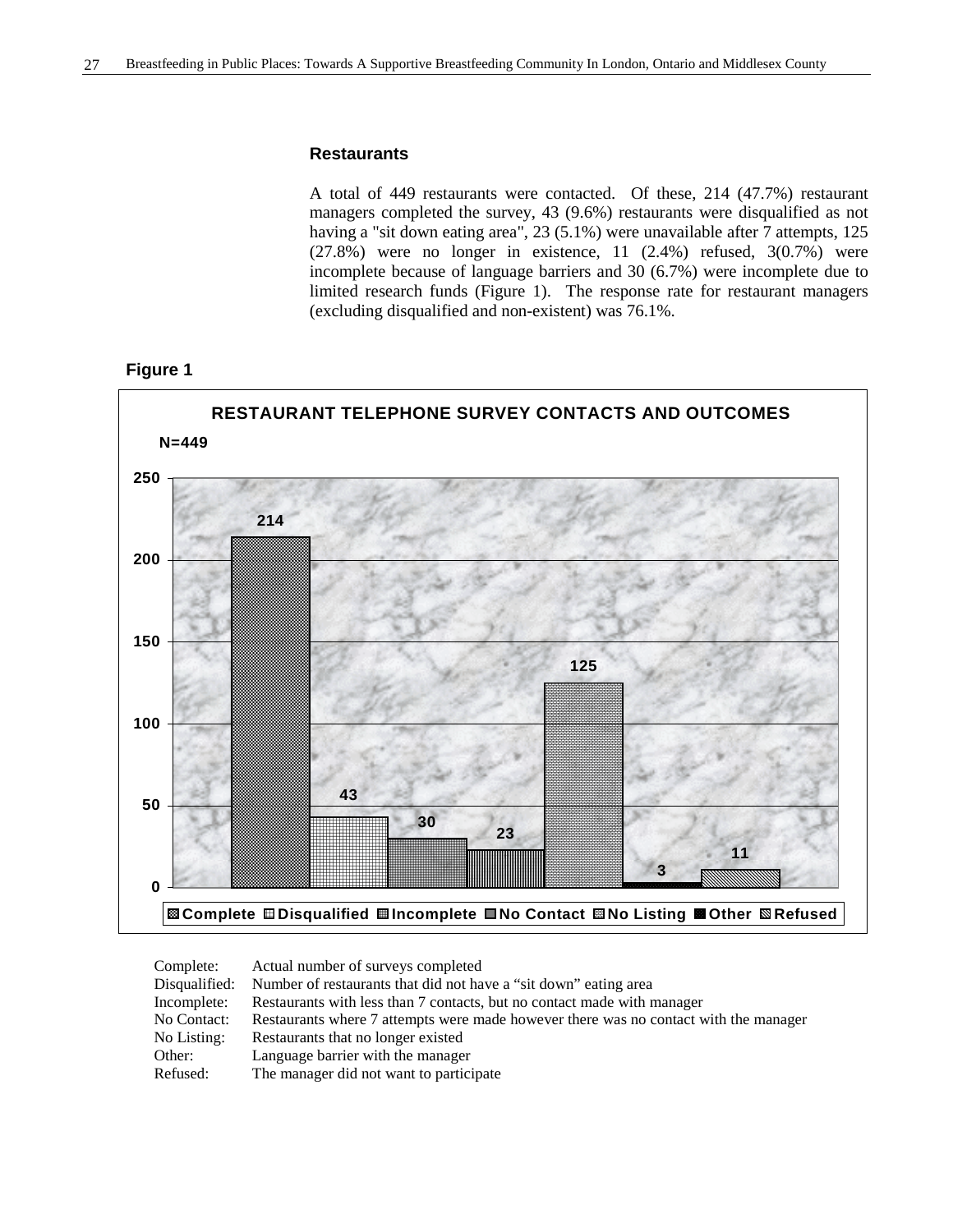The majority of restaurants were self-classified as family (49.1%), followed by fast food/donut shop/cafe (21.5%), fine dining (5.1%), other (10.3%), and combinations (14.0%) (Figure 2). Other refers to restaurants that would classify themselves as independents or ethnic, and combination refers to restaurants that classified themselves as fast food and family or any other combination. The greatest clustering of restaurants sampled was in the core of the City of London followed by the more densely populated areas in the suburbs and the county.



### **Figure 2**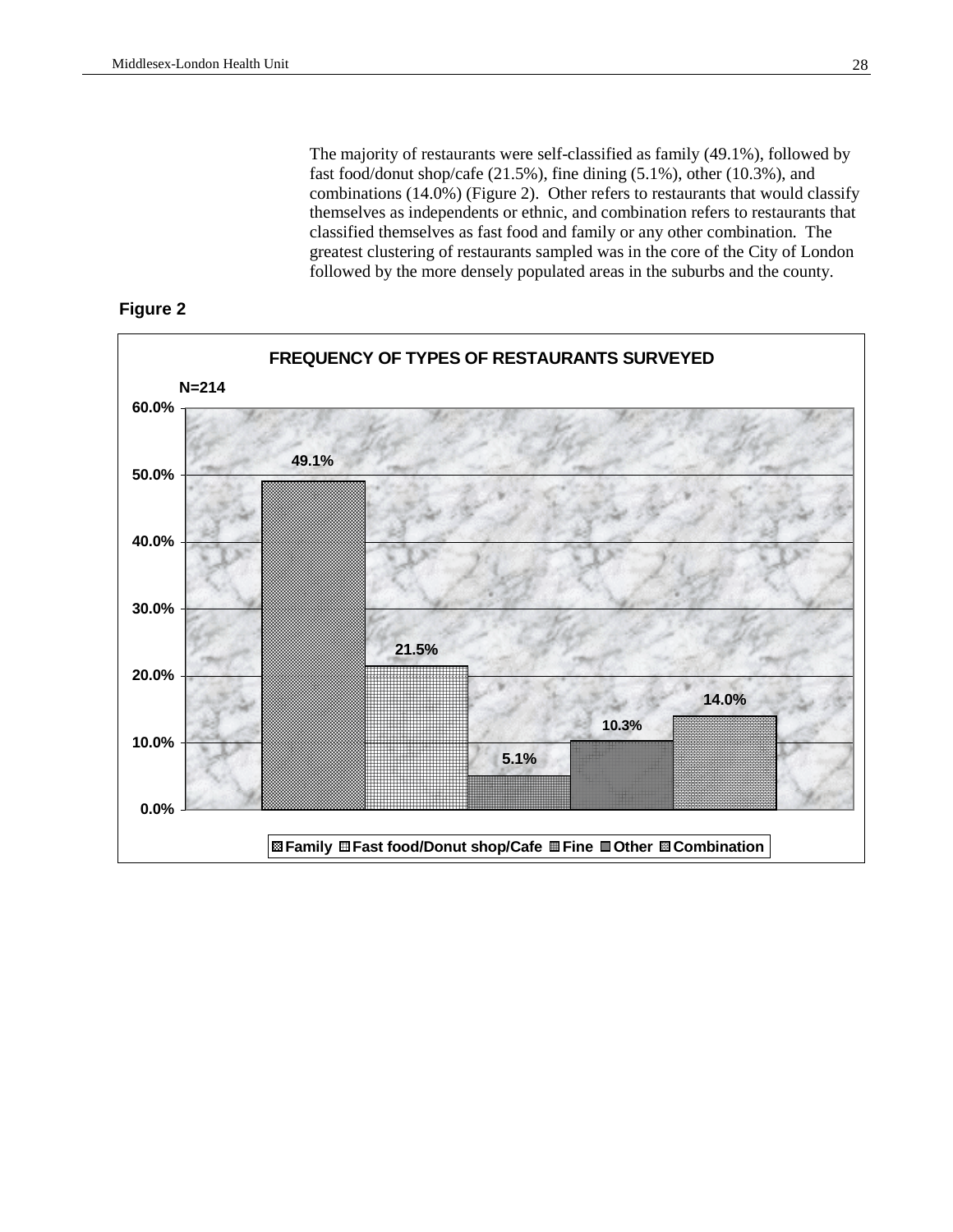One hundred and eighty one (84.6%) managers reported that they did not have a policy on breastfeeding (Table 3), and 14.9% stated they did not have a policy but breastfeeding was allowed. The majority (80.8%) stated they would do nothing if a mother breastfed in their restaurant without asking permission. Only 1.4% stated that mothers were not allowed to breastfeed in the restaurant and 2.8% would ask a mother to move to a more secluded location. The majority of comments made by managers suggested that as long as a mother is discrete and covered up, breastfeeding is not a problem. However, some negative comments were made such as:

"I would be shocked, I wouldn't appreciate it, and I would ask her to stop." "She should feed at her home where it's private" "I would like to be asked" "Not a very good idea " "Someone has already tried, I wasn't too pleased" "Tell her not to do this now" "Warn her not to do this"

| <b>Ouestions and Responses</b>                                                         |     | $\frac{0}{4}$ |
|----------------------------------------------------------------------------------------|-----|---------------|
| Do you have any policy on breastfeeding in your restaurant?                            |     |               |
| No breastfeeding policy                                                                | 181 | 84.           |
| No breastfeeding policy, but mothers can breastfeed                                    | 32  | 14.           |
| Do not understand                                                                      |     | 0.3           |
| *What would you do if a mother breastfed in your restaurant without asking permission? |     |               |
| $N$ othing                                                                             | 172 | $\Omega$      |

| Table 3 | <b>Results of restaurant manager survey</b> | n= 214 |
|---------|---------------------------------------------|--------|
|         |                                             |        |

| No breastfeeding policy                                                                                           | 181            | 84.6 |
|-------------------------------------------------------------------------------------------------------------------|----------------|------|
| No breastfeeding policy, but mothers can breastfeed                                                               | 32             | 14.9 |
| Do not understand                                                                                                 | -1             | 0.5  |
| *What would you do if a mother breastfed in your restaurant without asking permission?                            |                |      |
| Nothing                                                                                                           | 173            | 80.8 |
| Cannot breastfeed in this restaurant                                                                              | 3              | 1.4  |
| Ask mother to move to a more secluded spot                                                                        | 6              | 2.8  |
| <b>Other Comments</b>                                                                                             | 60             | 28.0 |
| *If a mother wished to breastfeed in your restaurant, where would she be allowed to do this?                      |                |      |
| Anywhere                                                                                                          | 117            | 54.7 |
| In a secluded spot                                                                                                | 66             | 30.8 |
| Where?<br>Women's / Disabled person's toilet                                                                      | 21             | 11.2 |
| Back of restaurant                                                                                                | 9              | 4.2  |
| Private room                                                                                                      | 8              | 3.7  |
| Office                                                                                                            | $\overline{4}$ | 1.9  |
| Quiet place                                                                                                       | 3              | 1.4  |
| Not allowed to breastfeed in restaurant                                                                           | 5              | 2.3  |
| Don't know                                                                                                        | 11             | 5.1  |
| Other                                                                                                             | 95             | 44.4 |
| *If a customer complained about a mother breastfeeding in your restaurant, what would you do?                     |                |      |
| Nothing to affect breastfeeding                                                                                   | 23             | 10.7 |
| Tell mother about complaint, but do nothing                                                                       | 8              | 3.7  |
| Ask mother to move                                                                                                | 23             | 10.7 |
| Attempt to educate the customer regarding mother's rights                                                         | 26             | 12.1 |
| Attempt to educate the customer regarding the naturalness of infant feeding                                       | 25             | 11.7 |
| Refer to management                                                                                               | 2              | 0.9  |
| Don't know                                                                                                        | 33             | 15.4 |
| Other                                                                                                             | 99             | 46.3 |
| Are you aware of any government legislation relating to breastfeeding in public places?                           |                |      |
| Yes                                                                                                               | 19             | 8.9  |
| No                                                                                                                | 193            | 90.2 |
| Other: (not sure, personal thing)                                                                                 | $\mathfrak{2}$ | 0.9  |
| Would you be willing to meet with a public health nurse to discuss feedback from the discussion groups or ways to |                |      |
| make your environment more breastfeeding friendly?                                                                |                |      |
| Yes                                                                                                               | 122            | 57.0 |
| No                                                                                                                | 68             | 31.8 |
| Uncertain                                                                                                         | 10             | 4.7  |
| Other                                                                                                             | 14             | 6.5  |

\*Some questions will not add up to 100% as some managers provided more than one response.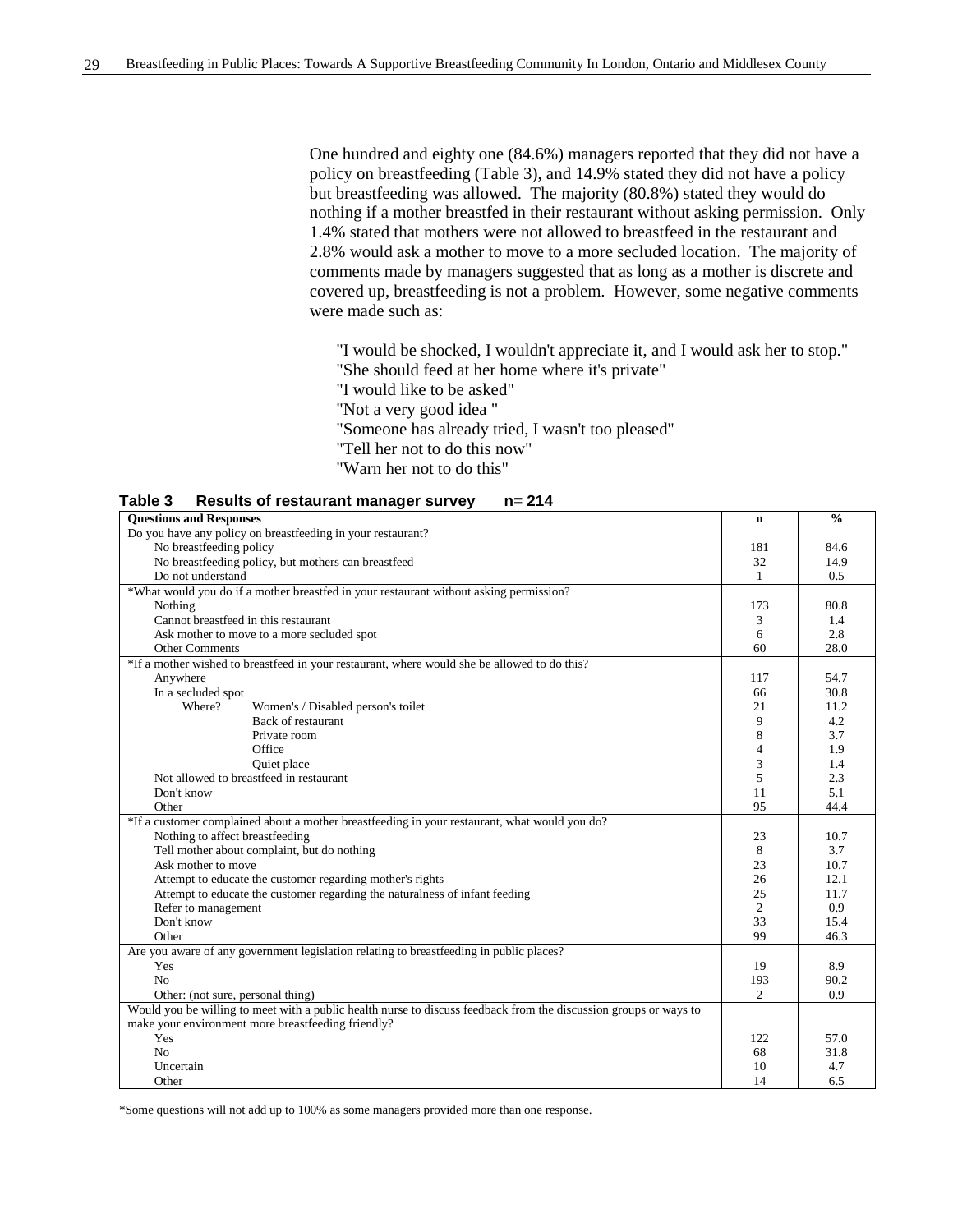When asked "where" mothers would be allowed to breastfeed, more than half (54.7%) of the managers would allow a mother to breastfeed anywhere, 30.8% wanted mothers to breastfeed in a secluded place, 2.3% replied that breastfeeding was not allowed and 5.1% didn't know. Some suggestions of where mothers could breastfeed were: women's toilet (11.2%), back of restaurant (4.2%), private room (3.7%), and the office (1.9%). The majority of managers who made additional comments stated that a mother could breastfeed at her table as long as she was discrete. Other managers provided comments which were nonsupportive such as:

"At the table if not enough room in the washroom" "In the kitchen, only ladies there, she may be more comfortable" "In her car, or in her family room" "It's disgusting" "Laundry room downstairs" "If someone complained, she would have to move upstairs"

If a customer complained about a mother breastfeeding, 34.5 % would do nothing to interfere with the feeding or would attempt to educate the complaining customer. Some managers (10.7%) would ask the mother to move, and 15.4% did not know what they would do. Additional comments were offered by some of the managers. Many stated, that if the mother was covered or breastfeeding discretely, the manager would ask if the complainant wished to move. A few would ask the mother to stop or breastfeed in the washroom. One manager commented that he/she would "tell the mother that I would have to report this".

Ninety-one percent of the managers did not know about government legislation related to breastfeeding in public places. Over half (57%) of the managers were willing to meet with a public health nurse to receive information about ways to make their environment more breastfeeding friendly.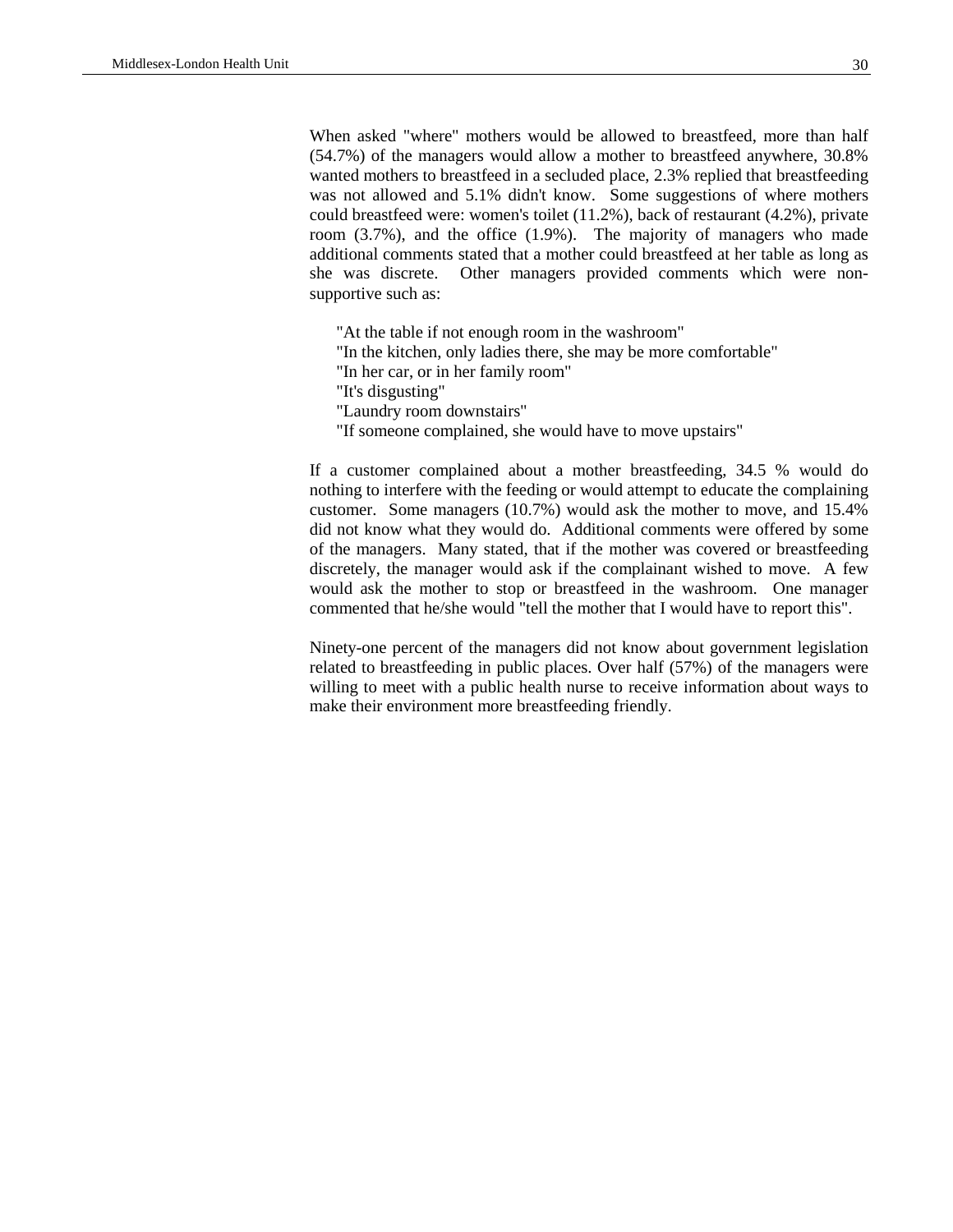### **Discussion**

Mothers in London, Ontario, and Middlesex-County who wish to breastfeed in malls and restaurants can feel fairly confident that they will not be asked to stop breastfeeding or to relocate to a more secluded location.

When surveyed, 90.9% of mall managers stated that breastfeeding was allowed and 80.8 % of restaurant managers would do nothing to deter breastfeeding if a mother breastfed in their establishment without asking permission. However, when asked specifically where mothers were allowed to breastfeed, only 54.5% of mall managers and 54.7% of restaurant managers said "anywhere" (see Table 4). Secluded locations most frequently suggested were women's washrooms and baby care rooms. Other suggestions were: the back corner of a restaurant, boardroom, restaurant kitchen, laundry room and the mother's car.

#### **Table 4: Comparison of survey results – London, Ontario and Middlesex County Shopping Centre (mall) Managers and Restaurant Managers.**

| <b>Responses</b>                                                            | Mall<br><b>Managers</b><br>$\frac{6}{9}$ | <b>Restaurant</b><br><b>Managers</b><br>$\frac{6}{9}$ |
|-----------------------------------------------------------------------------|------------------------------------------|-------------------------------------------------------|
| No breastfeeding policy                                                     | 90.9                                     | 84.6                                                  |
| Unaware of government legislation                                           | 90.9                                     | 90.2                                                  |
| Breastfeeding is allowed/would do "nothing" to interfere with breastfeeding | 90.9                                     | 80.8                                                  |
| Mother is allowed to breastfeed anywhere                                    | 54.5                                     | 54.7                                                  |
| Support to mother if a customer complained                                  | 45.5                                     | 34.5                                                  |
| Willing to meet with a Public Health Nurse                                  | 90.9                                     | 57.0                                                  |
|                                                                             |                                          |                                                       |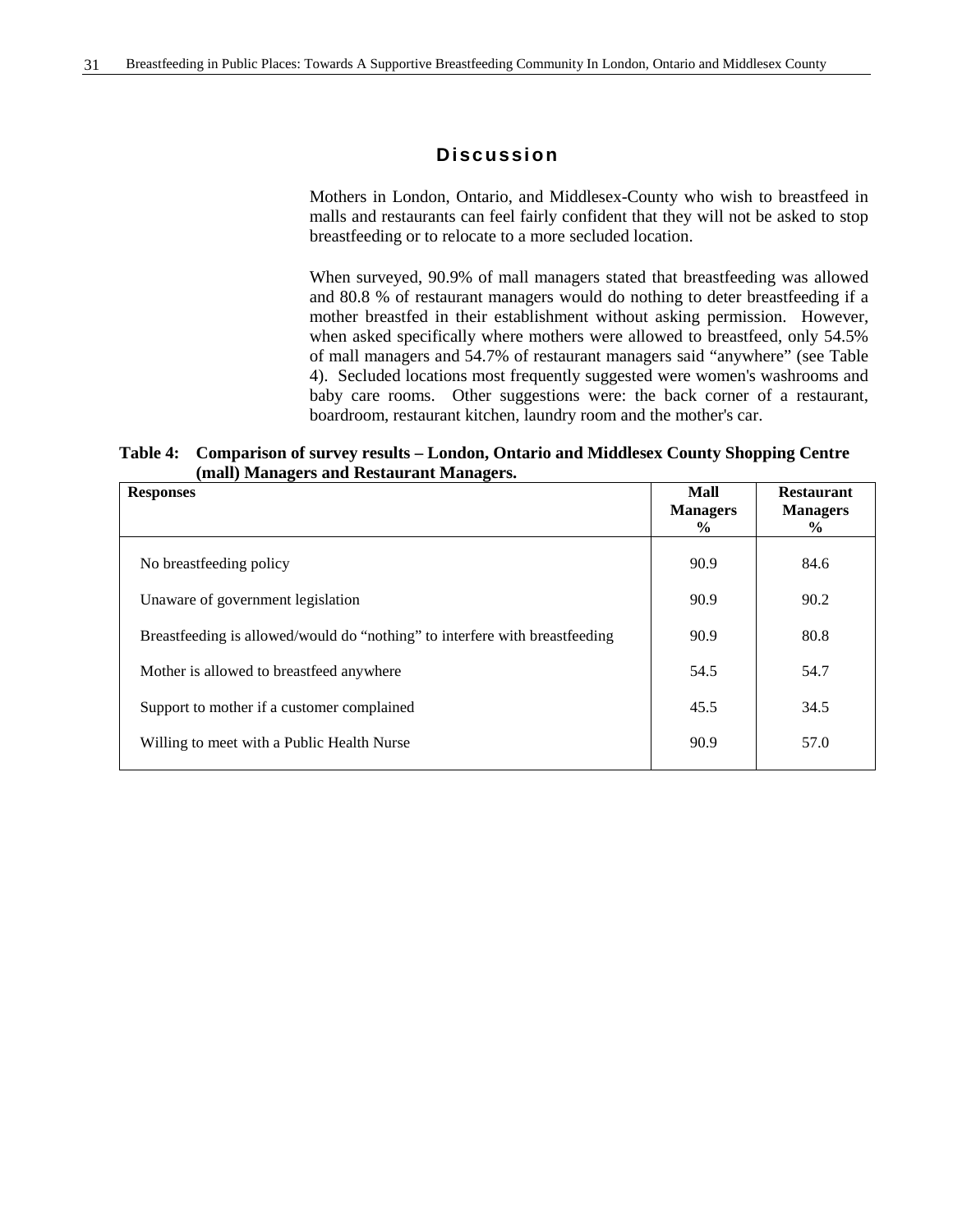| <b>County with Adelaide, Australia</b>                                                | $n = 214$         | $n = 66$         |
|---------------------------------------------------------------------------------------|-------------------|------------------|
| <b>Questions and Responses</b>                                                        | <b>London</b> and | <b>Adelaide</b>  |
|                                                                                       | <b>Middlesex</b>  | <b>Australia</b> |
|                                                                                       | $\frac{6}{9}$     | $\frac{6}{9}$    |
| Do you have any policy on breastfeeding in your restaurant?                           |                   |                  |
| No breastfeeding policy                                                               | 84.6              | 97.0             |
| What would you do if a mother breastfed in your restaurant without asking             |                   |                  |
| permission?                                                                           |                   |                  |
| Nothing                                                                               | 80.8              | 86.4             |
| Cannot breastfeed in this restaurant                                                  | 1.4               | 4.5              |
| Ask mother to move to a more secluded spot                                            | 2.8               | 3.0              |
| If a mother wished to breastfeed in your restaurant, where would she be allowed to do |                   |                  |
| this?                                                                                 |                   |                  |
| Anywhere                                                                              | 54.7              | 59.1             |
| In a secluded spot                                                                    | 30.8              | 33.3             |
| Not allowed to breastfeed in restaurant                                               | 2.3               | 1.5              |
| Don't know                                                                            | 5.1               | 6.1              |
| If a customer complained about a mother breastfeeding in your restaurant, what        |                   |                  |
| would you do?                                                                         |                   |                  |
| Nothing to affect breastfeeding/tell mother about complaint, but do nothing/          | 38.2              | 37.9             |
| educate customer                                                                      |                   |                  |
| Ask mother to move to a more secluded spot                                            | 10.7              | 33.3             |
| Refer to management                                                                   | 0.9               | 7.6              |
| Don't know                                                                            | 15.4              | 21.2             |

### **Table 5: Comparison of restaurant results for London, Ontario and Middlesex**

# **Table 6: Comparison of shopping mall results for London, Ontario and**

| <b>Middlesex County with Adelaide, Australia</b>                                   | $n = 11$          | $n = 27$         |
|------------------------------------------------------------------------------------|-------------------|------------------|
| <b>Questions and Responses</b>                                                     | <b>London</b> and | <b>Adelaide</b>  |
|                                                                                    | <b>Middlesex</b>  | <b>Australia</b> |
|                                                                                    | $\frac{0}{0}$     | $\frac{6}{9}$    |
| Do you have any policy on breastfeeding in your shopping centre?                   |                   |                  |
| No breastfeeding policy                                                            | 90.9              | 100              |
| Do not understand                                                                  | 9.1               | $\theta$         |
| What facilities do you provide for breastfeeding mothers?                          |                   |                  |
| None                                                                               | 36.4              | 48.1             |
| If a mother wished to breastfeed in your shopping mall, where would she be allowed |                   |                  |
| to do this?                                                                        |                   |                  |
| Anywhere                                                                           | 54.5              | 74.1             |
| A secluded place (baby care room, women's washroom)                                | 36.4              | 14.8             |

\* Column data does not add up to 100% as alternate responses/comments from the ones identified above were listed under the category of "other" and were not part of the analysis.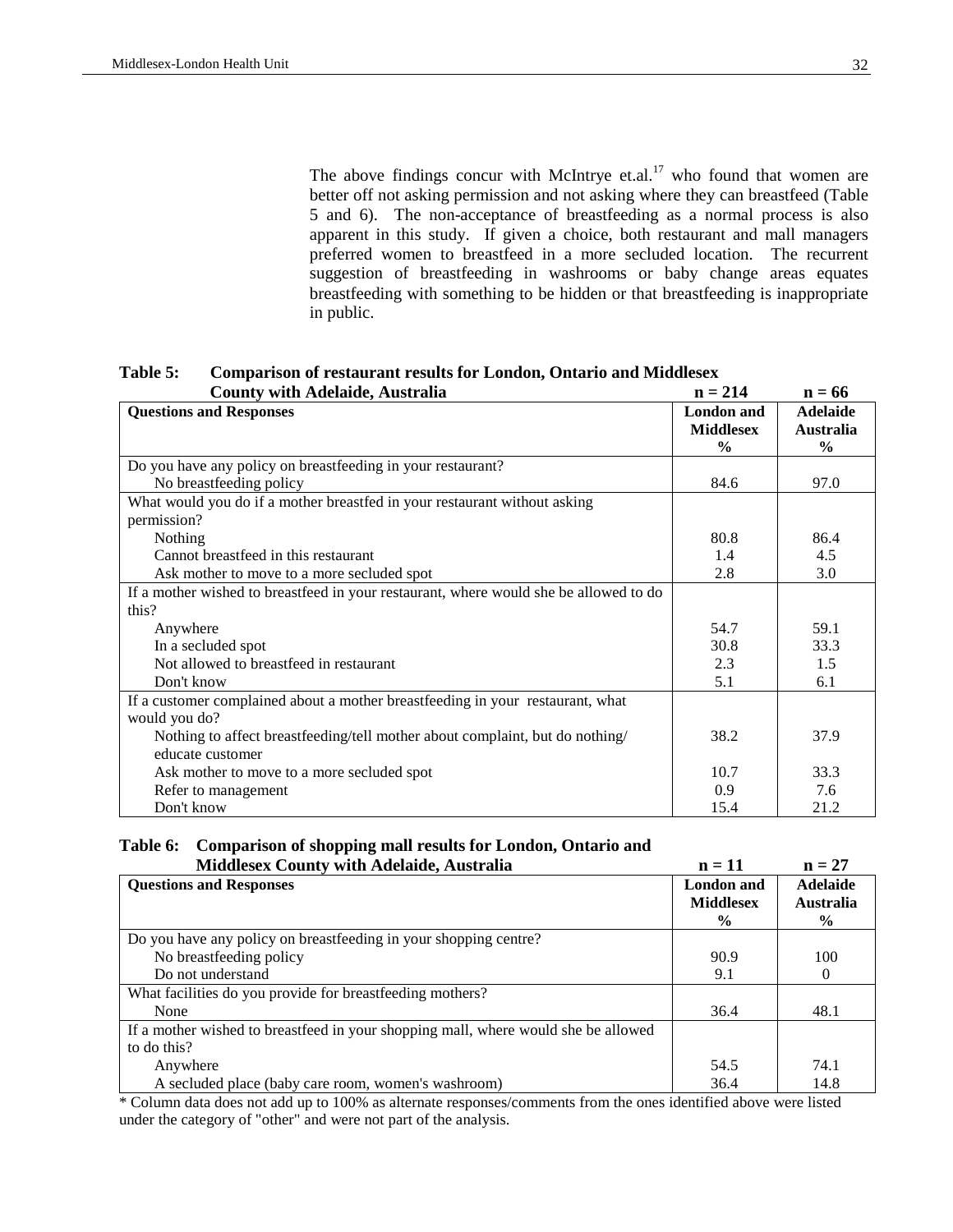Most managers did not have a problem with mothers breastfeeding as long as the mother was covered and discrete. A minority of restaurant managers (2.3%) would not allow breastfeeding in their restaurant and provided strong negative comments such as: "I would be shocked", "Would ask her to stop", "She should not do this here", "Disgusting", and "Will have to report her".

If a customer complained to a manager about a mother breastfeeding, both mall managers and restaurant managers may not be as supportive, or may view the mother's rights to breastfeed as secondary. As long as a mother was breastfeeding discretely, 45.5% of the mall managers and only 34.5% of the restaurant managers would either do nothing or attempt to educate the complaining customer, and 36.3% of the mall managers did not answer this question. Some would ask the complainant if he/she wished to move. Others stated that they would ask the mother to stop, cover up, or go to the washroom. Mall managers felt they needed to do a better job informing women of the baby change areas and nursing rooms. In Adelaide, Australia, the percentage of restaurant managers who would do nothing, tell the mother and do nothing, or attempt to educate the customer was similar (37.9%) to Middlesex-London (38.2%).

There was a lack of awareness of the Ontario Human Rights legislation regarding the rights of women to breastfeed in public places. In both Adelaide, Australia and Middlesex-London the majority of mall and restaurant managers did not have a policy on breastfeeding. Without a breastfeeding policy in their establishment, managers and staff in London, Ontario, Canada who ask a breastfeeding mother to relocate or stop breastfeeding would unknowingly be in violation of the Human Rights Code. All except one mall manager and 57% of the restaurant managers agreed to meet with a PHN to receive additional information about breastfeeding.

- **LIMITATONS OF THE STUDY** Limited funding and the number of restaurants that were no longer in existence, affected the researchers ability to attain the desired number of completed restaurant questionnaires. The researchers would also make adjustments to the questionnaire.
- **CONCLUSION** Although this study has demonstrated support for breastfeeding in malls and restaurants in London, Ontario and Middlesex County, mothers are still at risk of being asked to relocate to more secluded locations or to less desirable areas such as washrooms and baby change rooms. These results concur with those of McIntyre, Turnbull, and Hiller.<sup>17</sup>

Recent updates to the Ontario Human Rights Code (Appendix H) clearly protect the rights of women to breastfeed in public places. This, coupled with the readiness of mall and restaurant managers to work collaboratively with a Public Health Nurse, will move Middlesex- London towards a supportive breastfeeding community.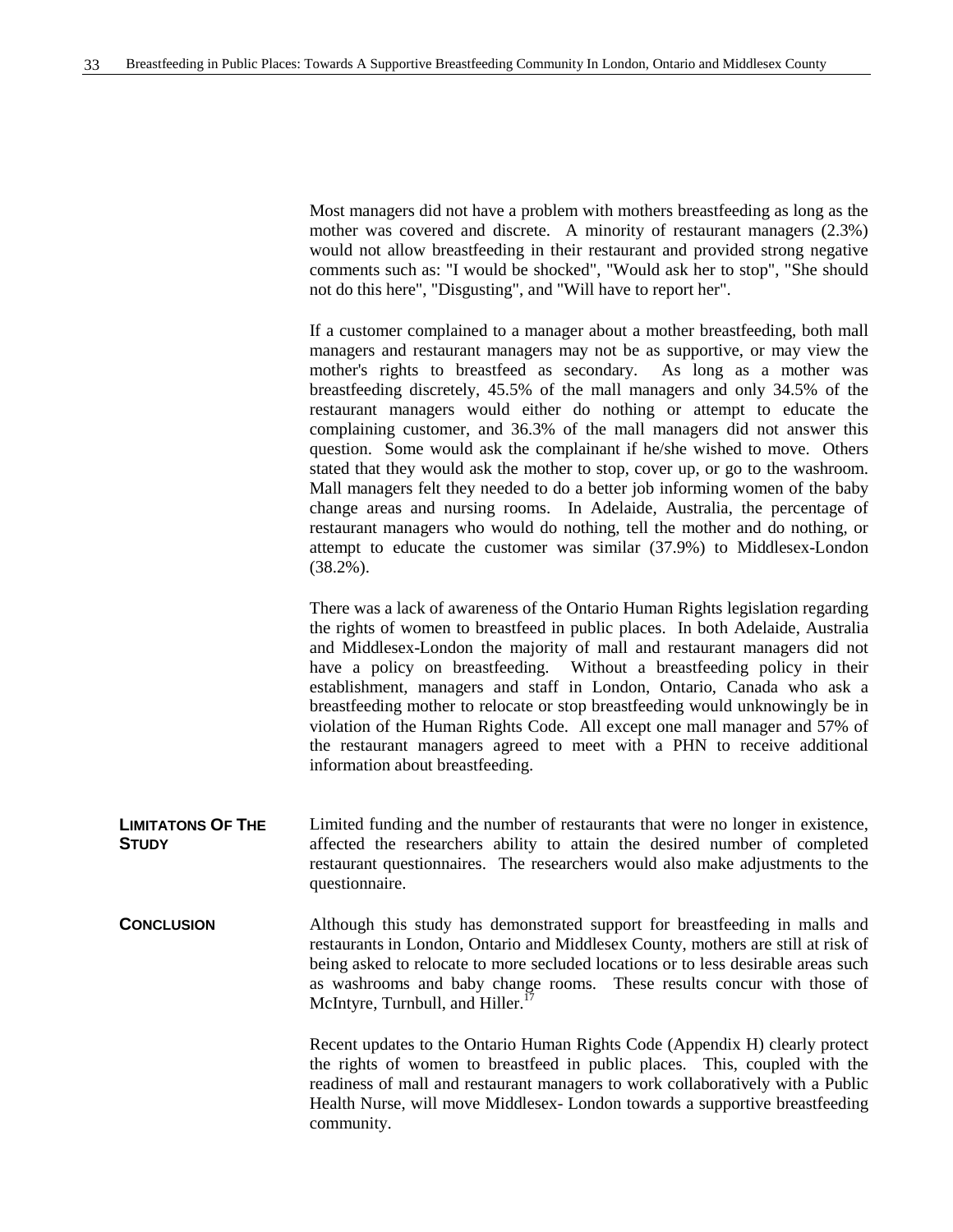### **Overall Discussion: Integration of the Literature, Focus Groups and Telephone Survey Results**

Using focus group methodology, forty-five themes and fifty-two suggestions were identified by women who breastfed in London, Ontario and Middlesex County. The themes were categorized under seven headings: General societal attitudes about breastfeeding, Restaurants and breastfeeding, Malls (Shopping Centers) and breastfeeding, Breastfeeding and health care providers, Grocery stores/Locations specific to children's entertainment/Workplaces, Use of breastfeeding friendly decals in Middlesex-London, and Other.

Women perceived that society continues to view breasts as sexual, instead of as a source of infant nutrition. The media perpetuates this sexual image. The reactions mothers received when breastfeeding in public was dependent upon the age of the person observing. The elderly and women under 40 years were viewed as supportive, whereas teens and women 40-60 years were seen as non-supportive. Before mothers venture into the public to breastfeed, they felt they needed to increase their self-confidence and master breastfeeding in the comfort of their own homes. Some women stated they would never be comfortable breastfeeding in public, unless there were private facilities available. Mothers suggested that facilities be quiet, clean, comfortable, conveniently located, and separate from toilets. Washrooms were viewed as "germ-infested" and highly inappropriate for feeding. An adjoining play area where women could observe their other children while breastfeeding was ideal. The findings described above, echo the survey results of a study conducted by Maclean<sup>32</sup> in Toronto, Ontario, over a decade ago.

Mothers in the focus groups identified that contrary to popular belief, breastfeeding is not natural, it is a learned behaviour. The instruction and support they received in hospital in the first few days post-partum was crucial to successful breastfeeding when mothers were in the community. Often times breastfeeding information received in hospital was found to be inconsistent and/or inaccurate. Mothers wanted more time with the lactation consultants while in hospital. Privacy at the MLHU breastfeeding clinics was an issue that mothers felt needed to be addressed. The women suggested that more research be conducted on breastfeeding in the workplace.

Women who breastfeed in London, Ontario and Middlesex County can feel somewhat confident (80 -90%) that the managers in malls and restaurants will be supportive of breastfeeding. A telephone survey of 11 shopping centres (malls) and 214 restaurants indicated that the majority of managers (90.9% and 80.8% respectively) stated that breastfeeding is allowed or that they would do nothing to interfere with a mother breastfeeding. However, when asked "where" a mother would be allowed to breastfeed, just over half (54.5%-54.7%) of the mall and restaurant managers stated "anywhere". Secluded locations such as baby care rooms, washrooms, food courts, and the back of the room were common suggestions. Women who breastfeed in public will do better if they do not ask "where" they can breastfeed.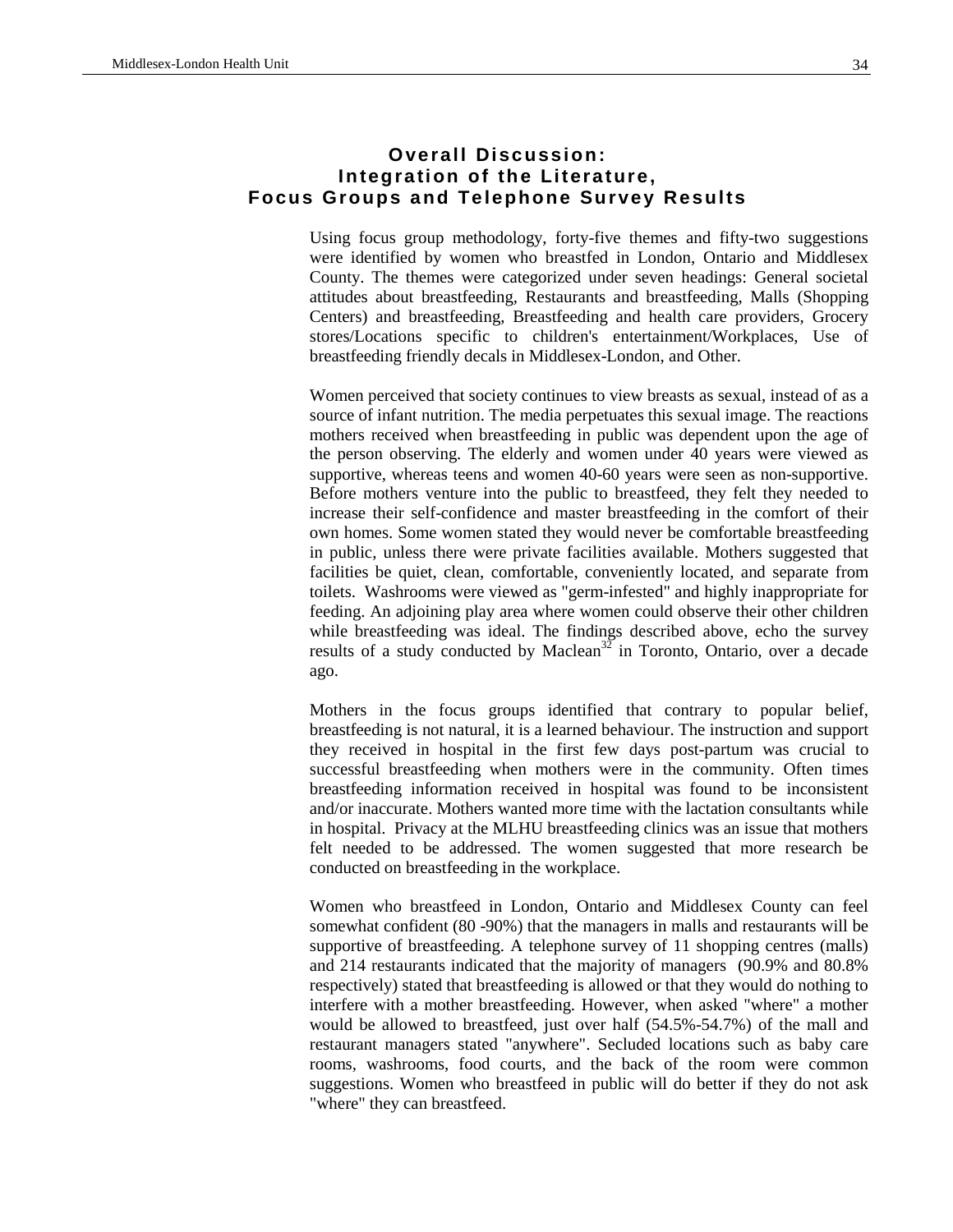Managers may, when faced with conflict, view the women's rights to breastfeed as secondary. When confronted with a customer who complains about a mother breastfeeding only 45.5% of mall managers and 34.5% of restaurant managers would not do anything to affect breastfeeding or would attempt to educate the complaining customer. Many of the managers would ensure that the mother is covered up, and breastfeeding discretely. Others would take more drastic action and ask the mother to move to a secluded location, or leave. Some restaurant managers refused to allow women to breastfeed in their restaurant. Managers and focus group participants identified the importance of breastfeeding discretely when in public. These results are similar to a recent study conducted in Adelaide, Australia.

In the spring of 1999, the Ontario Human Rights Commission legislated that women have the right to breastfeed in public places. The majority of focus group and survey participants were unaware of the legislation (mothers in focus groups unaware 79.4%; mall managers unaware 90.9%; restaurant managers unaware 90.2%). As well, the majority of mall (90.9%) and restaurant managers (84.6%) did not have a policy on breastfeeding in their establishment. Mothers in the focus groups suggested that restaurant and malls should have policies regarding breastfeeding. As well, the women suggested malls and restaurants display decals (stickers) to signify that the location is breastfeeding friendly. This would increase the mothers' confidence that they could breastfeed in a specific location without being harassed.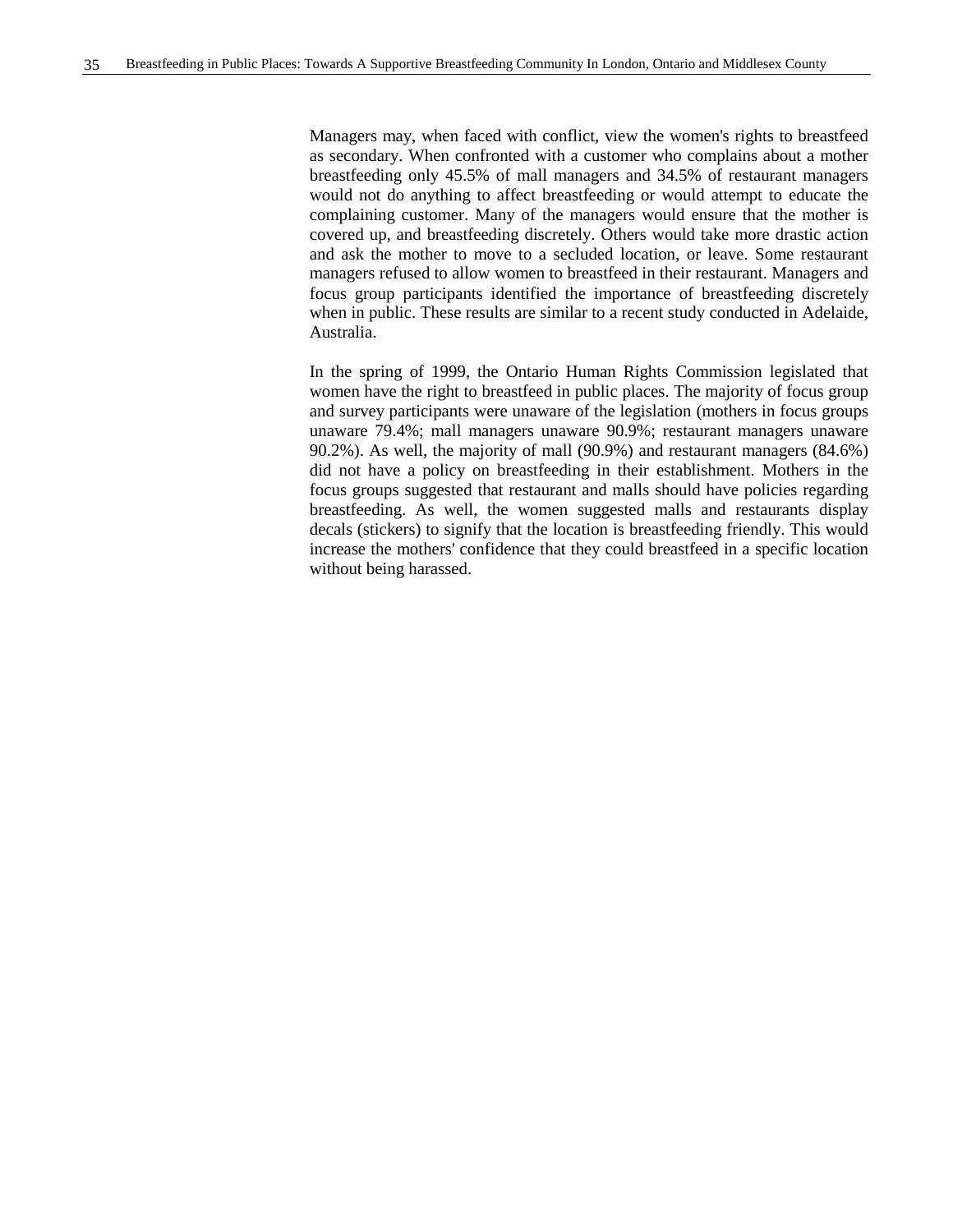The strength of this study lies in the fact that: a) the women in this community identified comprehensive, specific recommendations that will promote breastfeeding in public places; b) the majority of mall managers, and over half of the restaurant managers want to receive the survey results and obtain additional information about breastfeeding in public places; c) hospital partners are interested in a collaborative effort to implement some of the study recommendations; and d) the issues identified in this study share an historical and global perspective – the results are similar to a study conducted a decade ago in Toronto, Ontario and similar to the findings in Adelaide, Australia. With the support of the Ontario Human Rights Code and ongoing collaboration with our community partners, in the City of London, Ontario and Middlesex County is well on it's way to becoming a Breastfeeding Friendly Community.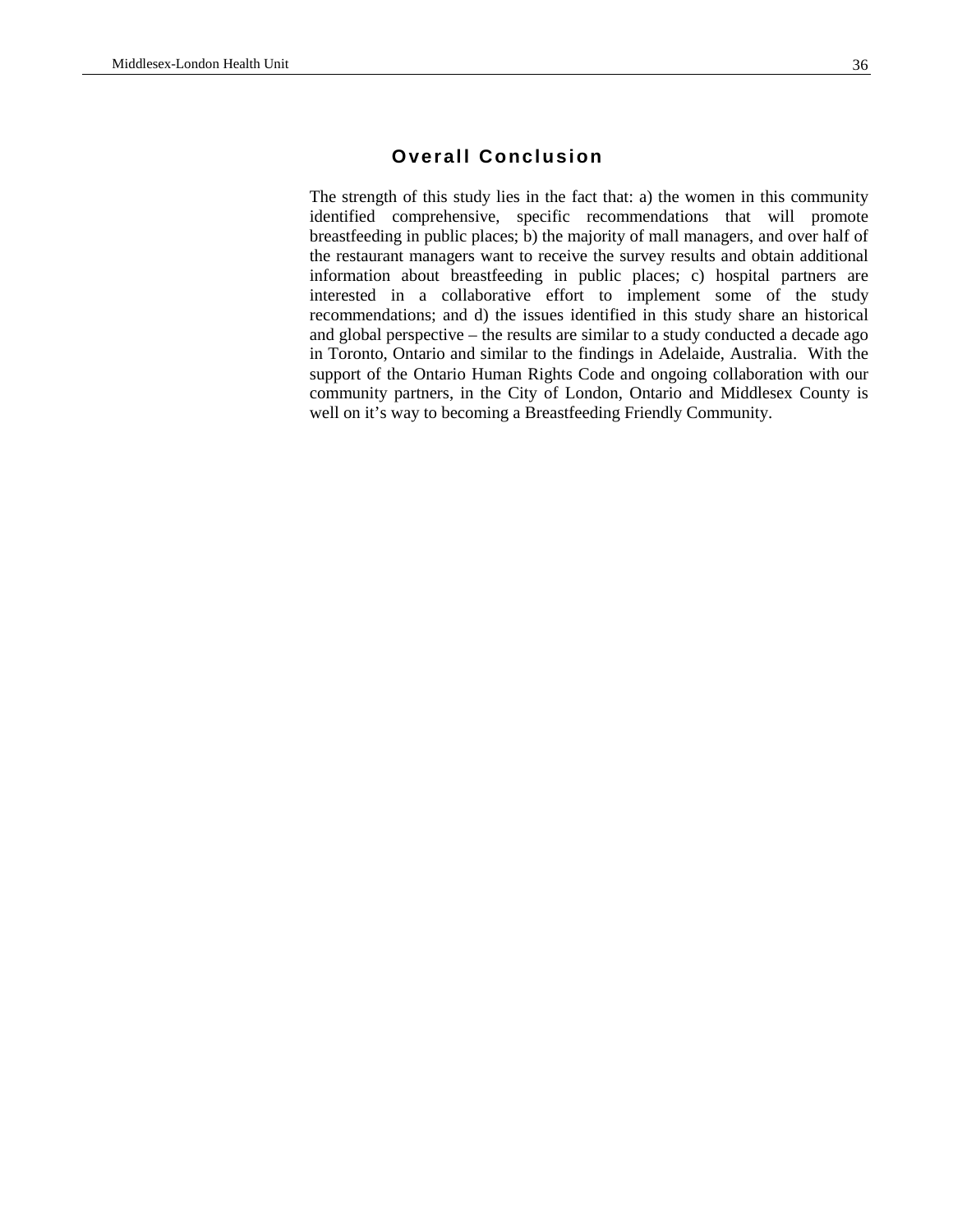### **Recommendations**

**IT IS RECOMMENDED THAT:** • The Public Health Nurse meet with the mall and restaurant managers who expressed interest in receiving information about breastfeeding.

- A forum(s) be established to provide interested mall and restaurant managers the opportunity to receive the results of the focus groups and the mall manager/restaurant manager survey
- All restaurant and mall managers in London, Ontario and Middlesex County, not only the study participants, be sent a copy of the Human Rights legislation with specific reference to mothers breastfeeding in public places
- This document be disseminated to other health units.
- Breastfeeding information packages be available for all mall and restaurant managers if requested.
- The Middlesex-London Health Unit Breastfeeding Friendly Community Committee work in collaboration with breastfeeding mothers, mall and restaurant managers, and the media to remove the existing barriers to breastfeeding in public places in London and Middlesex County.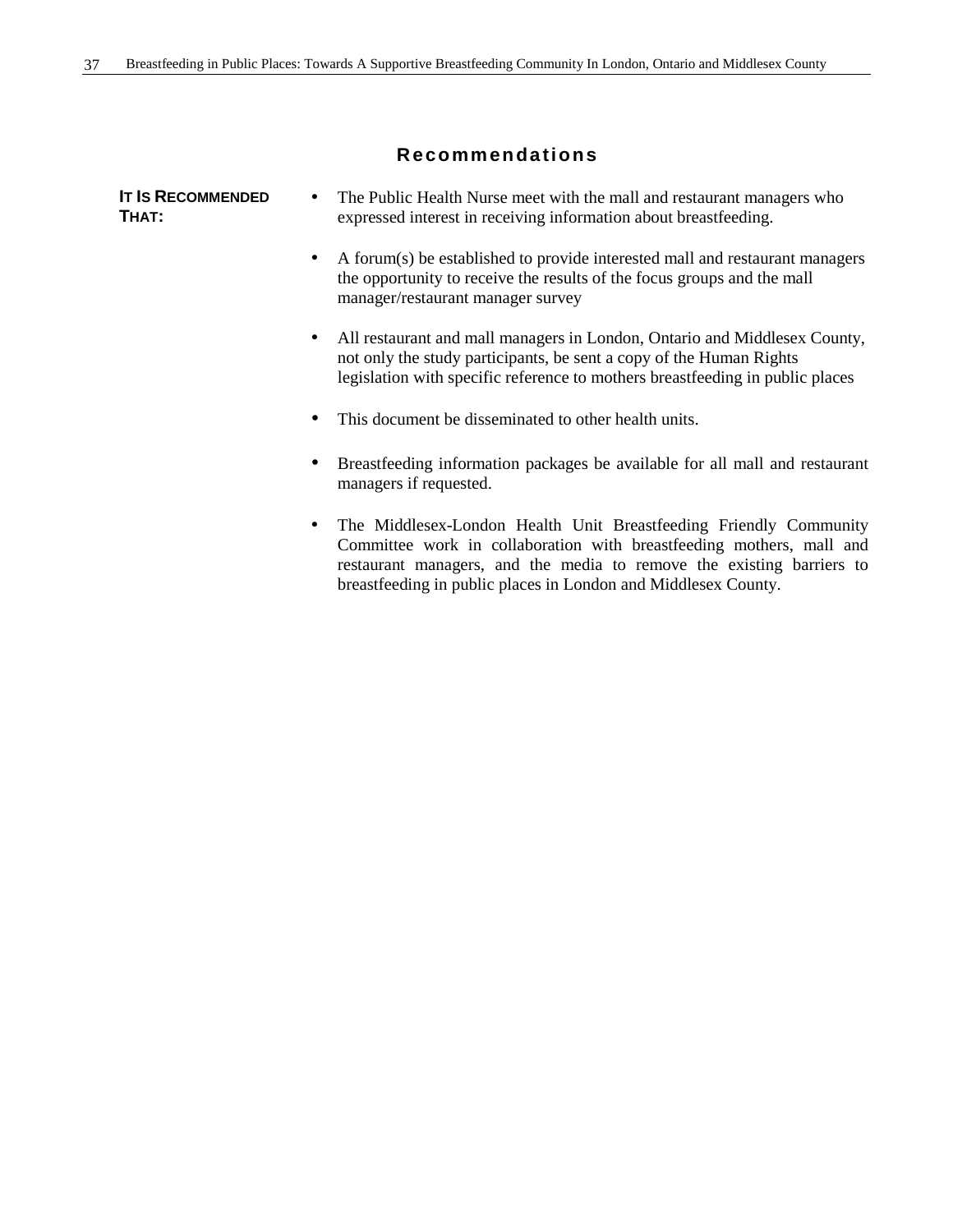## **List of Tables and Figures**

- Table 1: Demographic Questionnaire Results
- Table 2: Results of Shopping Centre (Mall) Manager Survey
- Table 3: Results of Restaurant Manager Survey
- Table 4: Comparison of Survey Results Middlesex-London Shopping Centre (MALL) Managers and Restaurant Managers.
- Table 5: Comparison of Restaurant Results for City of London and Middlesex County with Adelaide, Australia
- Table 6: Comparison of Mall Results for City of London and Middlesex County with Adelaide, Australia
- Figure 1: Restaurant Telephone Survey Contacts and Outcomes
- Figure 2: Frequency of Types of Restaurants Surveyed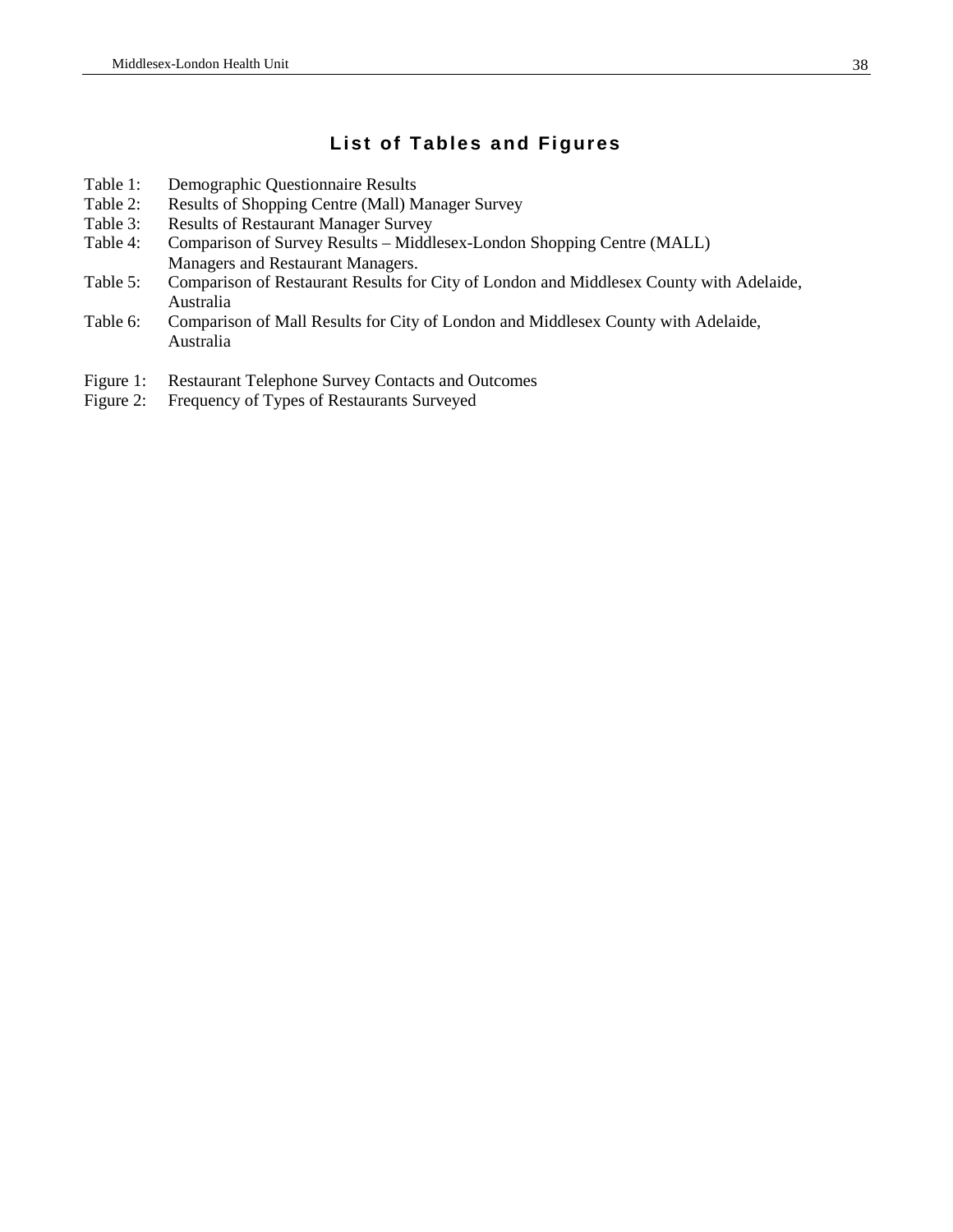#### List of Appendices

- Appendix A: Recruitment Poster and Registration Form
- Appendix B: Focus Group Demographic Questionnaire and Codebook
- Appendix C: Focus Group Questionnaire
- Appendix D: Themes and Suggestions Identified by Focus Group Participants
- Appendix E: Breastfeeding Friendly Sticker Sample
- Appendix F: Guidelines To Assess Suitability of "Breastfeeding Friendly" Facilities
- Appendix G: Mandatory Programs and Services Guidelines: Indicators of Peer Support Programs
- Appendix H: Ontario Human Rights Code
- Appendix I: Mall Manager Telephone Survey
- Appendix J: Restaurant Manager Telephone Survey
- Appendix K: Letter from Ethics Review Committee
- Appendix L: Data Entry Tools Personal Data Form & Phone Tracking
- Appendix M: Memo Regarding Meeting with Public Health Nurses and Hospital Nurses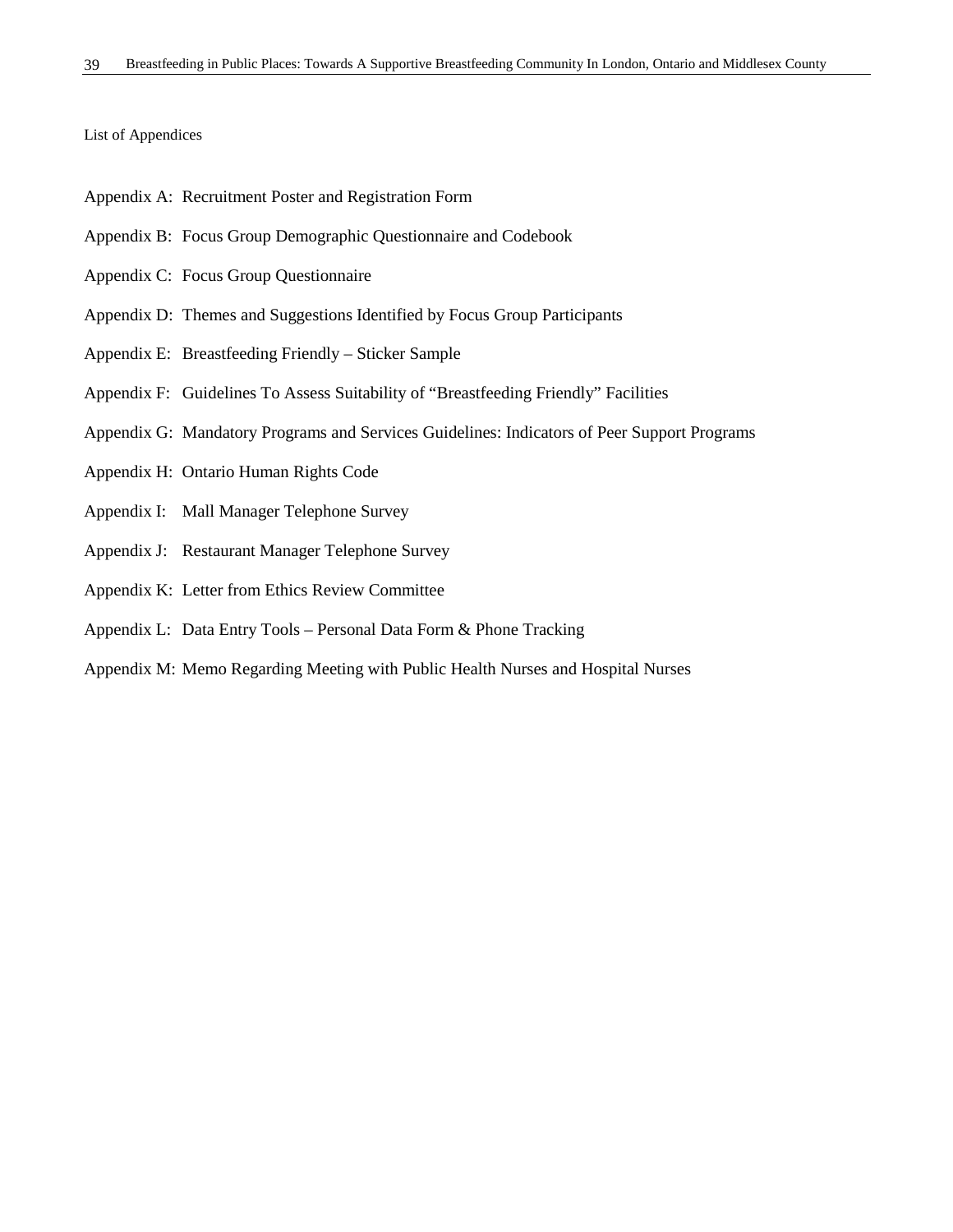### **Appendix A**

### **This page contains the poster that was used to recruit Breastfeeding Mothers to the focus groups held in London.**

**For a copy of the poster or further information contact: Yolanda Camiletti Middlesex-London Health Unit Phone: 519-663-5317 ext. 2458 Fax: 519-663-8243 Email: yolanda.camiletti@mlhu.on.ca**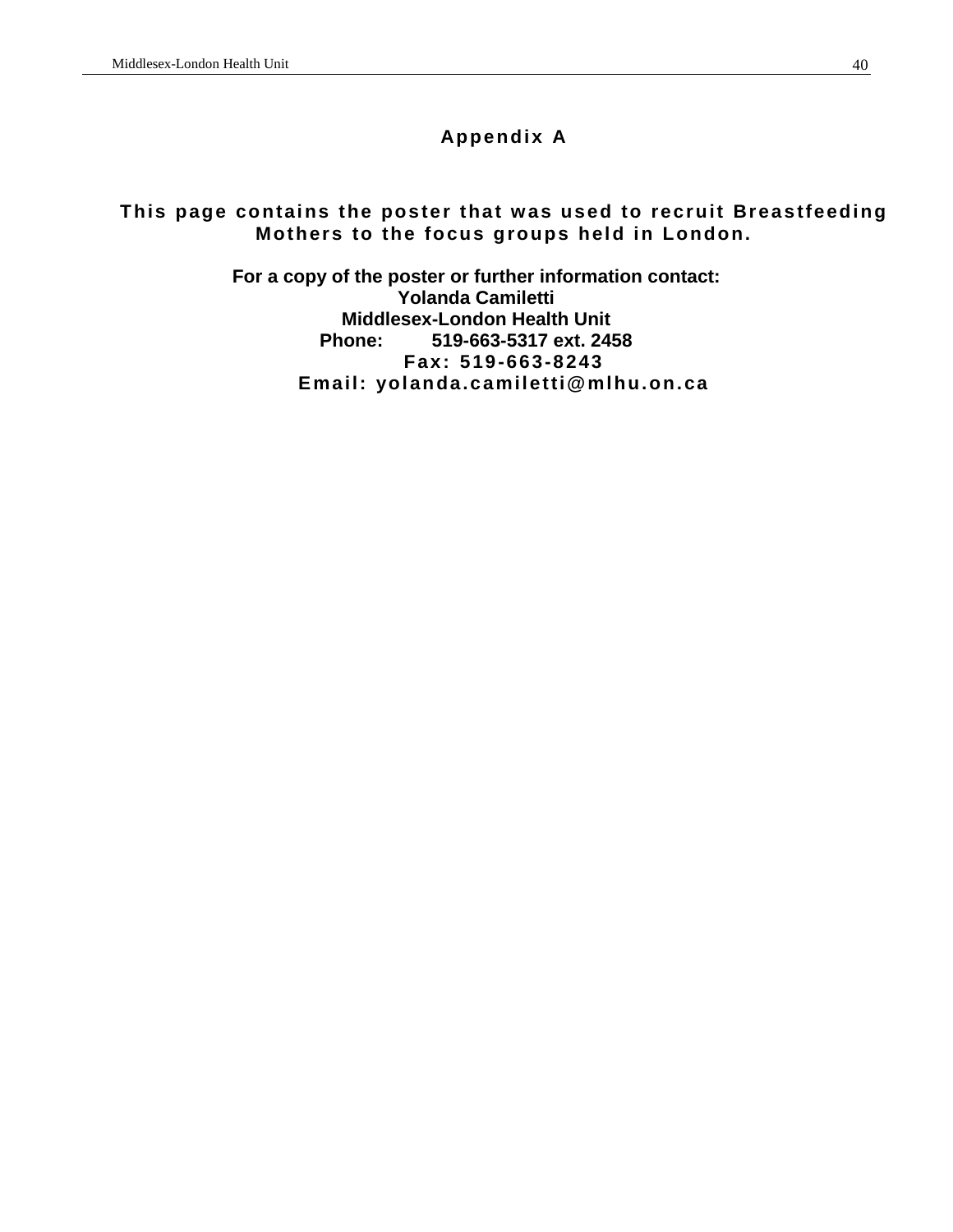#### **MAKE YOUR COMMUNITY BREASTFEEDING FRIENDLY…**

Thank you for your interest in joining our mothers' discussion group about breastfeeding in public places! We are holding these discussion groups so that we can gain a better understanding of **what the breastfeeding environment in our community is** *really* **like**. We also want *your* ideas, as a mother who is breastfeeding or has breastfed, on ways public places can become more "Breastfeeding Friendly".

The group will take no longer than one hour. Refreshments will be provided. You may bring your baby if you choose – one person will be present to assist if needed. If transportation is an issue, please let us know at the phone number listed below.

#### **To register:**

Please fill out the bottom portion of this form and hand it to your clinic nurse or call Rhonda Brittan, Public Health Nurse, at 663-5317 ext. 2271.

#### **YOUR CHOICE:**

| <b>DATE/TIME</b> | <b>LOCATION</b> |
|------------------|-----------------|
|                  |                 |

Someone will be telephoning you a few days before to confirm your attendance.

|          |  |  | x x x x x x x x x x x x x x x |  |  |  |  |
|----------|--|--|-------------------------------|--|--|--|--|
| Name:    |  |  |                               |  |  |  |  |
| Phone #: |  |  |                               |  |  |  |  |
| Address: |  |  |                               |  |  |  |  |

| LOCATION/TIME:        |                                        |
|-----------------------|----------------------------------------|
| <b>DATE</b>           | <b>LOCATION</b>                        |
| Thurs. Sept. 23       | Siloam United Church                   |
| 2:00-3:00 p.m.        | 1240 Fanshawe Park Road                |
| $\Box$ Tues. Sept. 21 | South London Community Centre          |
| 2:00-3:00 p.m.        | 1119 Jalna Blvd. (near Whiteoaks Mall) |
| $\Box$ Wed. Sept. 22  | Middlesex-London Health Unit           |
| 7:00-8:00 p.m.        | 50 King Street (Meeting Room #6)       |
| □ Mon. Sept. 27       | <b>Strathroy General Hospital</b>      |
| 2:00-3:00 p.m.        | 395 Carrie Street                      |
| $\Box$ Wed. Sept. 29  | Dundas East (2 <sup>nd</sup> floor)    |
| 2:00-3:00 p.m.        | 1730-1740 Dundas (@ Third Str.)        |
| $\Box$ Wed. Sept. 30  | Childreach                             |
| 10:00-11:00 a.m.      | 265 Maitland                           |
| $\Box$ Tues. Sept. 28 | Middlesex-London Health Unit           |
| 7:00-8:00 p.m.        | 50 King Street (Meeting Room # 6)      |
| $\Box$ Date and Time  | <b>Westmount Shopping Centre</b>       |
| To Be Announced       |                                        |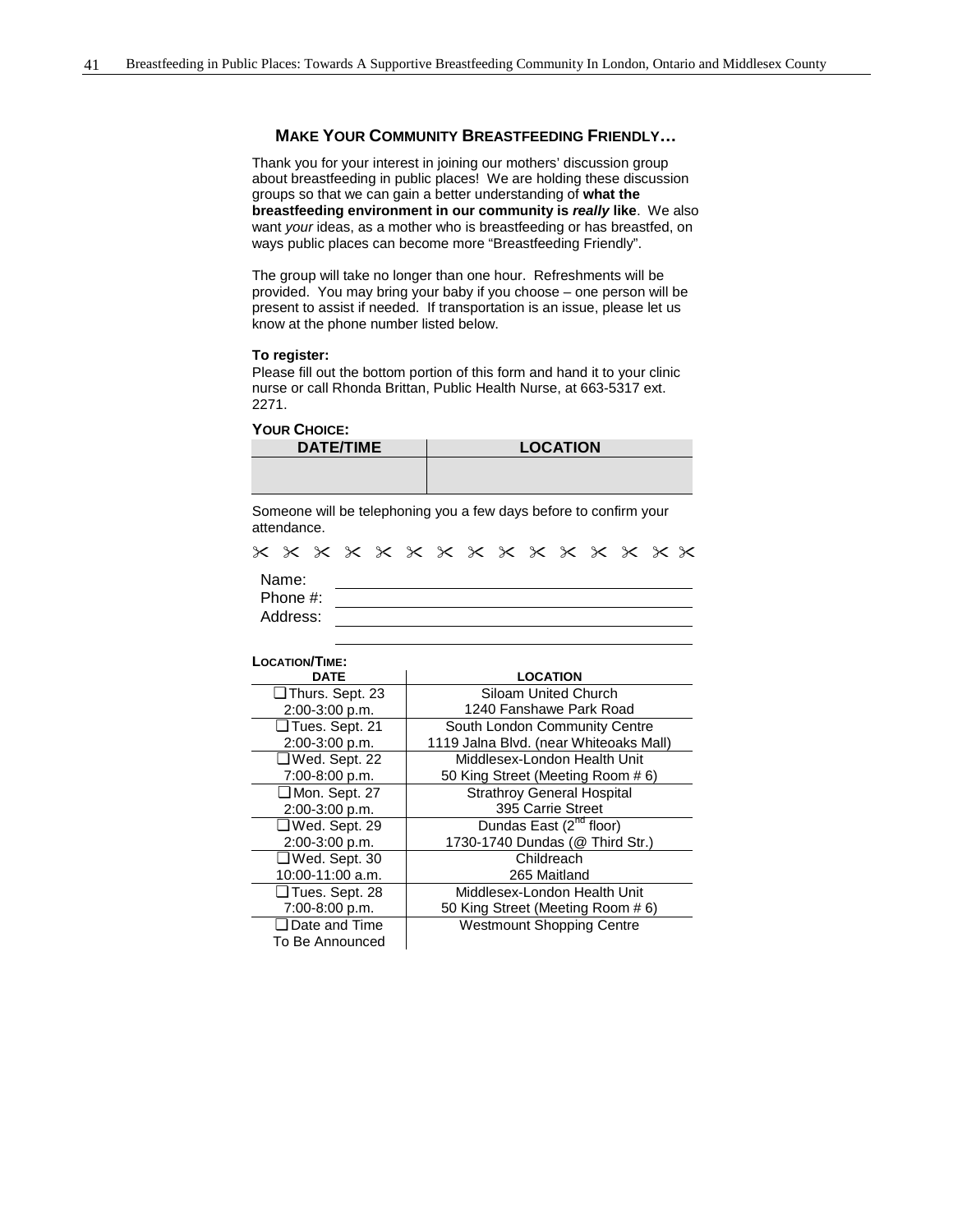## **Appendix B**



### **Creating A Breastfeeding Friendly Environment for London and Middlesex**



FOR OFFICE USE **ONLY** 

Please answer the following questions by checking the box  $\boxtimes$  or writing your response. All answers are confidential. DO NOT WRITE YOUR NAME ON THIS FORM.

- 1. How many children do you have
	- ❏ 1
	- ❏ 2 or more

 $\Rightarrow$  How many of these children did you breastfeed?  $\frac{1}{\sqrt{1-\frac{1}{\sqrt{1-\frac{1}{\sqrt{1-\frac{1}{\sqrt{1-\frac{1}{\sqrt{1-\frac{1}{\sqrt{1-\frac{1}{\sqrt{1-\frac{1}{\sqrt{1-\frac{1}{\sqrt{1-\frac{1}{\sqrt{1-\frac{1}{\sqrt{1-\frac{1}{\sqrt{1-\frac{1}{\sqrt{1-\frac{1}{\sqrt{1-\frac{1}{\sqrt{1-\frac{1}{\sqrt{1-\frac{1}{\sqrt{1-\frac{1}{\sqrt{1-\frac{1}{\$ 

2. What is the age of your youngest child? \_\_\_\_\_\_ months

- 3. What is the *longest time* you breastfed your child/children? \_\_\_\_\_\_\_\_\_\_\_\_\_\_\_ months
- 4. Is there someone close to you who is supportive of breastfeeding?
	- ❏ no
	- ❏ yes ➾ who: ❏ husband/boyfriend
		- ❏ mother
		- ❏ girlfriend
		- ❏ doctor
		- ❏ nurse ❏ other:
- 5. Have you ever breastfed your baby in a public place?
	- ❏ no
	- ❏ yes ➾ where:
- 6. Are you aware of any legislation that protects women's rights to breastfeed in public place?
	- ❏ no
	- ❏ yes
- 7. How old are you? \_\_\_\_\_\_ years
- 8. What is your highest level of education completed?
	- ❏ Elementary (up to grade 8)
	- ❏ Some high school
	- ❏ Completed high school (grade 12/13)
	- ❏ Some college or university
	- ❏ Completed college or university
	- ❏ Post graduate
	- ❏ Other:
- 9. What is your marital status?
	- ❏ Single
	- ❏ Married
	- ❏ Common-law
	- ❏ Other:

10. What is your postal code?

Thank you for completing this questionnaire!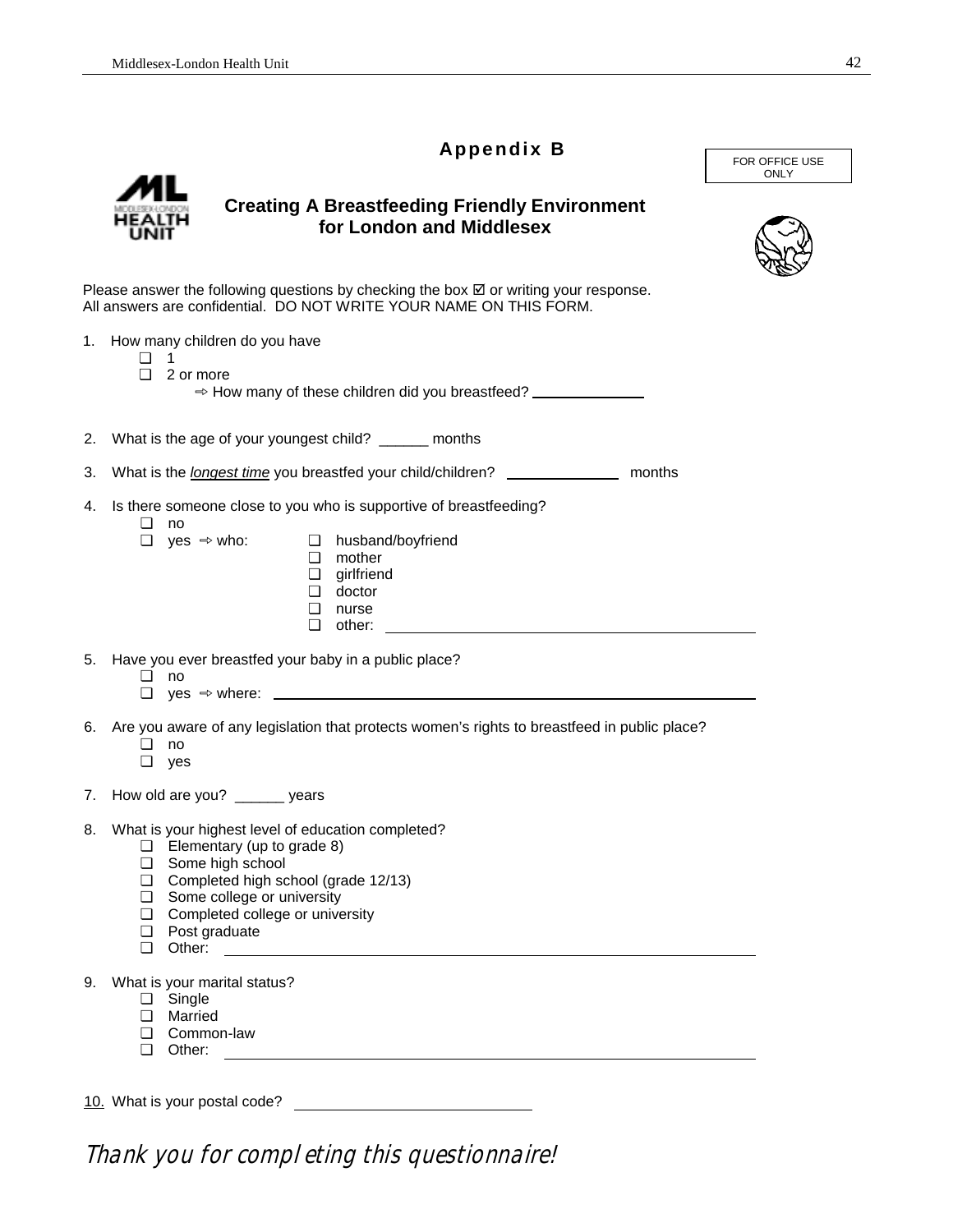Creating a Breastfeeding Friendly Environment

#### **FOCUS GROUP DEMOGRAPHICS CODE BOOK**

| <b>QUESTION</b>                     | <b>VARIABLE NAME</b> | <b>VALUE</b>      | <b>ANSWERS</b>                             | <b>COMMENTS</b> |
|-------------------------------------|----------------------|-------------------|--------------------------------------------|-----------------|
| How many children do you have?      | #Child               | 1                 | $\Box$ 1                                   |                 |
| How many of these children did      |                      | 2                 | $\Box$ 2 or more                           |                 |
| you breastfeed?                     | #BRFD                | $\mathbf{1}$      | ❏ 1                                        |                 |
|                                     |                      | $\overline{2}$    | $\Box$ 2 or more                           |                 |
| What is the age of your youngest    | Youngest             | $\mathbf{1}$      | $\leq$ 2 weeks                             |                 |
| child?                              |                      | $\overline{2}$    | 2 weeks $-1$ month                         |                 |
|                                     |                      | 3                 | 2-3 months                                 |                 |
|                                     |                      | $\overline{4}$    | 4-6 months                                 |                 |
|                                     |                      | 5                 | 7-9 months                                 |                 |
|                                     |                      | 6                 | 10-12 months                               |                 |
|                                     |                      | $\overline{7}$    | $\geq 12$ months                           |                 |
| What is the <i>longest time</i> you | Months               | Actual #          | Actual #                                   |                 |
| Breastfed your child/children?      |                      |                   |                                            |                 |
| Is there someone close to you       | Support              | 0                 | $\Box$ No                                  |                 |
|                                     |                      | $\mathbf{1}$      | $\Box$ Yes                                 | <b>Type</b>     |
| who is supportive of                | Husband/Boyfriend    | 0                 |                                            | comments in     |
| Breastfeeding?                      |                      |                   | □ Husband/boyfriend                        | separate file   |
|                                     | Mother               | $\mathbf{1}$      | Husband/boyfriend<br>❏<br>Mother<br>$\Box$ |                 |
|                                     |                      | 0<br>1            | $\Box$ Mother                              |                 |
|                                     | Girlfriend           | 0                 | Girlfriend                                 |                 |
|                                     |                      | $\mathbf{1}$      | Girlfriend                                 |                 |
|                                     |                      |                   | Doctor                                     |                 |
|                                     | Doctor               | 0<br>1            | □<br>$\Box$ Doctor                         |                 |
|                                     |                      |                   | <b>Nurse</b>                               |                 |
|                                     | Nurse                | 0                 | ❏<br><b>Nurse</b>                          |                 |
|                                     | Other                | 1                 | ❏<br>$\Box$                                |                 |
|                                     |                      | 0<br>$\mathbf{1}$ | ❏                                          |                 |
| Have you ever breastfed your        | <b>BF Public</b>     | 0                 | $\Box$ No                                  | <b>Type</b>     |
| baby in a public place?             |                      | $\mathbf{1}$      | $\Box$ Yes                                 | comments in     |
|                                     |                      |                   |                                            | separate file   |
| Are you aware of any                | Legisl               | 0                 | No<br>$\Box$                               |                 |
| legislation that protects           |                      | $\mathbf{1}$      | □ Yes                                      |                 |
| women's right to breastfeed in      |                      |                   |                                            |                 |
| public places?                      |                      |                   |                                            |                 |
| How old are you?                    | Age                  | $\#$              | <b>Actual Age</b>                          |                 |
| What is your highest level of       | Educ                 | $\mathbf{1}$      | Elementary (up to grade 8)                 |                 |
| education completed?                |                      | 2                 | Some high school                           |                 |
|                                     |                      | 3                 | Completed high school                      |                 |
|                                     |                      |                   | (Grade 12/13)                              |                 |
|                                     |                      | 4                 | Some college or university                 |                 |
|                                     |                      | 5                 | Completed college or                       |                 |
|                                     |                      |                   | university                                 |                 |
|                                     |                      | 6                 | Post graduate                              |                 |
|                                     |                      | $\overline{7}$    | Other                                      |                 |
| What is your marital status?        | Marital              | $\mathbf{1}$      | Single                                     |                 |
|                                     |                      | $\overline{c}$    | Married                                    |                 |
|                                     |                      | 3                 | Common-law                                 |                 |
|                                     |                      | 4                 | Other                                      |                 |
| What is your postal code?           | PostCode             | $\#$              | First three digits                         |                 |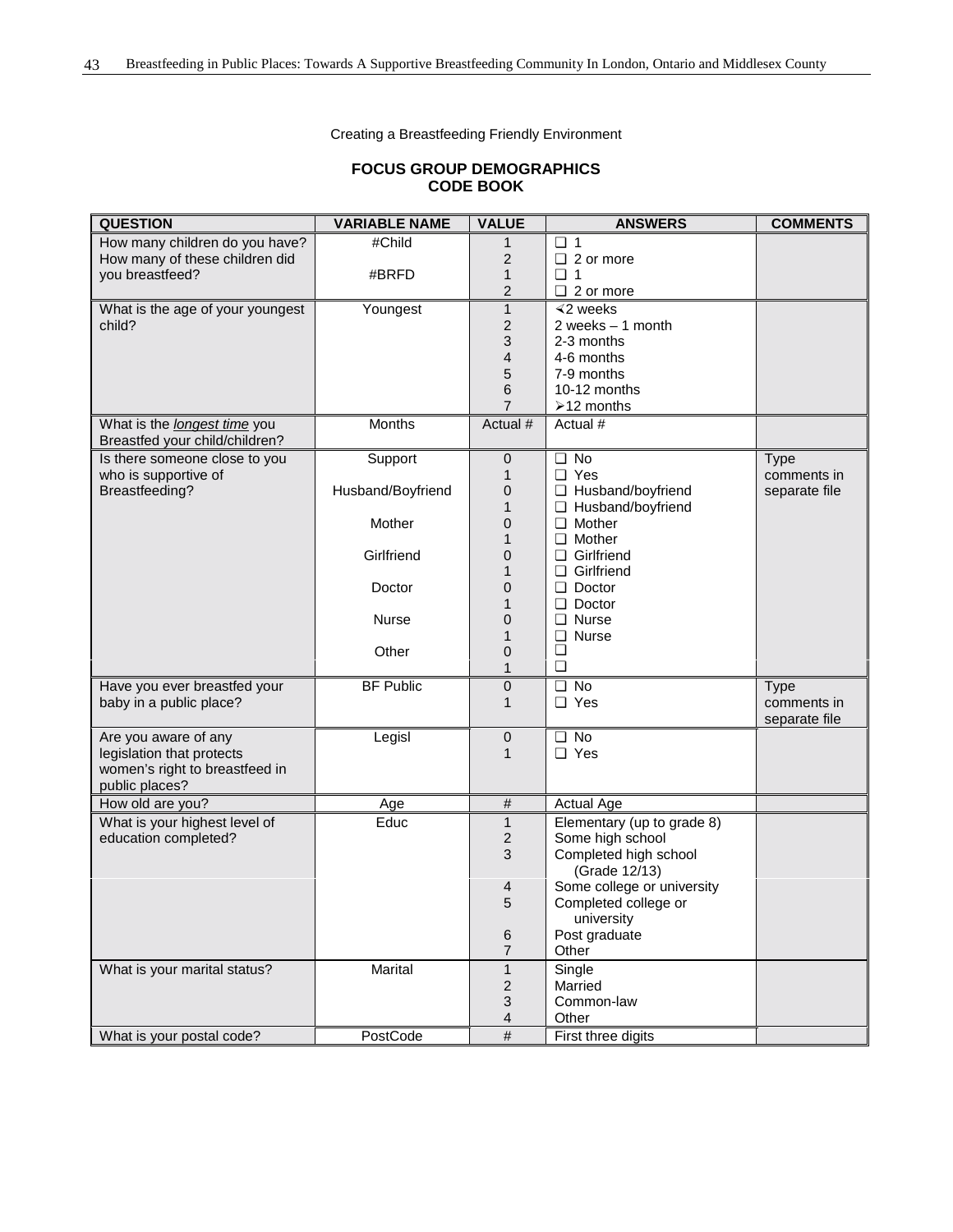## **Appendix C**

## Introduction

We are very pleased that you were able to take time out of your busy schedules to meet with us today. My name is Yolanda Camiletti, CHNS and this is Rhonda Brittan, PHN. We are both employees of the Middlesex-London Health Unit.

The purpose of today's focus group is for us to learn from you. We want to know how mothers feel about breastfeeding in public places in London and Middlesex County. The information you give us today will be used to plan our programs. All information will be summarized and grouped. No names will be used so that all information provided here is confidential. We may use phrases as examples stated by you in the focus group, but again, names will not be used.

The focus group will take approximately 1 hour. Yolanda Camiletti will be moderating the session and Rhonda Brittan will be taking notes on the flip chart paper. We will summarize at the end of each question so that we can make sure we have captured everyone's comments.

Before we start there are some ground rules, which we would like to review that will make the focus run a bit smoother.

- 1. There is no right or wrong answer everyone's comments are valued
- 2. One person speaks at a time (try to avoid jumping in while someone else is talking)
- 3. We encourage both positive and negative comments
- 4. Because time is limited, we may need to stop you from time to time to move on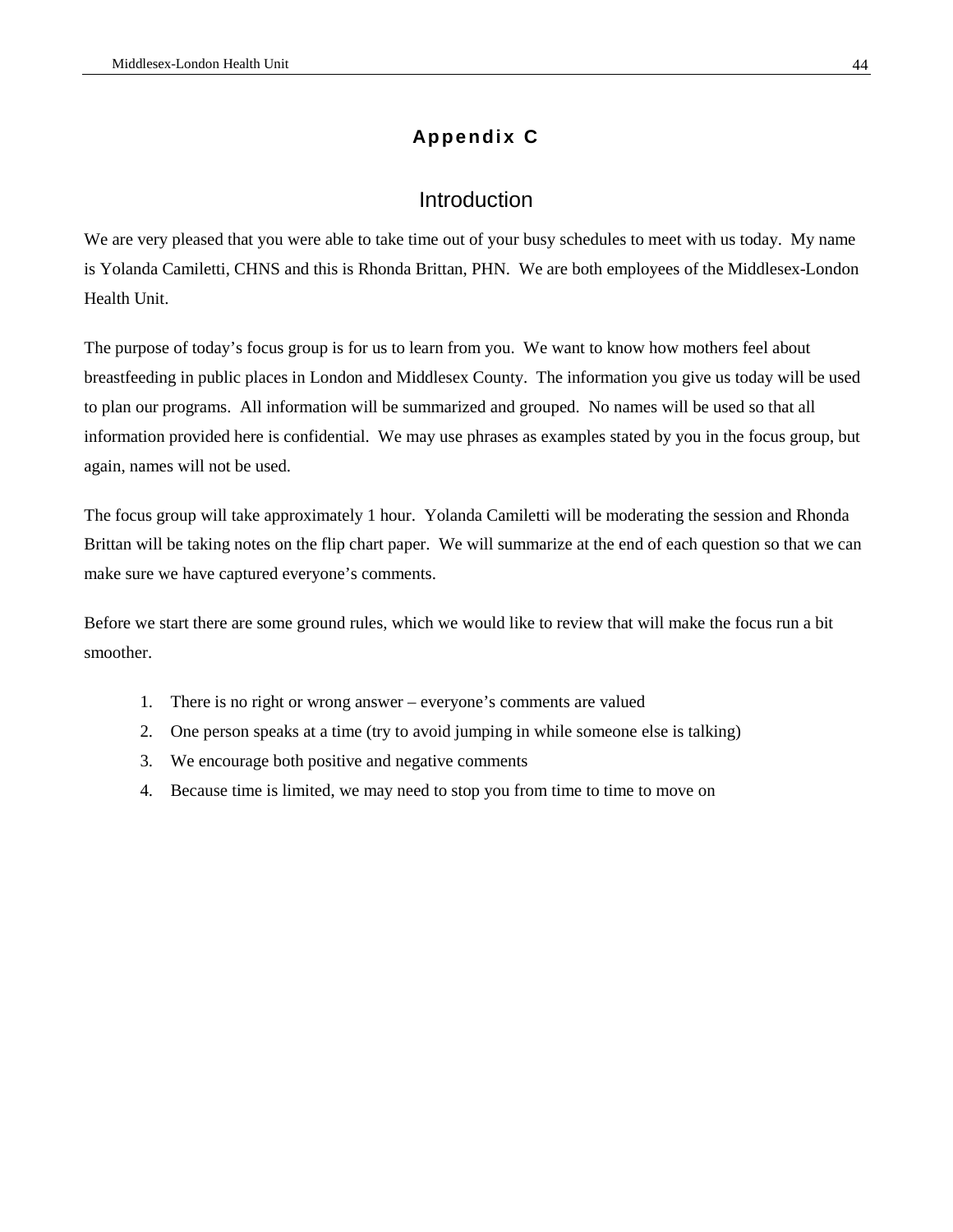### **Creating a Breastfeeding Friendly Environment for London & Middlesex**

#### Focus Group Guide

1. Tell us your name, how many children you have and the age of your youngest child.

| #                        | Age |
|--------------------------|-----|
|                          |     |
| $\overline{2}$           |     |
| $\overline{3}$           |     |
| $\overline{\mathcal{L}}$ |     |
| $\overline{5}$           |     |
| 6                        |     |
|                          |     |
| 8                        |     |

2. Have you ever breastfed in public places?

 $Yes \Rightarrow where:$ 

 $No \Rightarrow we$  are also interested in those who have not breastfed in public places...why haven't you?

- 3. Have you ever been asked to stop breastfeeding in a public place?
	- $Yes \Rightarrow where and describe the incident$

No

4. We are now going to talk about some public places. We would like to know what makes you comfortable and what makes you uncomfortable breastfeeding in these public places. We are also interested in any changes you feel are necessary to make these public places more comfortable. (Develop consensus – i.e. round robin)

We will divide the public places into three categories: Malls, Restaurants and Other (schools, churches, parks, recreational facilities and public transport).

| Malls | Comfortable | Uncomfortable | <b>Changes Needed</b> |
|-------|-------------|---------------|-----------------------|
|       |             |               |                       |
|       |             |               |                       |
|       |             |               |                       |
|       |             |               |                       |

We will begin with malls: (Prompts: Suitable/Good)

| Restaurants | Comfortable | Uncomfortable | <b>Changes Needed</b> |  |
|-------------|-------------|---------------|-----------------------|--|
|             |             |               |                       |  |
|             |             |               |                       |  |
|             |             |               |                       |  |
|             |             |               |                       |  |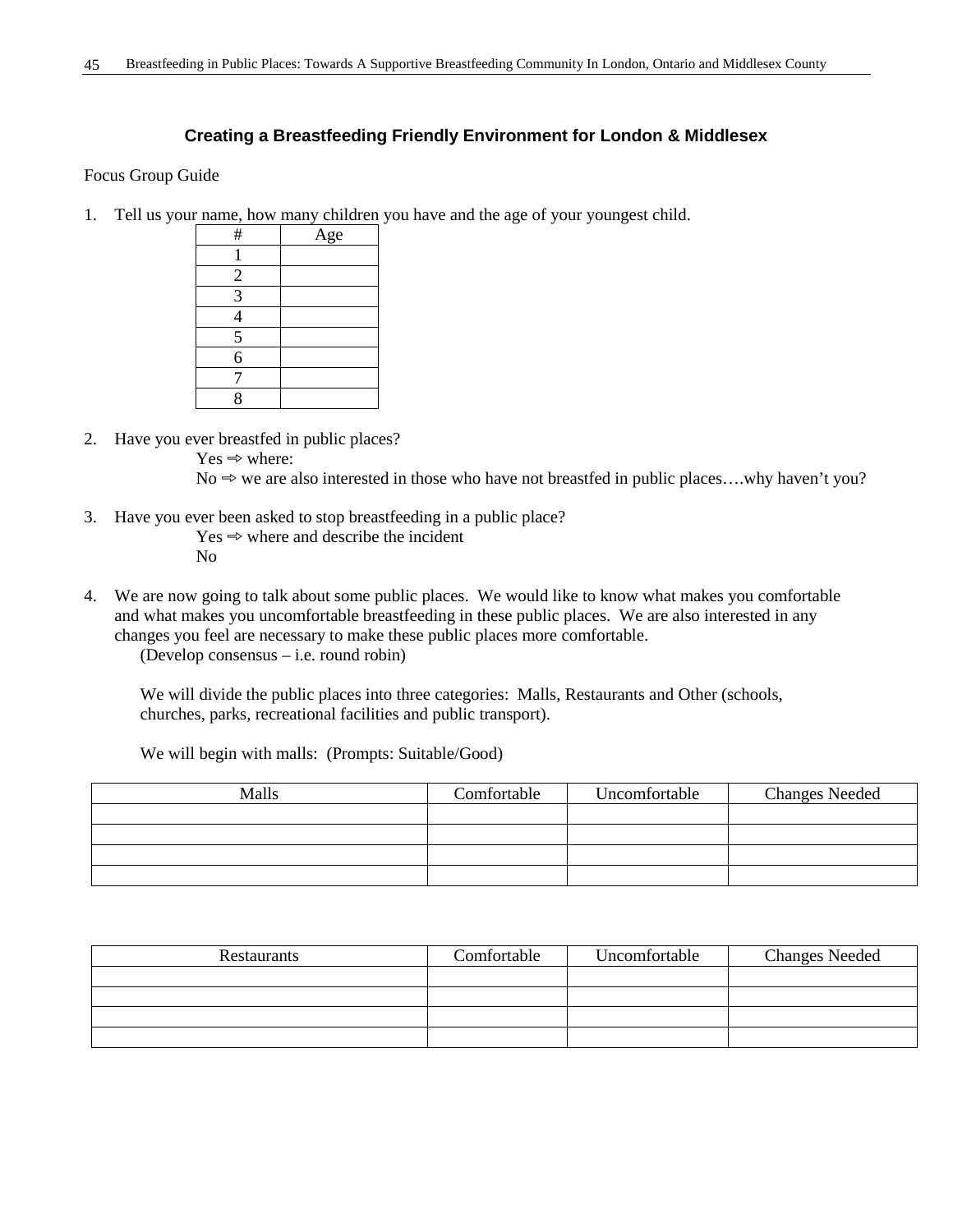| Other:                                            | Comfortable | Uncomfortable | <b>Changes Needed</b> |
|---------------------------------------------------|-------------|---------------|-----------------------|
| (school, park, churches, recreational facilities, |             |               |                       |
| public transport)                                 |             |               |                       |
|                                                   |             |               |                       |
|                                                   |             |               |                       |
|                                                   |             |               |                       |
|                                                   |             |               |                       |

- 5. How do you think people in London and Middlesex County feel about women breastfeeding in public places? (Prompts: positive, accepting, sexual connotations)
- 6. Is there anything that you yourself can do to improve/promote breastfeeding in public places? Prompts: being discrete, sitting with a supportive person, breastfeeding etiquette)
- 7. Many communities are giving stickers to stores and restaurants, which are put on their windows to let people know that their location is a breastfeeding friendly environment. What do you think about this idea for London and Middlesex?
- 8. We would like your comments about these stickers.
- 9. Is there anything we may have missed?

Thank you for coming.

Door prizes – Sponsored by SEARS Canada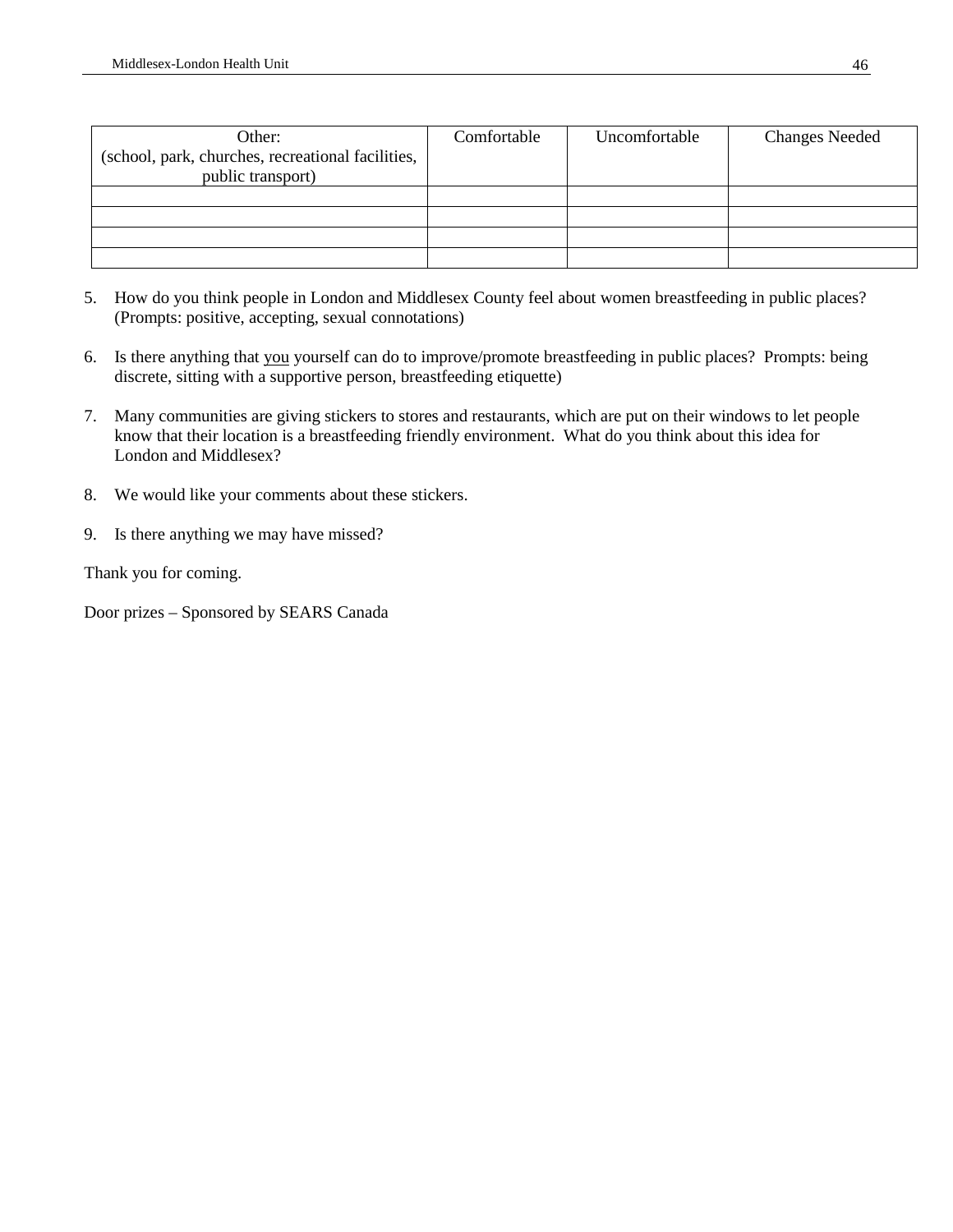## **Appendix D**

### **TOWARDS A BREASTFEEDING FRIENDLY COMMUNITY FOCUS GROUPS THEMES AND SUGGESTIONS**

#### **General Societal Attitudes About Breastfeeding**

#### **Themes Identified by Mothers**

- % The mother's perception of how society feels about breastfeeding in public and her own comfort level will determine whether she will breastfeed in public.
- % There is greater pressure to breastfeed than in the past, yet breastfeeding in public is not totally accepted by our society.
- % Society continues to view breasts as sexual.
- % The more women breastfeed in public, the more accepted breastfeeding will become.
- % Attitudes toward breastfeeding differ with age; young children are curious, teens are non-accepting, women under 40 years of age and those over 60 are supportive, and women 40-60 years of age are nonsupportive.
- $\div$  The child's age affects the public's attitude towards the breastfeeding mother.
- % Women need more information as to when a child should no longer be breastfed.
- % Women's perception of Middlesex-London attitudes towards breastfeeding ranged from positive and supportive to conservative and stuffy.

#### **Mother's Suggestions**

Educate the public at all levels – start with children in the home and in the schools.

The media needs to take a more proactive role in promoting breastfeeding in public as "normal".

Women need to support one another when they see a mother breastfeeding in public.

Women who are comfortable breastfeeding in public need to continue so that breastfeeding in public becomes the cultural norm.

Women need clearer information as to when a child should no longer be breastfed.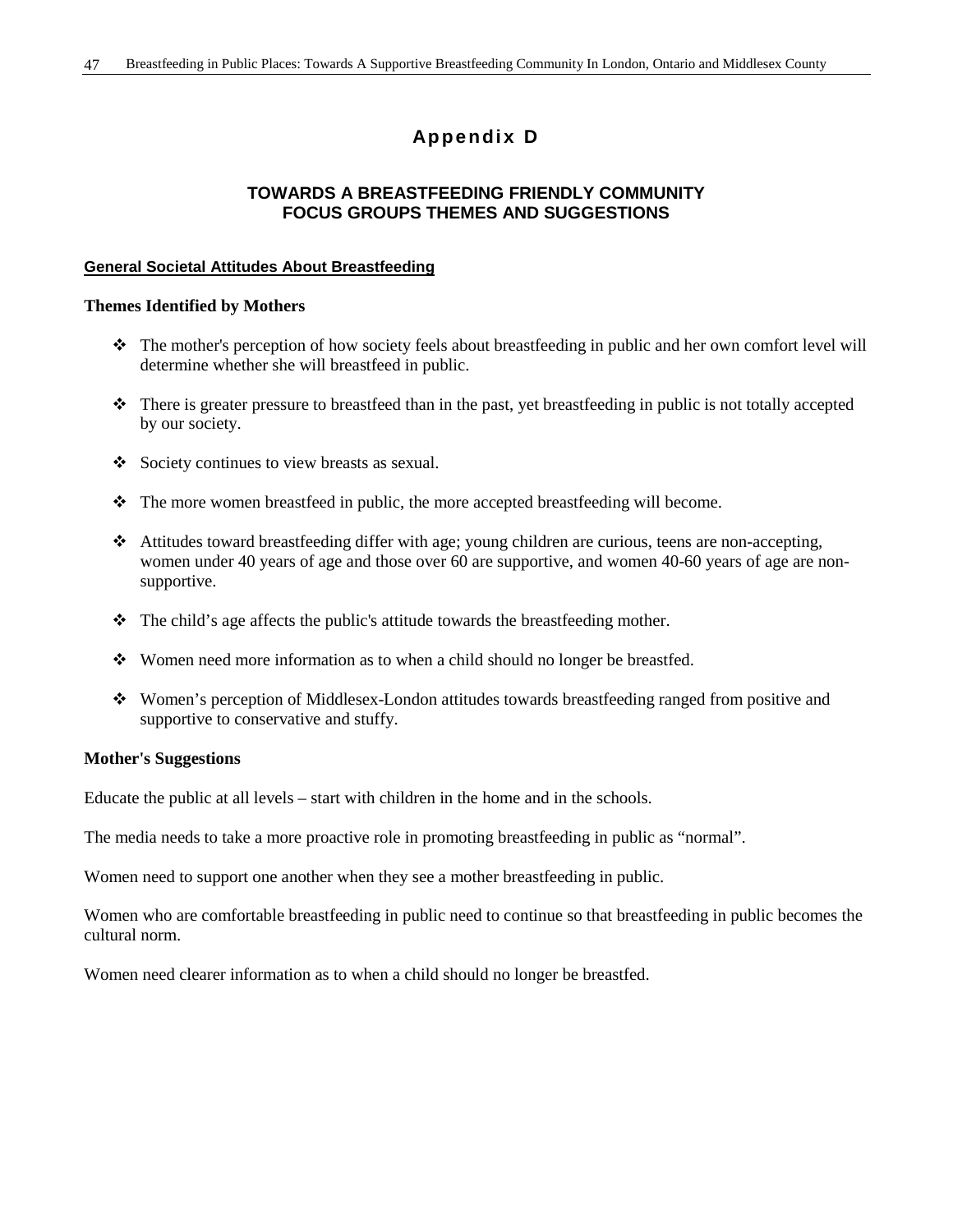#### **Restaurants and Breastfeeding**

#### **Themes Identified by Mothers**

- % Family restaurants are more conducive to breastfeeding, but often lack appropriate breastfeeding/childcare facilities.
- % Large booths are more comfortable.
- % Mothers are uncomfortable breastfeeding in "fine dining" establishments.
- % The hostess in a restaurant sets the atmosphere for the breastfeeding experience.

#### **Mother's Suggestions**

Inform staff about the Ontario Human Rights Commission policy that protects the rights of women to breastfeed in public.

Develop an in-house policy in regards to mothers breastfeeding, and make all staff aware of the policy.

Educate staff as to how to appropriately manage a complaint about a woman breastfeeding.

Mothers should be discrete when breastfeeding.

If a mother wishes more privacy, the hostess could suggest more private areas such as the back of the restaurant or near a corner. Care should be taken so that this gesture is not misinterpreted as wanting to hide the mother who is breastfeeding. A sign stating, "more private areas for breastfeeding are available upon request", may be useful.

The hostess's verbal and non-verbal cues should demonstrate a positive, welcoming atmosphere.

Restaurants, especially family restaurants should have baby care facilities – at least a clean change area, diaper pail and one comfortable chair.

Restaurants with playrooms for children should have an adjoining area where mothers can breastfeed and supervise their other children simultaneously.

Use a universal sign to indicate that a restaurant is "breastfeeding friendly".

Link with advertizers to designate a breastfeeding symbol as part of the rating system for restaurants.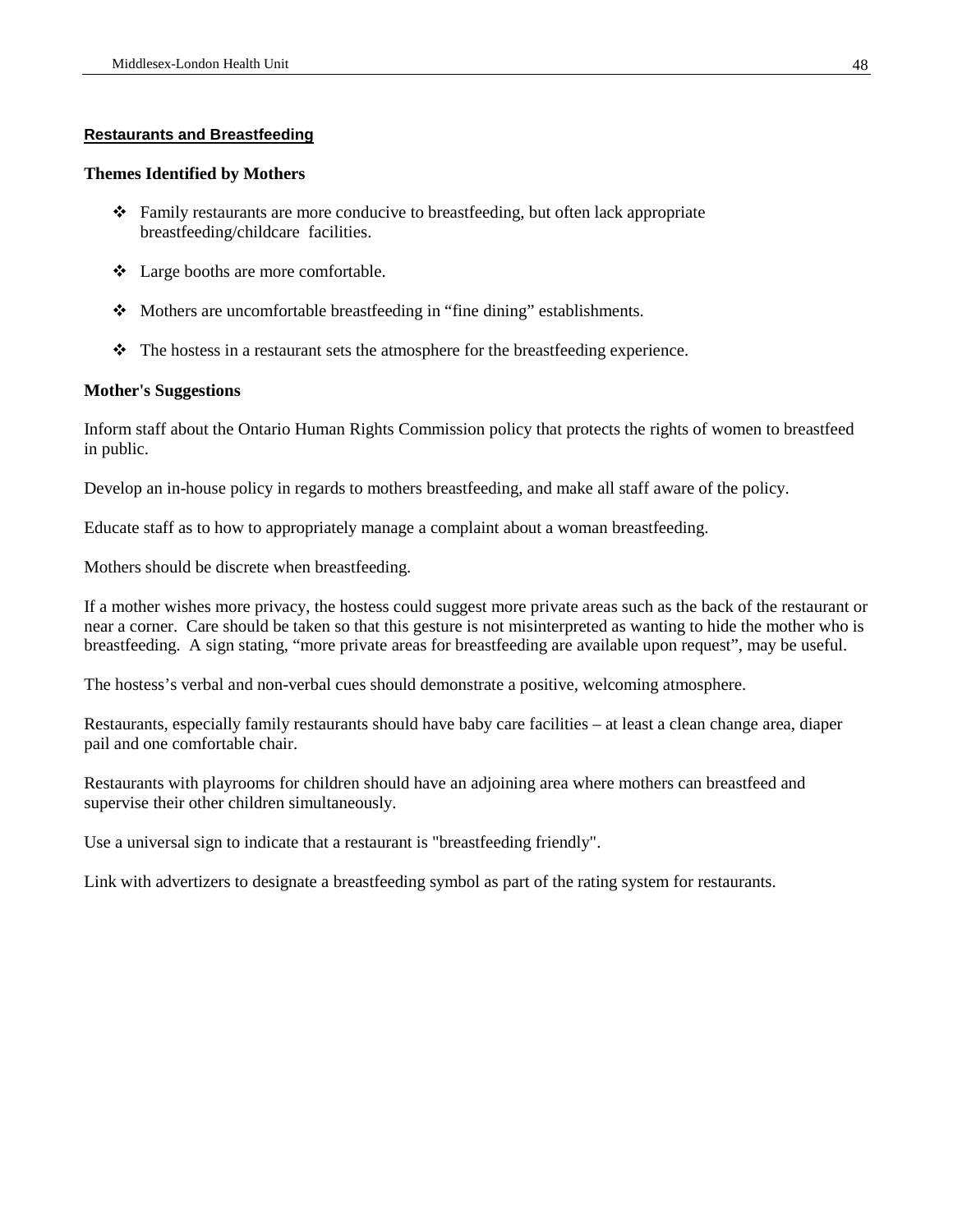#### **Malls and Breastfeeding**

#### **Themes Identified by Mothers**

- % Mothers preferred a room designated for breastfeeding, however they didn't mind breastfeeding on benches in the mall.
- % Women felt that a child should not have to be fed in a germ-infested washroom.
- $\bullet$  Breastfeeding/nursing rooms are usually in out of the way, "hidden" locations.
- % Breastfeeding/nursing rooms need to be in convenient locations and be comfortable, clean, and free from the smell of dirty diapers.
- % Breastfeeding/nursing rooms need to be cleaned on a regular basis.
- % Improvement is needed in advertizing breastfeeding/nursing rooms.
- % Signage on breastfeeding/nursing rooms are inappropriate.
- % Women would visit malls more frequently and stay longer if there were breastfeeding facilities available.

#### **Mother's Suggestions**

Develop a policy regarding breastfeeding/nursing in every mall and ensure all staff are aware of the policy.

A designated breastfeeding/ nursing room should be available at all malls.

An ideal breastfeeding/nursing room would contain: a comfortable seat, change area with sanitizing equipment, something stimulating on the walls for the infant to look at, a sink, clock, piped in music, and be quiet, nicely decorated, dimly lit, large enough to accommodate a stroller, and have an adjoining washroom.

Ensure that breastfeeding/nursing rooms are well maintained.

Large planters around benches and in part of the food court, could provide more privacy for breastfeeding women.

Designate an area of the food court that is open to the public as a "breastfeeding friendly" area.

Have appropriate signs on breastfeeding/nursing rooms- not a baby bottle.

Improve advertizing of breastfeeding rooms and make all staff aware of their locations.

Breastfeeding rooms should be conveniently located.

Use empty stores as locations for women to breastfeed.

Store staff could suggest/allow mothers to breastfeed in an empty change room, during non-busy times.

Parking spaces designated for mothers and infants should be available at each mall.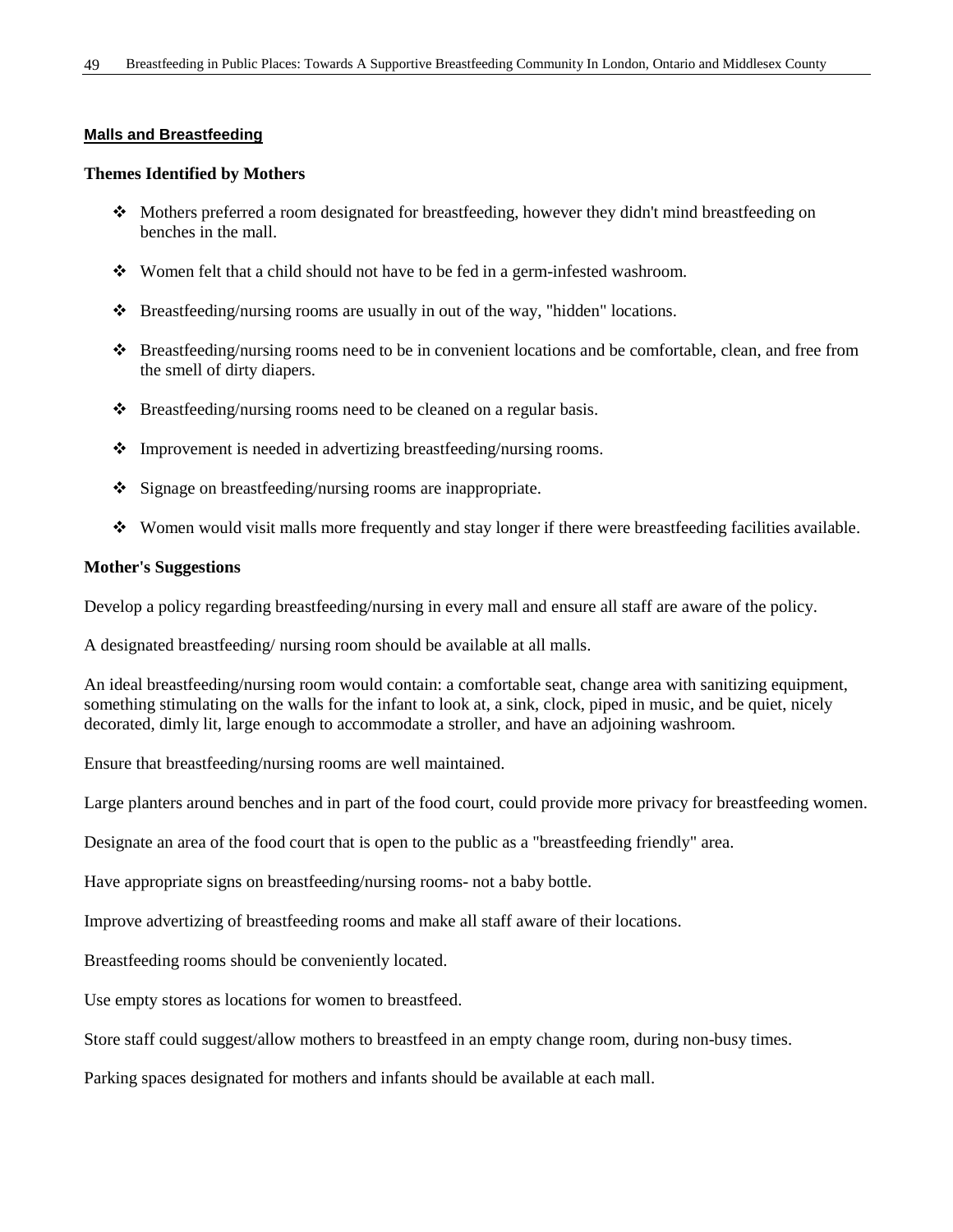#### **Breastfeeding and Health Care Providers**

#### **Themes Identified by Mothers**

- % Mothers feel that breastfeeding is not natural; it is a learned behaviour.
- $\triangleleft$  Information provided by some nurses in hospitals is sometimes inaccurate and/or inconsistent.
- $\bullet$  Success in hospital is crucial to success at home and in the community.
- $\triangleleft$  Lactation consultants are very helpful, but there is a need for more of them in the hospital setting.
- $\bullet$  The presence of lactation consultants in hospital is not well advertized.
- % Hospitals should hire more lactation consultants, or establish links with the Middlesex-London Health Unit so that their lactation consultants could also visit breastfeeding mothers in hospital.
- The hospital experience is dependent upon the attitudes of the nurses.
- When returning to hospital, some public areas (e.g. waiting rooms) are not breastfeeding friendly.
- % Middlesex-London Health Unit breastfeeding clinics are very helpful, however more privacy needs to be provided for mothers at the clinics.
- % The arrangement of the chairs in a circle at the Middlesex-London Health Unit breastfeeding clinics forces women and their partners to face other women and their partners. This makes some women feel uncomfortable.
- % The times of the breastfeeding clinics are not always convenient to accommodate mothers with toddlers.
- % Prenatal teachers should actively promote prenatal breastfeeding classes.
- $\bullet$  That breastfeeding classes be established in the postpartum area of the hospital.

#### **Mother's Suggestions**

Inform women that breastfeeding is a learned behaviour.

Hospitals need to promote and provide consistent and accurate breastfeeding information, provide on-going support to breastfeeding mothers especially with latching-on, and establish a positive breastfeeding environment throughout the hospital.

Hospitals nurses should observe mothers "latching on" and breastfeeding more than once to ensure that mothers are breastfeeding properly.

More lactation consultants are needed to enable breastfeeding mothers to have more consultation time in the hospital. Lactation consultants should stop at each room.

Advertizing the availability of lactation consultants in hospital needs to be improved.

There is a need for all health care providers to increase breastfeeding mothers' awareness of resources available to promote and support breastfeeding.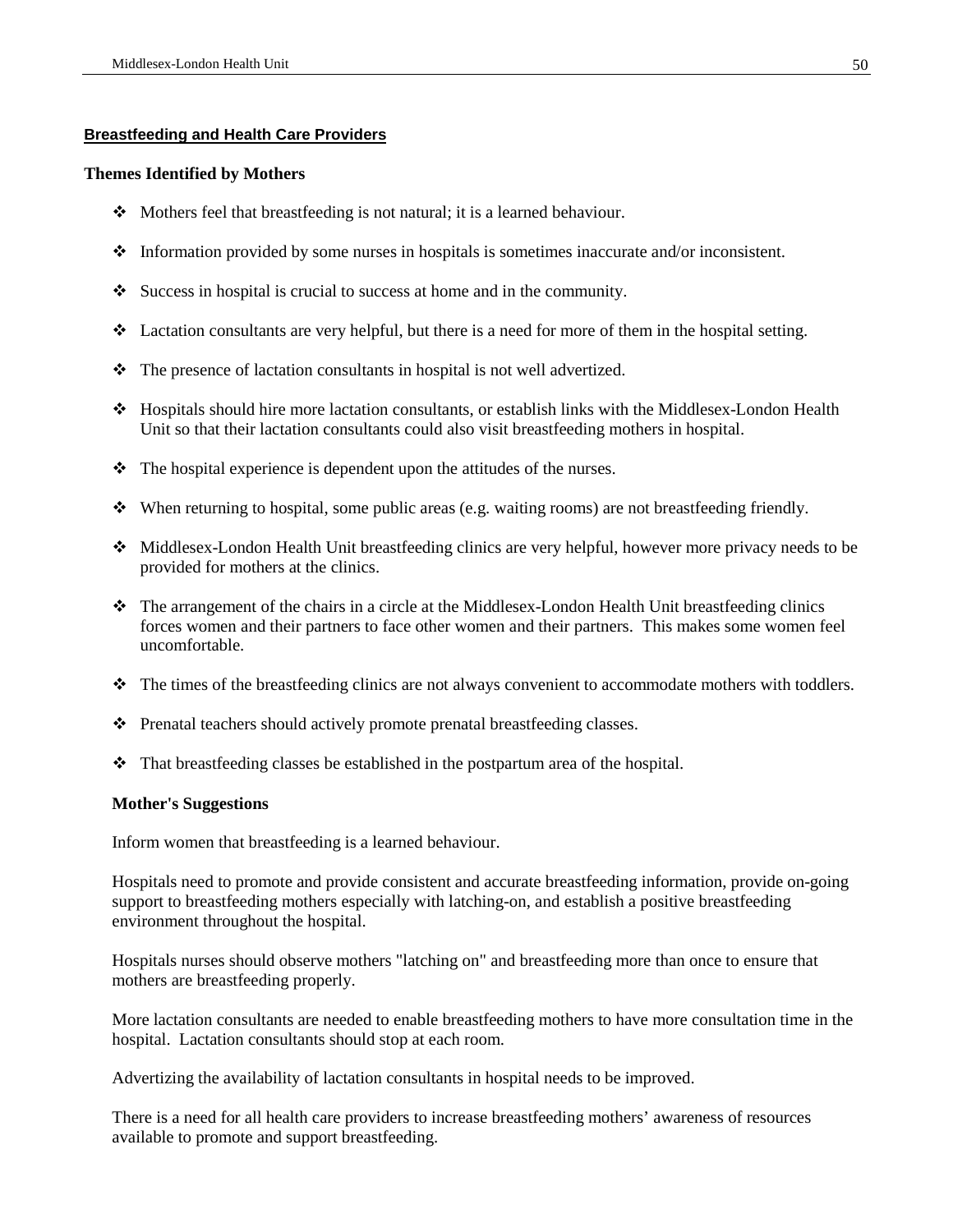Breastfeeding classes should be part of the prenatal classes.

Establish breastfeeding classes in the post-partum area in the hospital.

The Middlesex-London Health Unit breastfeeding clinics could have privacy screens or private areas for 1:1 consultations and there is need to re-examine the seating arrangement.

The Middlesex-London Health Unit offer more breastfeeding clinics in the morning to accommodate mothers with toddlers, and more staffing at some clinics would be helpful.

Malls need to advertize/promote their on-site breastfeeding clinics.

In malls, the clinic room should be open for mothers wishing to breastfeed during non-clinic times.

Some clinics could coincide with playgroups for older siblings.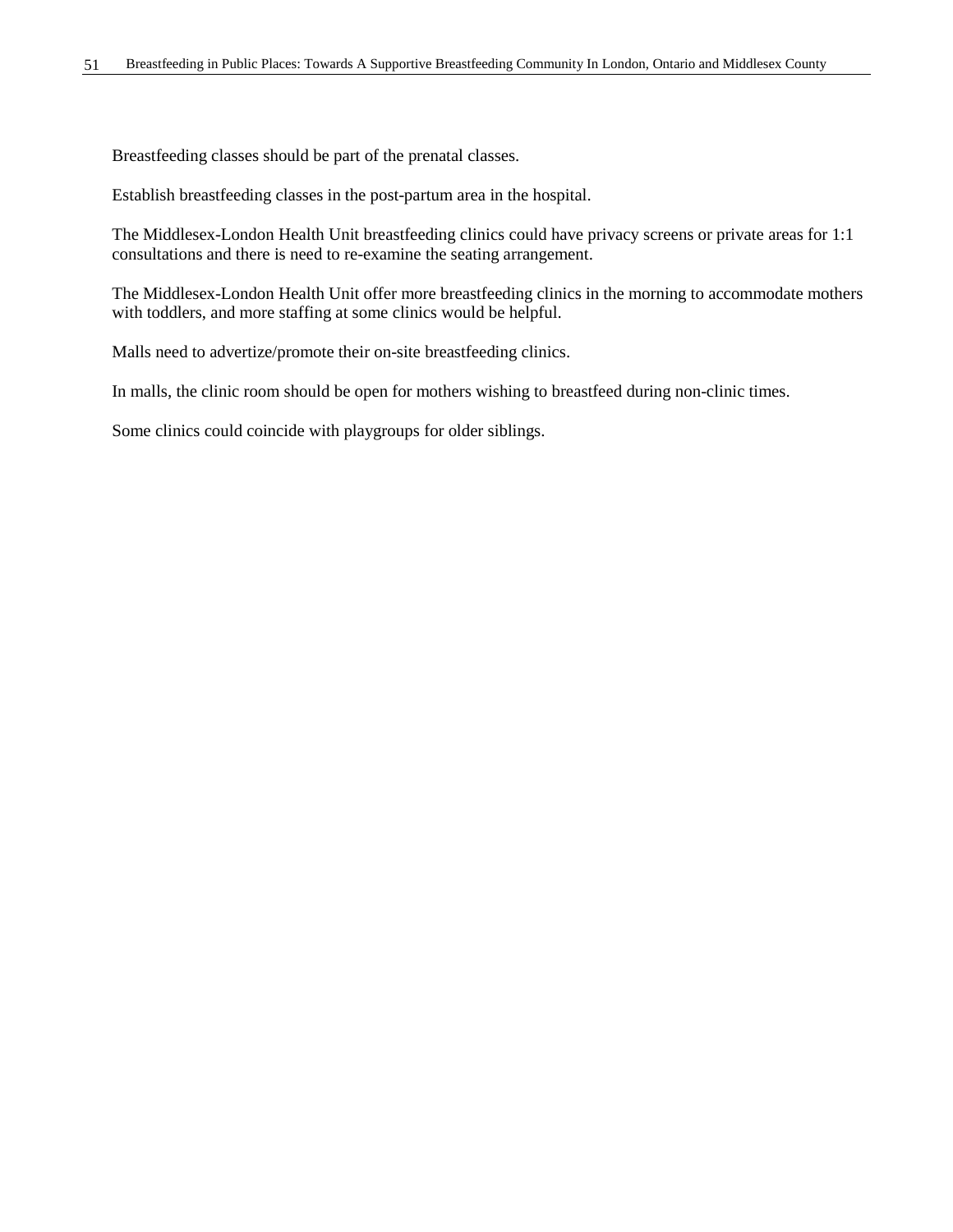#### **Grocery Store/ Locations Specific to Children's Entertainment/Workplace**

#### **Themes Identified by Mothers**

- % Breastfeeding facilities in grocery stores would be nice, but most mothers opt to feed in their automobile.
- % All facilities that target young children should provide facilities for women to breastfeed and change their children.
- % Mothers were pleased that nursing stations and baby care facilities were provided at specific events. Unfortunately the facilities were uncomfortable (i.e. the colour of a tent attracted the sunlight which made the temperature in the tent very uncomfortable for the mother and child).
- % Breastfeeding facilities at events were not well advertized.
- % Workplaces are not breastfeeding friendly. Mothers need a private location to express breast milk and a refrigerator to store expressed milk.
- $\triangleleft$  Colleagues are often unsupportive of breastfeeding in the workplace.
- % Women want more information about breastfeeding when they return to work.
- % More research about breastfeeding in the workplace is needed.

#### **Mother's Suggestions**

Pretest facilities designated for breastfeeding and baby care with mothers to determine their appropriateness and identify necessary changes.

Improve advertizing of facilities at special events.

Educate employers about the importance of breastfeeding and the needs of breastfeeding mothers who return to work.

Advocate for policy development regarding "Breastfeeding Friendly" workplaces.

Increase public education about the importance of maintaining breastfeeding when mothers return to work.

Continue to offer and promote "Breastfeeding and Returning to Work" sessions.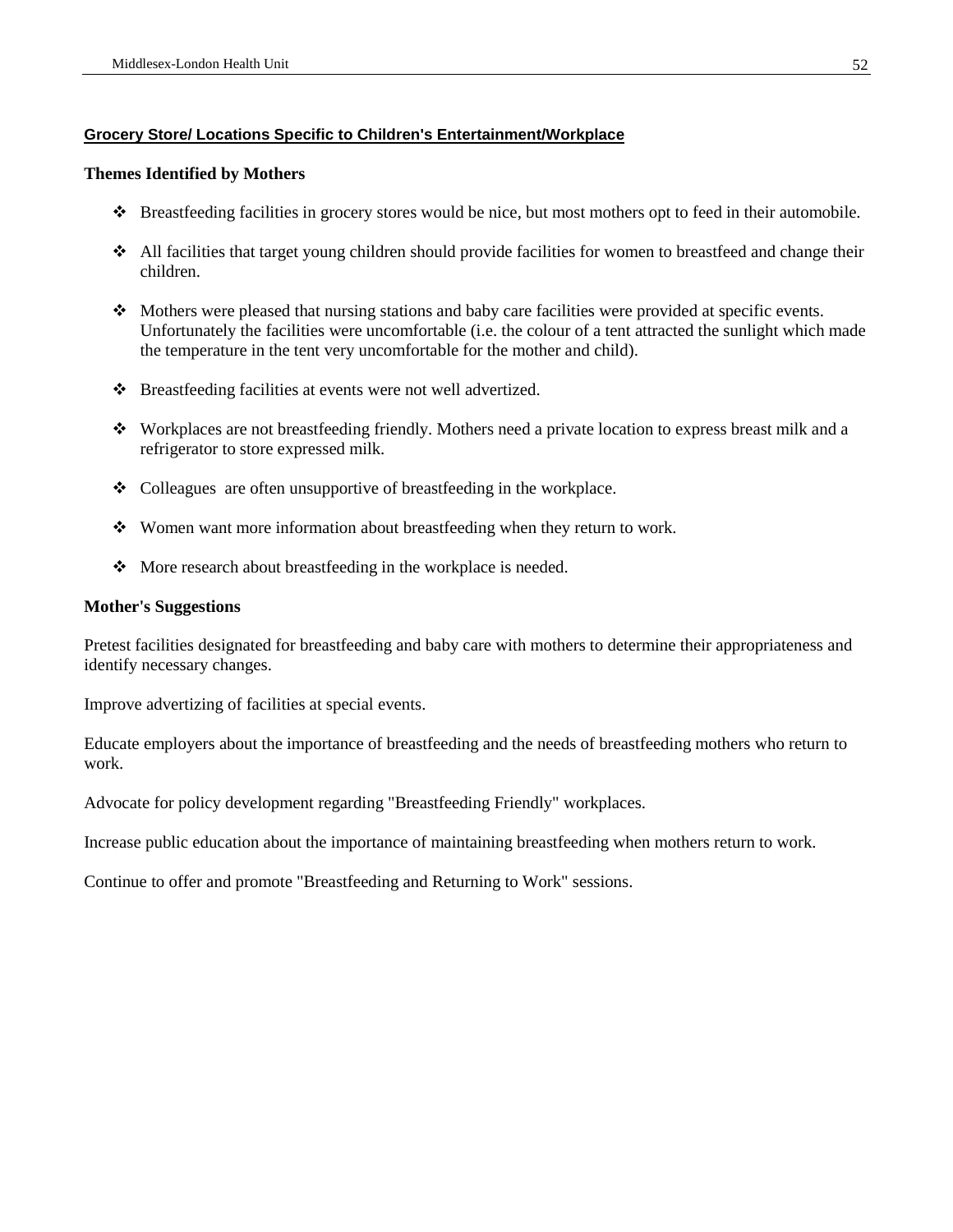#### **Use of Decals in Middlesex-London**

#### **Theme Identified by Mothers**

% London should use universal stickers/ decals to promote breastfeeding friendly establishments.

#### **Mother's Suggestions**

Establish the use of Health Canada/ La Leche League "Breastfeeding Friendly" decals in Middlesex-London.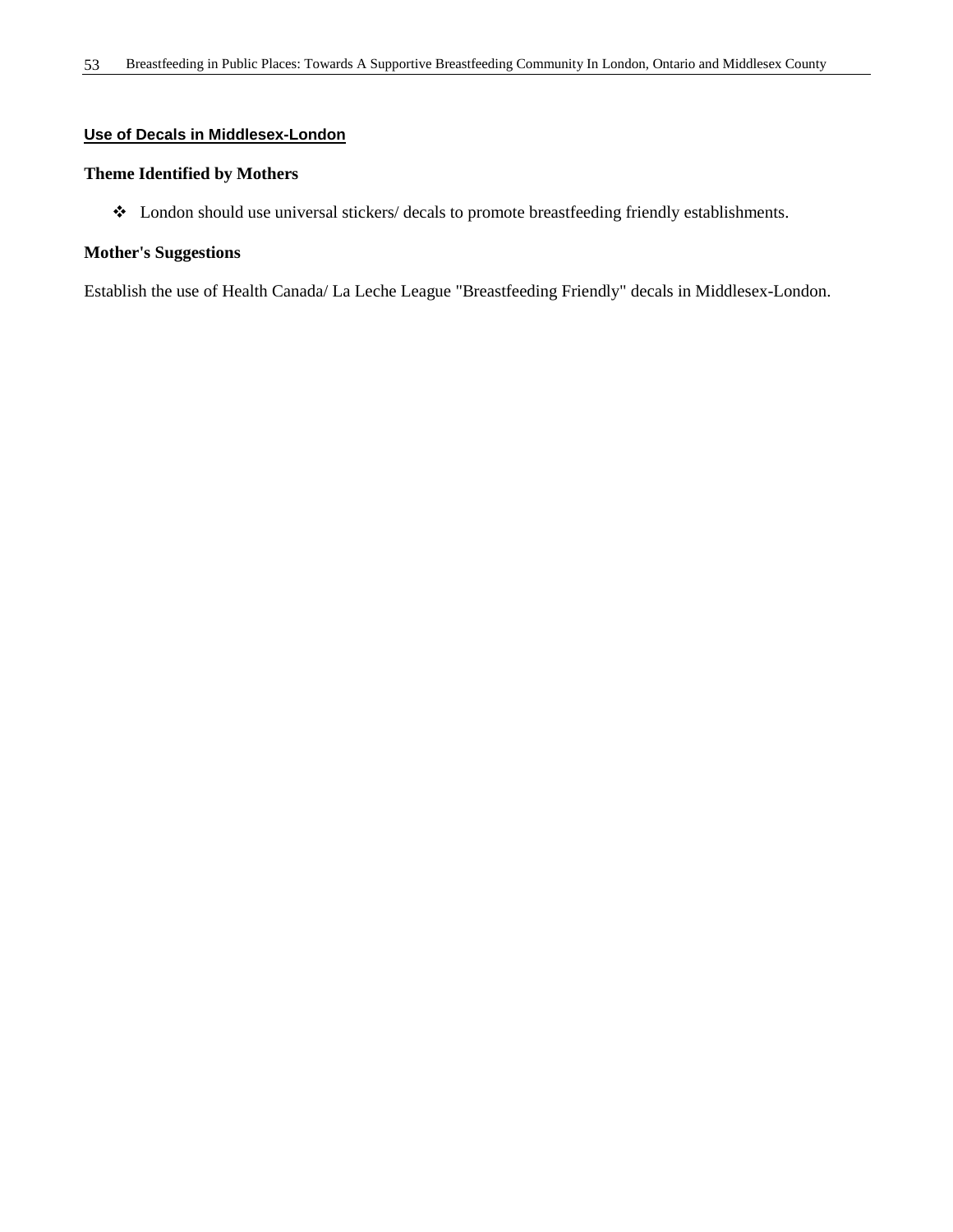#### **Other**

#### **Themes Identified by Mothers**

- % Establish a voluntary peer support program in which mothers with experience breastfeeding could be a contact person for new mothers.
- % Breastfeeding mothers should support others who breastfeed in public by giving them verbal and nonverbal encouragement.
- % Mother should always be discrete when breastfeeding in public.

#### **Mother's Suggestions**

The Middlesex-London Health Unit establish a volunteer peer support program for breastfeeding mothers.

The Middlesex-London Health Unit provide the training for volunteers to ensure that the volunteers are providing accurate, consistent messages about breastfeeding to new mothers.

The Public Health Nurses at the Middlesex-London Health Unit serve as a resource to the volunteers when necessary.

Breastfeeding women in the community should encourage other mothers who they see breastfeeding in public by smiling, making a positive comment.

Mothers should share with each other information about facilities/ resources available in public places.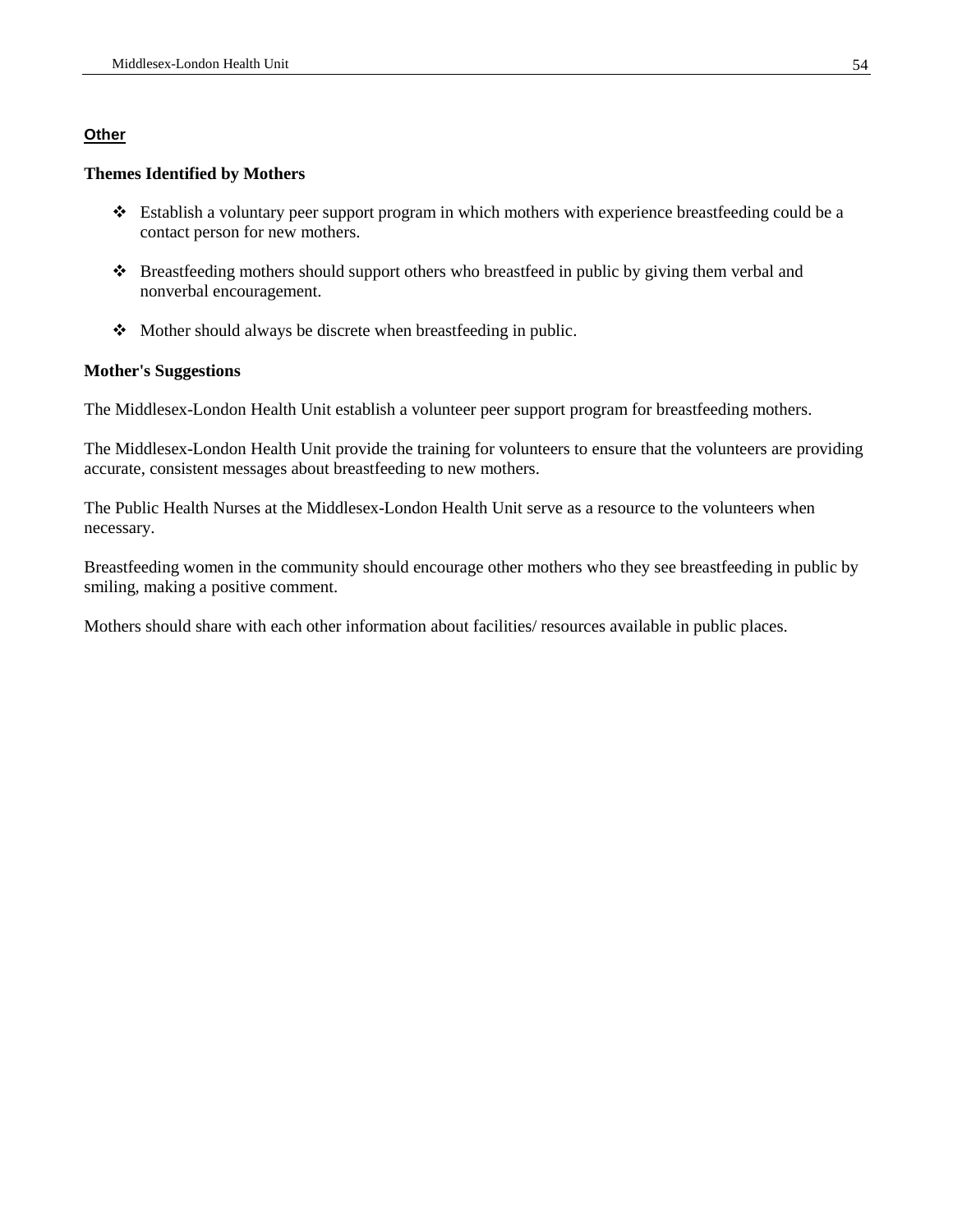## **Appendix E**

### **Breastfeeding Friendly Sticker Sample**

### **This page contains the Breastfeeding Friendly Decal courtesy of Health Canada and La Leche League Canada.**

**For a copy of the poster or further information contact: Yolanda Camiletti Middlesex-London Health Unit Phone: 519-663-5317 ext. 2458 Fax: 519-663-8243 Email: yolanda.camiletti@mlhu.on.ca**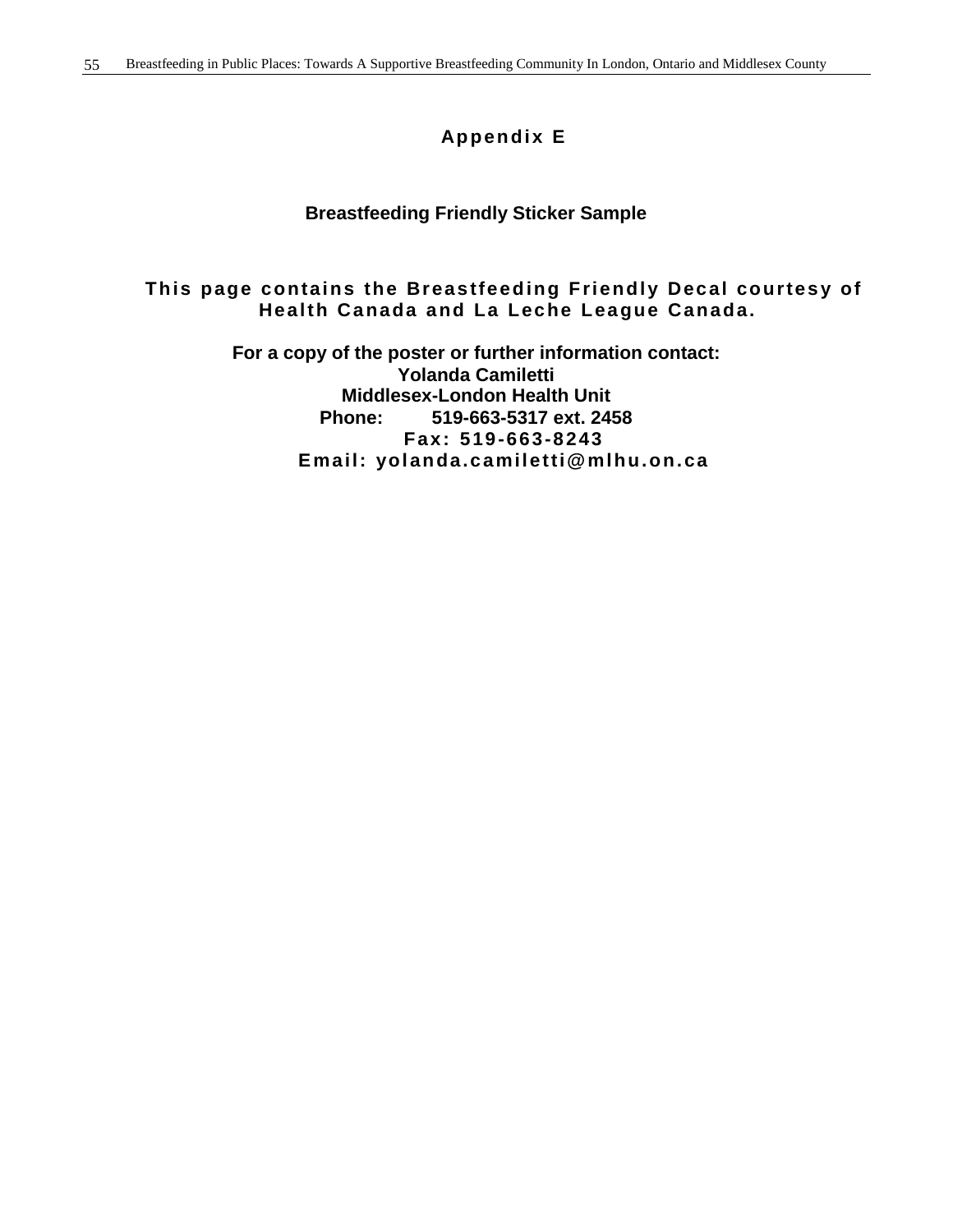## **Appendix F**

### **Guidelines to Assess Suitability of "Breastfeeding Friendly" Facilities**

### **Nursing Mother's Association of Australia Eight Criteria for "Baby Care Room"**

- 1. A convenient, quiet place to feed in privacy
- 2. Comfortable seating (armchair style is preferable)
- 3. Cleanliness
- 4. Somewhere safe and clean to change nappies
- 5. Hot and cold water and hand drying facilities
- 6. Waste disposal facilities
- 7. A smoke free zone
- 8. Preferably access for fathers who need to care for infants without interfering with the privacy of breastfeeding women

From:

McIntyre, E., Turnbull, D. & Hiller, J.E. (1999). Suitability of breastfeeding facilities outside the home: an audit of baby change rooms in shopping centres. Breastfeeding Review, 7(1), 17-20.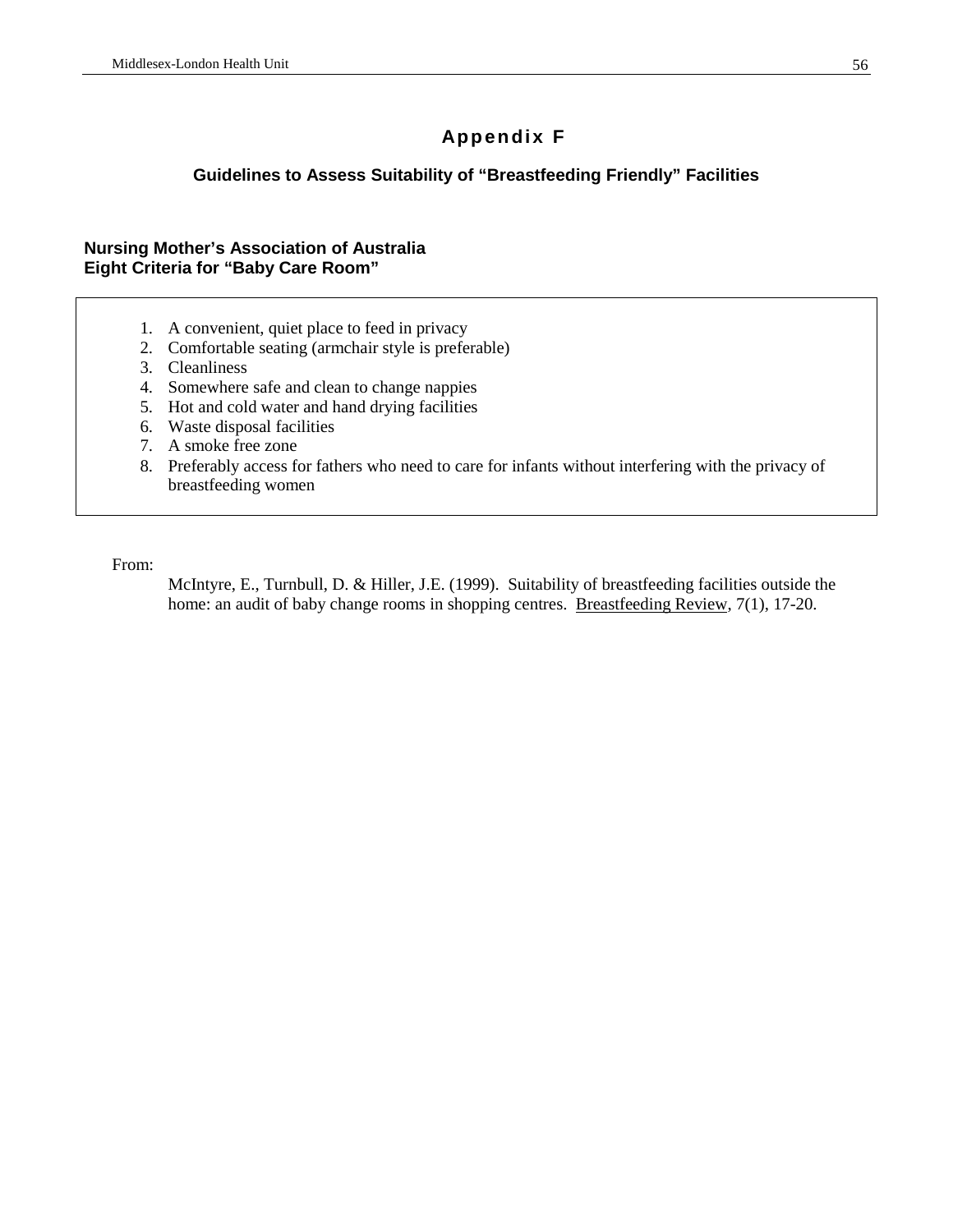## **Appendix G**

### **1997 Mandatory Health Programs and Services Guidelines: Indicators of peer support programs**

Section **"Child Health"** (pg. 32)

#### **Requirements and Standards:** (4.e-i, ii)

- **4.** The board of health shall promote and support breastfeeding. This shall include as a minimum:
	- **e.** ensure the provision of services to breastfeeding mothers, including:
		- **i.** assistance to other health and social service organizations and community groups in the establishment of telephone lines, centres/clinics, drop-ins and peer support groups,
		- **ii.** recruitment and training of peer educators to act as breastfeeding advocates and to provide in-home support. This shall include initial and ongoing training and ongoing consultation, support and monitoring of activities, and a system of recognition.

Ontario Ministry of Health (1997). Mandatory Health Programs and Services Guidelines. Ontario, Queens Printer for Ontario.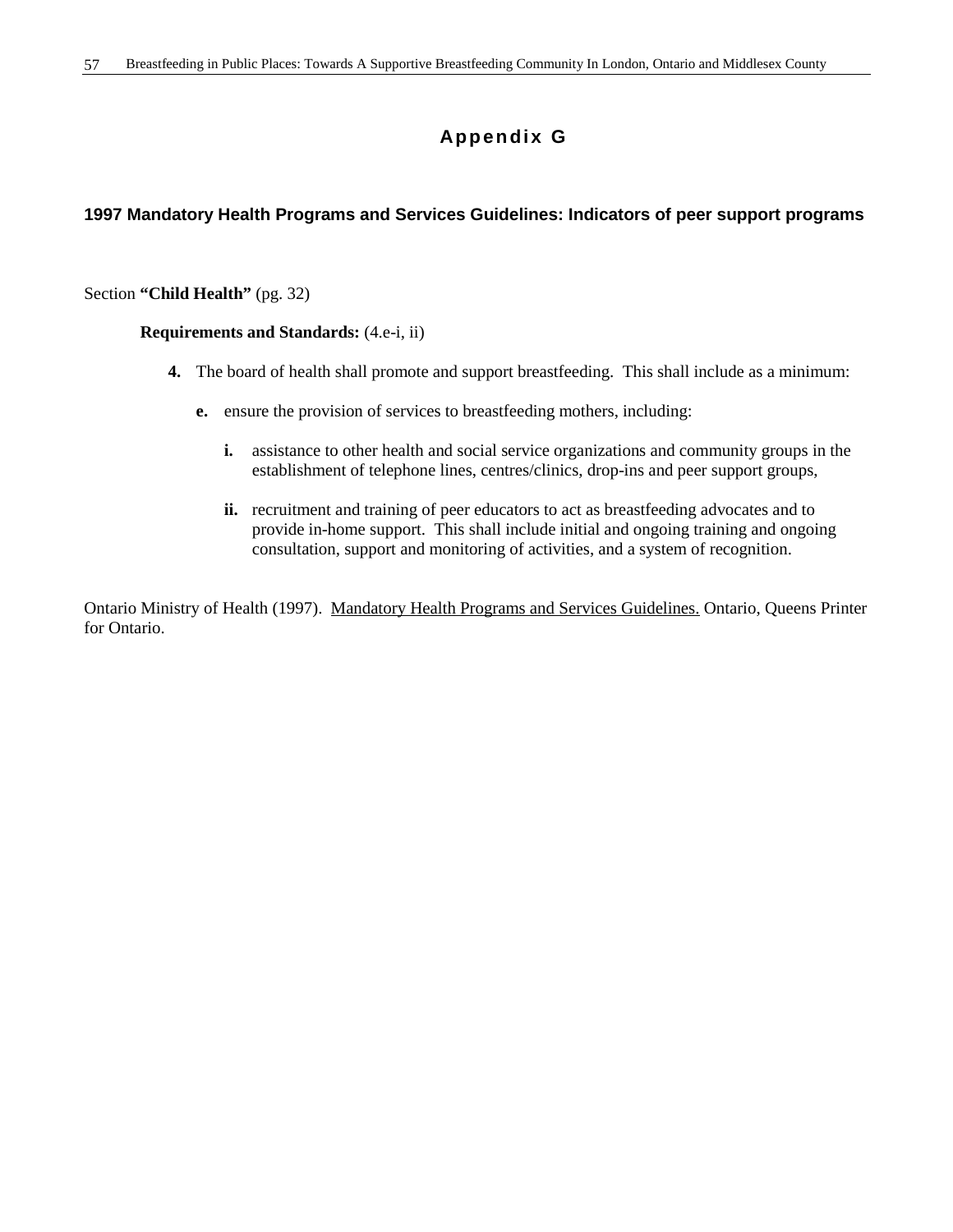## **Appendix H**

#### **Ontario Human Rights Code**

**PREGNANCY** - "*In Ontario it is illegal to discriminate because a woman is or was pregnant, because she may become pregnant or because she had a baby. Under the Ontario* Human Rights Code*, women are protected from discrimination and harassment because of sex, which includes pregnancy, and family status, which means being in a parent-child relationship."*

**"breast-feeding"** - "You also have rights as a nursing mother. For example, you have the right to breast-feed a child in a public area. No one should prevent you from nursing your child in a public area or ask you to move to another area that is more 'discreet'."

Ontario Human Rights Commission (1999). Pregnancy, before, during and after: Know your rights. Toronto, Ontario, Canada: Government of Ontario ISBN 0-7778-9010-0 9/99 1500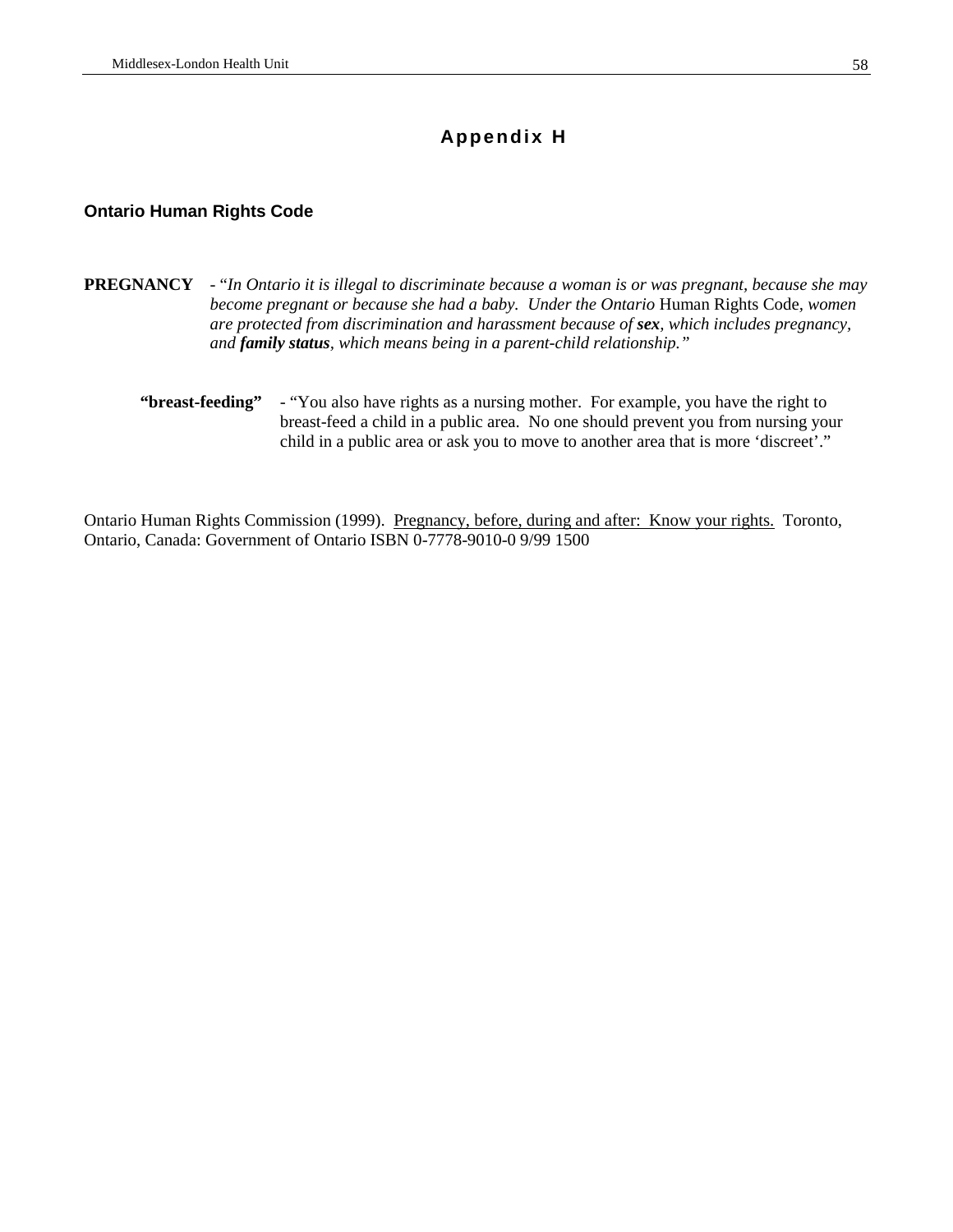## **Appendix I**

# **Creating a Breastfeeding Friendly Environment INTRODUCTION FOR TELEPHONE SURVEY MALLS**

Hello, it's Susan Noble speaking. May I speak with

BUSY? MAY I WAIT OR IS THERE A BETTER TIME TO CALL BACK?

(Name of the manager/assistant manager – mall/restaurant)

My name is Susan Noble, I am from the Middlesex-London Health Unit. We are conducting a research survey.

Do you have at the most 5 minutes?

### **YES** ➘

We are conducting a survey looking at breastfeeding in malls/restaurants in our community. This is part of a larger study. We have already held discussion groups with breastfeeding mothers.

All the information you provide is confidential and will be used to assist the Middlesex-London Health Unit in planning future programs.

Also, you may refuse to answer any of the questions and there are no right or wrong answers.

**NO** ➘

# to survey

Is there a time I could call you back?

**REFUSE** ➘

May I ask your reason for refusing?

If asked:

 $\overline{a}$ 

Investigators are:

☺ Yolanda Camiletti, Community Health Nursing Specialist ext. 2481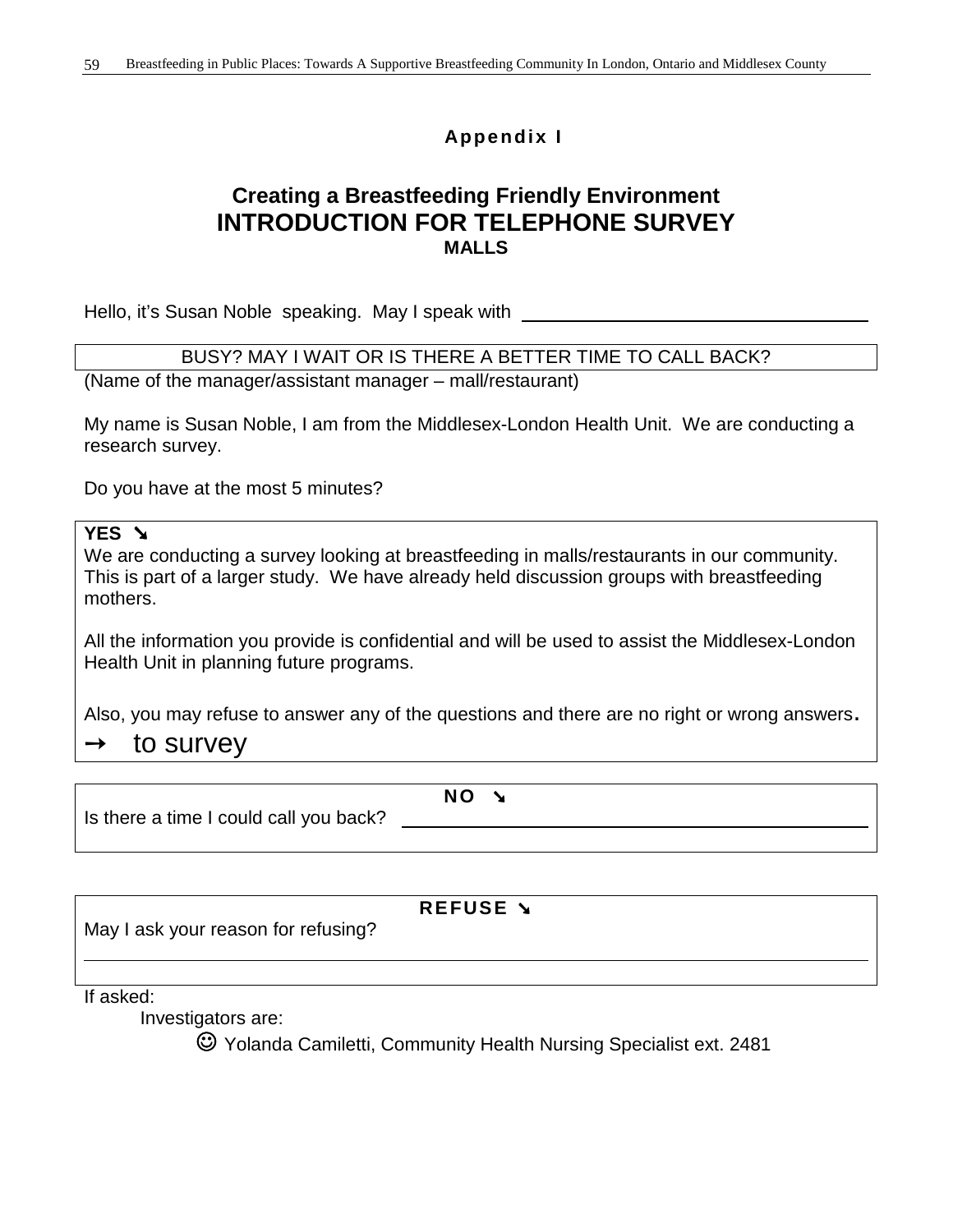### **CREATING A BREASTFEEDING FRIENDLY ENVIROMENT SHOPPING CENTRE MANAGERS TELEPHONE SURVEY OCTOBER 1999**

Identification #

| Date of Survey                                                          |                                                                                                                               |
|-------------------------------------------------------------------------|-------------------------------------------------------------------------------------------------------------------------------|
| 1. Do you have any policy on<br>breastfeeding in your<br>shopping mall? | $\Box$ No policy on breastfeeding<br>$\Box$ Breastfeeding is allowed or Yes<br>$\Box$ Do not understand the question<br>Other |

| 2. What facilities do you | Check as many as apply                              |  |  |  |
|---------------------------|-----------------------------------------------------|--|--|--|
|                           |                                                     |  |  |  |
| provide for breastfeeding | $\Box$ None                                         |  |  |  |
| mothers? (do not prompt)  | Baby change room                                    |  |  |  |
|                           | Private room                                        |  |  |  |
|                           | Back of shopping mall                               |  |  |  |
|                           | Quiet place in the shopping mall                    |  |  |  |
|                           | The staff room                                      |  |  |  |
|                           | An office                                           |  |  |  |
|                           | Baby care room                                      |  |  |  |
|                           | Women's toilet                                      |  |  |  |
|                           | A toilet for people with disabilities (handicapped) |  |  |  |
|                           | Other                                               |  |  |  |
|                           |                                                     |  |  |  |
|                           |                                                     |  |  |  |
|                           |                                                     |  |  |  |
|                           |                                                     |  |  |  |
|                           |                                                     |  |  |  |
|                           |                                                     |  |  |  |
|                           |                                                     |  |  |  |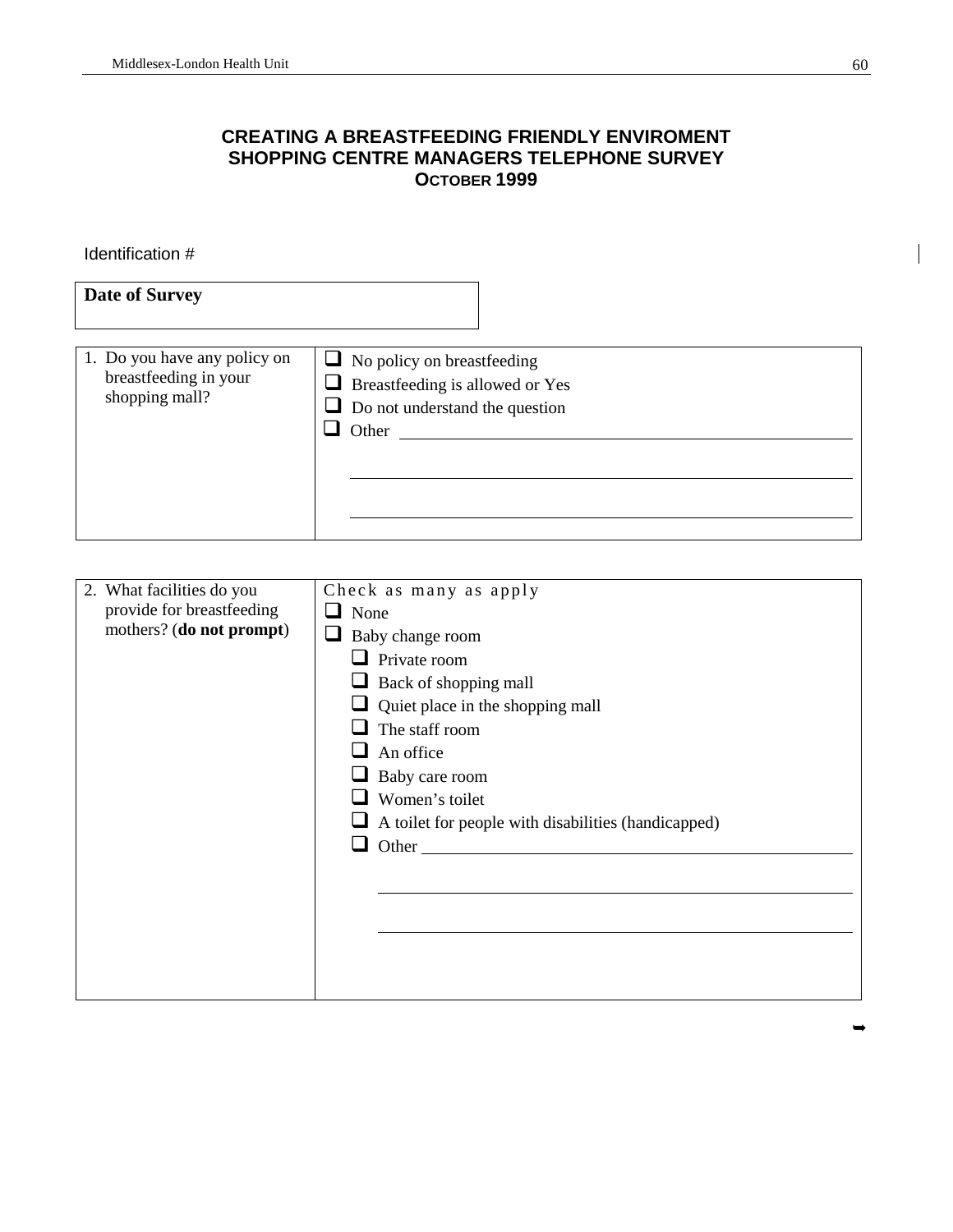| 3. If a mother wished<br>to breastfeed in<br>your shopping<br>mall, where would<br>she be allowed to<br>do this?(do not<br>prompt)                                                                                                                    | Check as many as apply<br>$\Box$ Anywhere<br>$\Box$ Back of a shop<br>$\Box$ Baby Care Rooms<br>$\Box$ Car<br>$\Box$ Women's washroom<br>$\Box$ A toilet for people with disabilities (handicapped)<br>Food Court<br>Don't know<br>Other                                                                                                                                                                                                                                                                                                                                           |  |  |  |
|-------------------------------------------------------------------------------------------------------------------------------------------------------------------------------------------------------------------------------------------------------|------------------------------------------------------------------------------------------------------------------------------------------------------------------------------------------------------------------------------------------------------------------------------------------------------------------------------------------------------------------------------------------------------------------------------------------------------------------------------------------------------------------------------------------------------------------------------------|--|--|--|
| 4. If a customer complained<br>about a mother breastfeeding<br>in your shopping mall, what<br>would you do?                                                                                                                                           | $\Box$ Nothing that would affect breastfeeding<br>$\Box$ Tell mother about complaint but do nothing<br>Ask mother to move to a more secluded place $\Rightarrow$ where?<br>$\Box$<br>Attempt to educate the customer regarding the mother's rights<br>Attempt to educate the customer regarding naturalness of infant feeding<br>Don't know<br>ப<br>Other contract to the contract of the contract of the contract of the contract of the contract of the contract of the contract of the contract of the contract of the contract of the contract of the contract of the contract |  |  |  |
| 5. Are you aware of any<br>government legislation<br>relating to breastfeeding in<br>public places?                                                                                                                                                   | Yes<br><b>No</b><br>Other                                                                                                                                                                                                                                                                                                                                                                                                                                                                                                                                                          |  |  |  |
| 6. Would you be willing to<br>meet with a public health<br>nurse from the Middlesex-<br>London Health Unit in the<br>future, to discuss feedback<br>from the discussion groups<br>or ways to make your<br>environment more<br>breastfeeding friendly? | $\Box$ Yes $\Rightarrow$ whom should we contact?<br>$\Box$ Yourself, or<br>$\Box$ No<br>ப<br>Uncertain<br>ப<br>Other                                                                                                                                                                                                                                                                                                                                                                                                                                                               |  |  |  |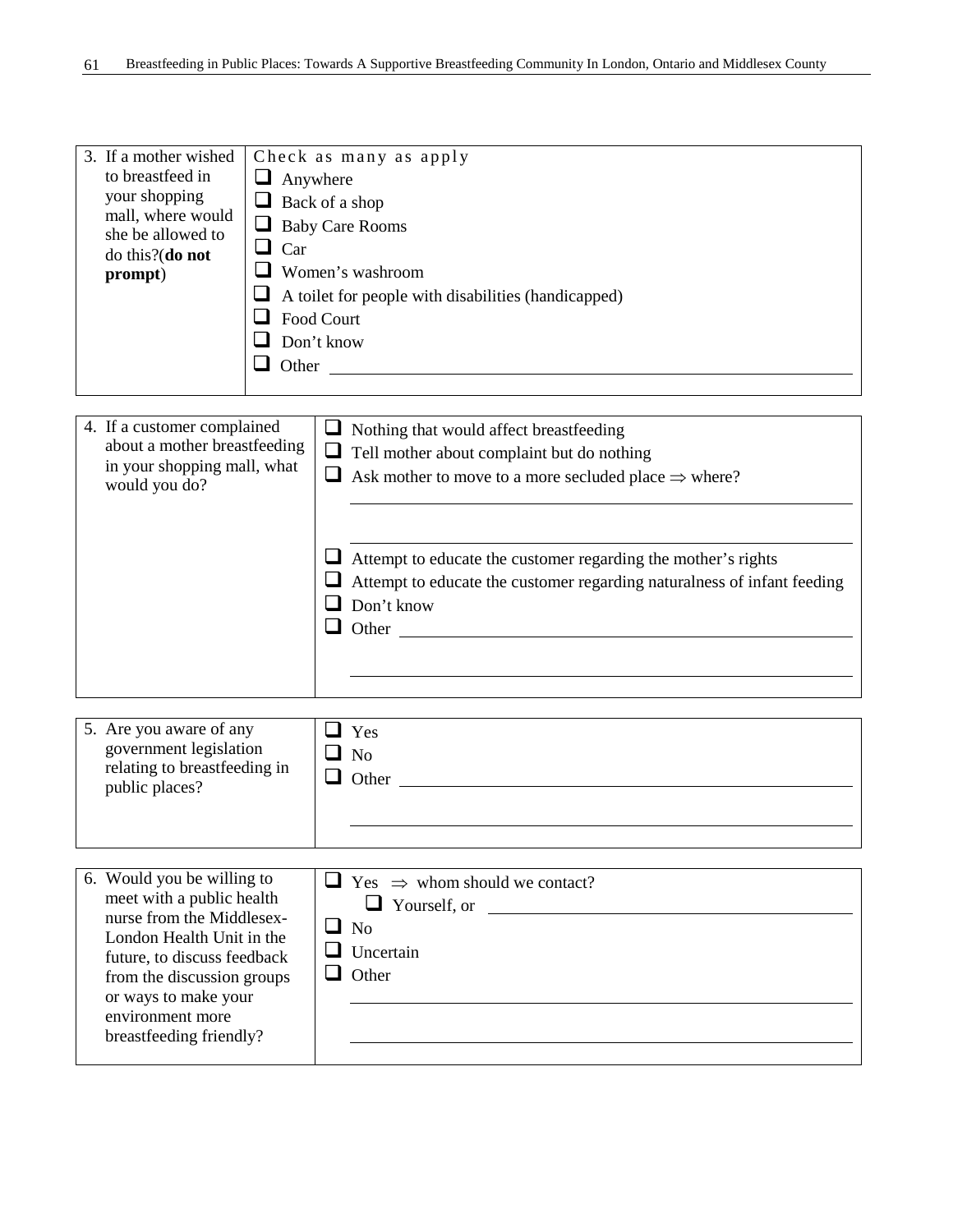## **Appendix J**

# **Creating a Breastfeeding Friendly Environment INTRODUCTION FOR TELEPHONE SURVEY RESTAURANTS**

Hello, it's Susan Noble speaking. May I speak with

### BUSY? MAY I WAIT OR IS THERE A BETTER TIME TO CALL BACK?

(Name of the manager/assistant manager – mall/restaurant)

My name is Susan Noble, I am from the Middlesex-London Health Unit. We are conducting a research survey.

Do you have at the most 5 minutes?

### **YES** ➘

We are conducting a survey looking at breastfeeding in malls/restaurants in our community. This is part of a larger study. We have already held discussion groups with breastfeeding mothers.

All the information you provide is confidential and will be used to assist the Middlesex-London Health Unit in planning future programs.

Also, you may refuse to answer any of the questions and there are no right or wrong answers.

# to survey

**NO** ➘

Is there a time I could call you back?

**REFUSE** ➘

May I ask your reason for refusing?

If asked:

 $\overline{a}$ 

Investigators are:

☺ Yolanda Camiletti, Community Health Nursing Specialist ext. 2481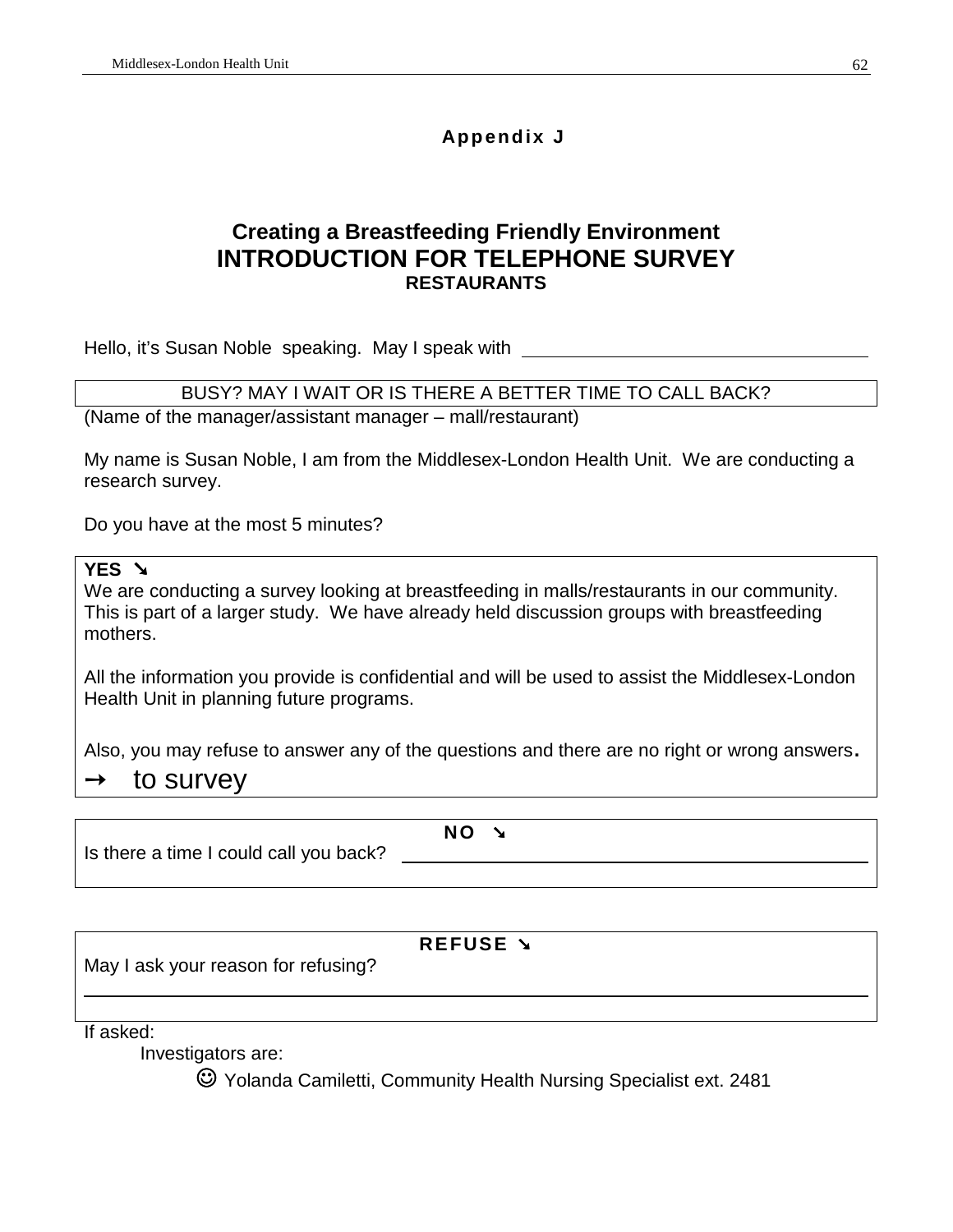### **CREATING A BREASTFEEDING FRIENDLY ENVIROMENT RESTAURANT MANAGERS TELEPHONE SURVEY OCTOBER 1999**

| <b>Identification #</b>                                                                                              |                                                                                                                                                            |                                                                                                                                                                                                                     |  |
|----------------------------------------------------------------------------------------------------------------------|------------------------------------------------------------------------------------------------------------------------------------------------------------|---------------------------------------------------------------------------------------------------------------------------------------------------------------------------------------------------------------------|--|
| Date of Survey                                                                                                       |                                                                                                                                                            | <b>POSTAL CODE:</b>                                                                                                                                                                                                 |  |
| 1. How would you classify<br>your restaurant?<br>(prompts allowed)<br>(check all that apply)                         | $\Box$ Family<br>Ethnic<br><b>Fast Food</b><br>$\Box$ Donut Shop/Café<br>Independent<br>⊔                                                                  | $\Box$ Fine Dining                                                                                                                                                                                                  |  |
| 2. Do you have any policy on<br>breastfeeding in your<br>restaurant?<br>(no prompts)                                 | No policy on breastfeeding<br>⊔<br>ப                                                                                                                       | Yes or Breastfeeding is allowed<br>Do not understand the question<br>Other                                                                                                                                          |  |
| What would you do if a<br>3.<br>mother breastfed in your<br>restaurant without asking<br>permission?<br>(no prompts) | ⊔<br>Nothing<br>give you this on their own)<br>Private room<br>Back of restaurant<br>The staff room<br>An office<br>Baby care room<br>Women's toilet<br>⊔. | Cannot breastfeed in restaurant<br>Ask mother to move to a more secluded place $\Rightarrow$ Where? (if they don't<br>Quiet place in the restaurant<br>A toilet for people with disabilities (handicapped)<br>Other |  |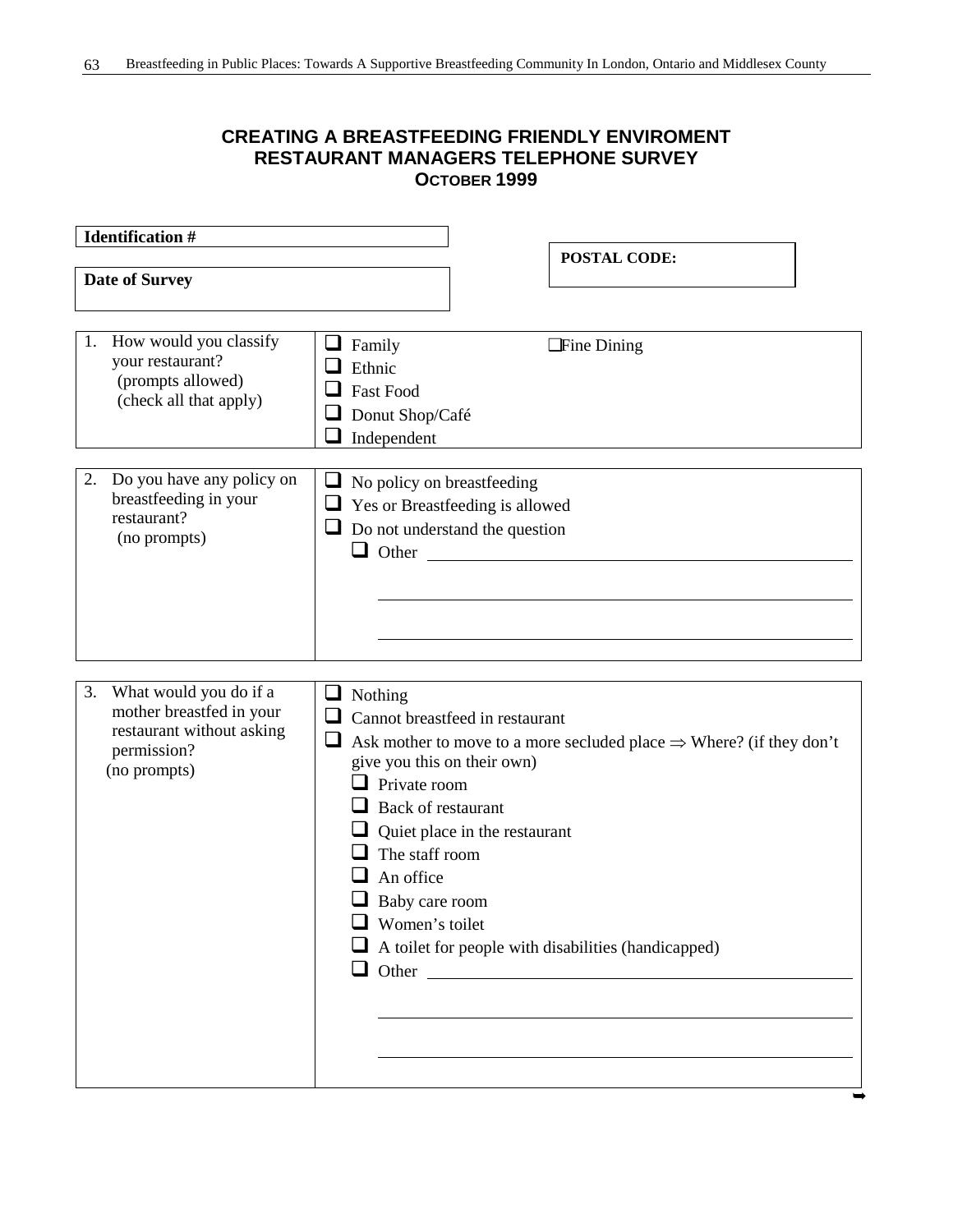| 4. If a mother wished<br>to breastfeed in<br>your restaurant,<br>where would she<br>be allowed to do<br>this?<br>(no prompts)                                                                                                                         | $\Box$<br>Anywhere<br>In a secluded place $\Rightarrow$ Where? (if they don't give you this on their own)<br>$\Box$ Private room<br><b>Back of restaurant</b><br>Quiet place in the restaurant<br>The staff room<br>An office<br>Baby care room<br>$\Box$ Women's toilet<br>$\Box$ A toilet for people with disabilities (handicapped)<br>$\Box$ Other<br>$\Box$ Not allowed to breastfeed in restaurant<br>Don't know |                                                                                                                                                                                                                                                                                                                                                                                                    |  |  |  |
|-------------------------------------------------------------------------------------------------------------------------------------------------------------------------------------------------------------------------------------------------------|------------------------------------------------------------------------------------------------------------------------------------------------------------------------------------------------------------------------------------------------------------------------------------------------------------------------------------------------------------------------------------------------------------------------|----------------------------------------------------------------------------------------------------------------------------------------------------------------------------------------------------------------------------------------------------------------------------------------------------------------------------------------------------------------------------------------------------|--|--|--|
|                                                                                                                                                                                                                                                       |                                                                                                                                                                                                                                                                                                                                                                                                                        |                                                                                                                                                                                                                                                                                                                                                                                                    |  |  |  |
| 5. If a customer complained<br>about a mother<br>breastfeeding in your<br>restaurant, what would you<br>do?<br>(no prompts)                                                                                                                           |                                                                                                                                                                                                                                                                                                                                                                                                                        | Nothing that would affect breastfeeding<br>⊔<br>Tell mother about complaint but do nothing<br>$\Box$ Ask mother to move to a more secluded place $\Rightarrow$ where?<br>Attempt to educate the customer regarding the mother's rights<br>$\Box$ Attempt to educate the customer regarding naturalness of infant feeding<br>$\Box$ Refer matter to management<br>Don't know<br>- 1<br>$\Box$ Other |  |  |  |
|                                                                                                                                                                                                                                                       |                                                                                                                                                                                                                                                                                                                                                                                                                        |                                                                                                                                                                                                                                                                                                                                                                                                    |  |  |  |
| 6. Are you aware of any<br>government legislation<br>relating to breastfeeding in<br>public places?                                                                                                                                                   |                                                                                                                                                                                                                                                                                                                                                                                                                        | $\Box$ Yes<br>$\Box$ No<br>ப<br>Other                                                                                                                                                                                                                                                                                                                                                              |  |  |  |
|                                                                                                                                                                                                                                                       |                                                                                                                                                                                                                                                                                                                                                                                                                        |                                                                                                                                                                                                                                                                                                                                                                                                    |  |  |  |
| What is the price range of a dinner entree?<br>7.                                                                                                                                                                                                     |                                                                                                                                                                                                                                                                                                                                                                                                                        | (IF ASKED - So that we can group according to price range)                                                                                                                                                                                                                                                                                                                                         |  |  |  |
| 8. Would you be willing to<br>meet with a public health<br>nurse from the Middlesex-<br>London Health Unit in the<br>future, to discuss feedback<br>from the discussion groups<br>or ways to make your<br>environment more<br>breastfeeding friendly? |                                                                                                                                                                                                                                                                                                                                                                                                                        | $\Box$ Yes $\Rightarrow$ whom should we contact?<br>$\begin{tabular}{c} \bf{NAME} \end{tabular}$<br>$\Box$ No<br>$\Box$ Uncertain                                                                                                                                                                                                                                                                  |  |  |  |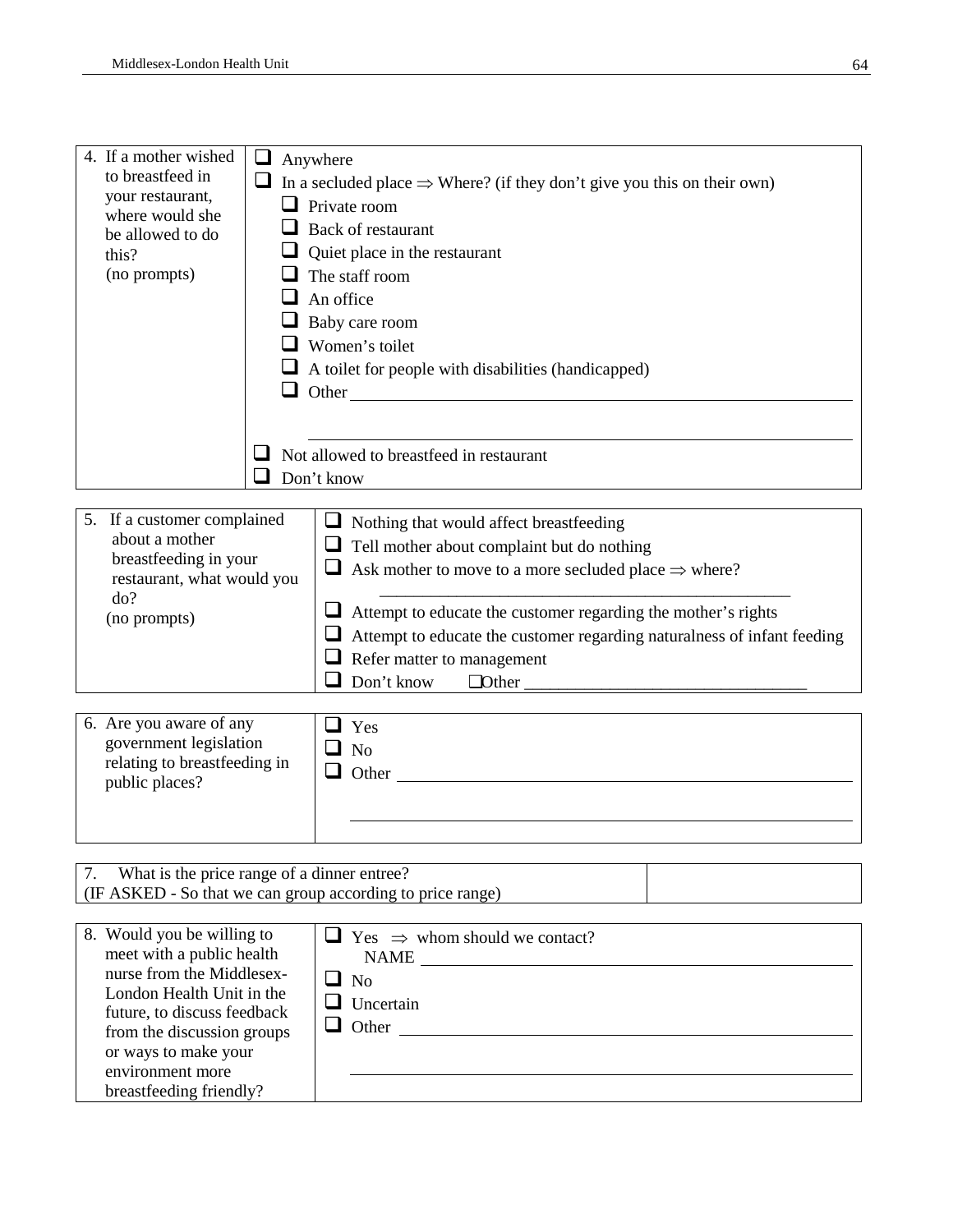# **Appendix K**

### **Letter from Review Board for Health Sciences**

### **For a copy of the letter or further information contact: Yolanda Camiletti Middlesex-London Health Unit Phone: 519-663-5317 ext. 2458 Fax: 519-663-8243 Email: yolanda.camiletti@mlhu.on.ca**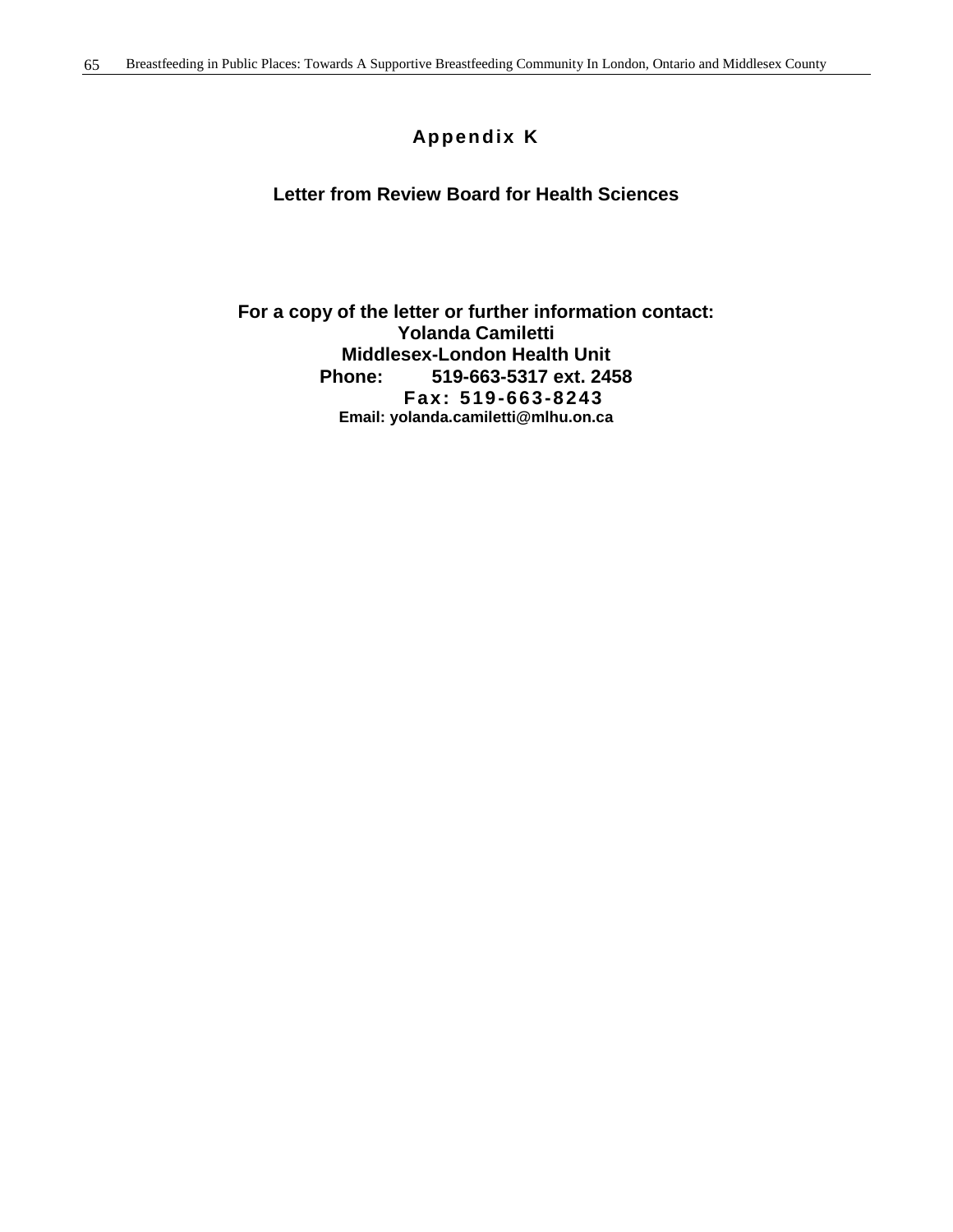# **Appendix L**

# **Community Breastfeeding Telephone Survey**

## **MIDDLESEX-LONDON HEALTH UNIT**

## **Personal Data Form**

| Restaurant: | Postal Code: |
|-------------|--------------|
|             |              |

| Name: | Telephone Number: |  |
|-------|-------------------|--|

**ID # R**

|               | Attempt<br>#1 | Attempt<br>#2 | Attempt<br>#3 | <b>Attempt</b><br>#4 | Attempt<br>#5 | Attempt<br>#6 | <b>Attempt</b><br>#7 |
|---------------|---------------|---------------|---------------|----------------------|---------------|---------------|----------------------|
| <b>DATE</b>   |               |               |               |                      |               |               |                      |
| <b>TIME</b>   |               |               |               |                      |               |               |                      |
| <b>RESULT</b> |               |               |               |                      |               |               |                      |

| <b>Codes for the Results of</b><br><b>Telephone Call</b>                                                                                                                                                                        | Other - comments (date) |  |  |
|---------------------------------------------------------------------------------------------------------------------------------------------------------------------------------------------------------------------------------|-------------------------|--|--|
| $N - No$ answer<br>$B - B$ usy<br><b>NA-Not Available</b><br>AM - Answering machine<br>$R - Refused$<br>$NC - No$ contact<br>$W - W$ rong#<br><b>C</b> - Completed Survey<br>$O - Other$<br>NL - No Listing<br>D - Disqualified |                         |  |  |

#### **Agreed to participate?**

If Yes Interview Date:  $\frac{1}{2}$  / Day Month Year

**No** Reason given.

Additional Comments:

l

l

l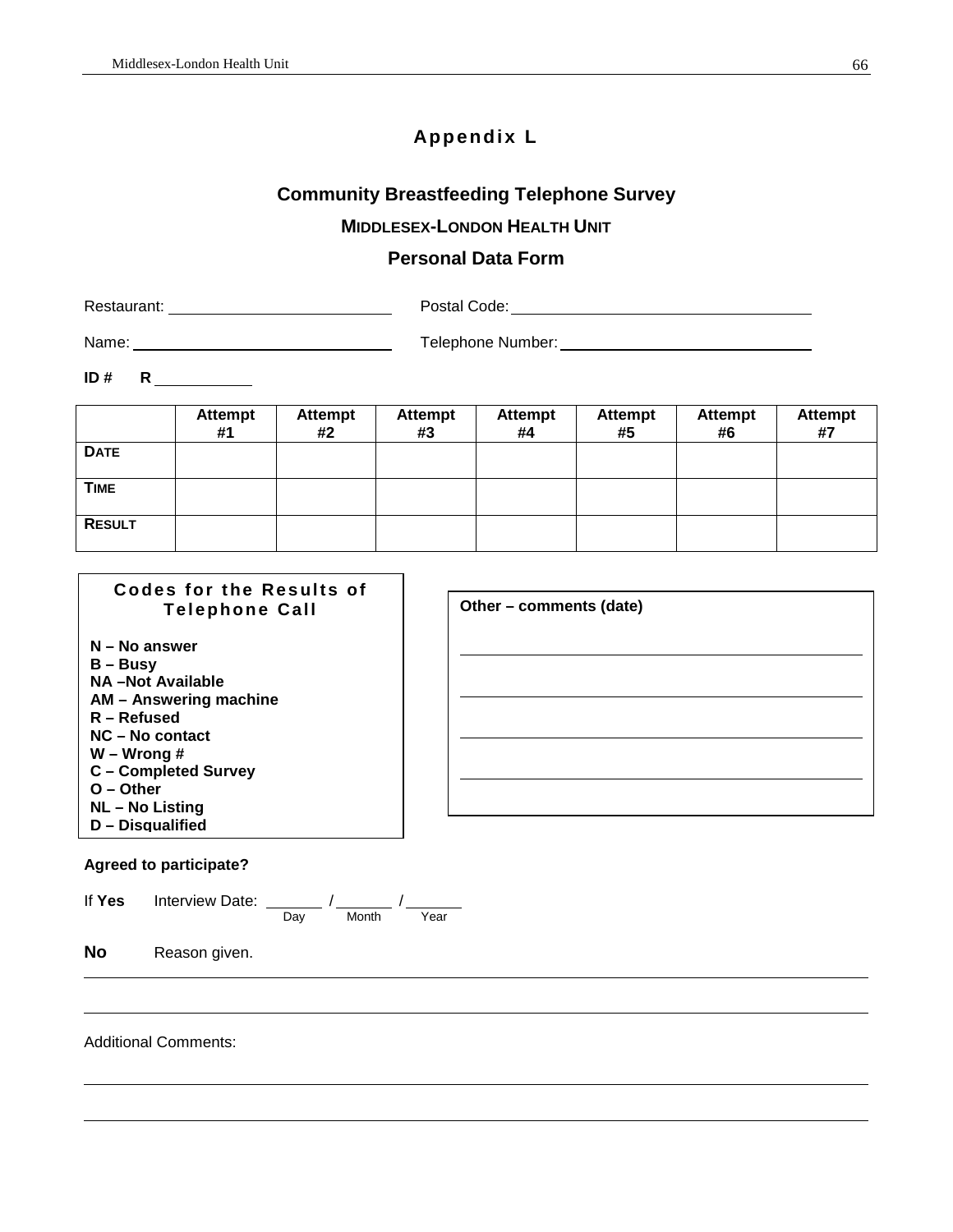| ID#                                                                                    | $1^{57}$                              | $\frac{1}{2}$ <sup>ND</sup>                           | 3 <sup>RD</sup>                | $4$ <sup>TH</sup>                    | $5$ <sup>TH</sup>                          | $6^{TH}$                              | $7^{\rm{TH}}$                 |
|----------------------------------------------------------------------------------------|---------------------------------------|-------------------------------------------------------|--------------------------------|--------------------------------------|--------------------------------------------|---------------------------------------|-------------------------------|
|                                                                                        | ATTEMPT                               |                                                       | ATTEMPT   ATTEMPT   ATTEMPT    |                                      | <b>ATTEMPT</b>                             | <b>ATTEMPT</b>                        | <b>ATTEMPT</b>                |
|                                                                                        | <b>MTWTFSS</b><br>DATE______          | <b>MTWTFSS</b><br>DATE_____                           | <b>MTWTFSS</b><br>DATE_______  | <b>MTWTFSS</b><br><b>DATE_______</b> | <b>MTWTFSS</b><br><b>DATE_______</b>       | <b>MTWTFSS</b><br><b>DATE________</b> | <b>MTWTFSS</b><br>DATE______  |
|                                                                                        | <b>TIME</b>                           | <b>TIME</b>                                           | <b>TIME</b>                    | TIME                                 | TIME                                       | <b>TIME</b>                           | <b>TIME</b>                   |
|                                                                                        |                                       | RESULT_____ RESULT_____ RESULT____                    |                                |                                      | $ $ RESULT____ $ $ RESULT____              | RESULT____ RESULT___                  |                               |
|                                                                                        | <b>MTWTFSS</b><br>DATE                | MTWTFSS <sup>1</sup><br><b>DATE_______</b>            | <b>MTWTFSS</b><br>DATE________ | <b>MTWTFSS</b><br><b>DATE_______</b> | <b>MTWTFSS</b><br><b>DATE</b>              | <b>MTWTFSS</b><br><b>DATE_______</b>  | <b>MTWTFSS</b><br>DATE_______ |
|                                                                                        | <b>TIME</b>                           | TIME TIME                                             |                                | TIME______                           | <b>TIME</b>                                | TIME_______                           |                               |
|                                                                                        |                                       | RESULT RESULT RESULT                                  |                                | <b>RESULT</b>                        | <b>RESULT</b>                              | <b>RESULT</b>                         | RESULT___                     |
|                                                                                        | <b>MTWTFSS</b><br>DATE                | <b>MTWTFSS</b><br><b>DATE________</b>                 | <b>MTWTFSS</b><br>DATE________ | <b>MTWTFSS</b><br><b>DATE_______</b> | <b>MTWTFSS</b><br><b>DATE________</b>      | <b>MTWTFSS</b><br><b>DATE________</b> | <b>MTWTFSS</b><br>DATE_______ |
|                                                                                        | <b>TIME</b>                           | TIME <sub>________</sub>  TIME______                  |                                | <b>TIME</b> _______                  | <b>TIME</b>                                | TIME______                            | <b>TIME</b>                   |
|                                                                                        |                                       | RESULT____ RESULT____ RESULT____ RESULT____           |                                |                                      | RESULT___                                  | RESULT___                             | RESULT_                       |
|                                                                                        | <b>MTWTFSS</b><br>DATE                | MTWTFSS <sup>1</sup><br><b>DATE</b>                   | MTWTFSS MTWTFSS<br>DATE_______ | <b>DATE________</b>                  | <b>MTWTFSS</b><br><b>DATE________</b>      | <b>MTWTFSS</b><br>DATE                | <b>MTWTFSS</b><br><b>DATE</b> |
|                                                                                        |                                       | TIME TIME TIME                                        |                                | TIME <sub>________</sub>             | TIME_______                                | <b>TIME</b>                           | TIME                          |
|                                                                                        | <b>RESULT</b>                         | RESULT                                                | <b>RESULT</b>                  | <b>RESULT</b>                        | RESULT___                                  | <b>RESULT</b>                         | RESULT_                       |
|                                                                                        | <b>MTWTFSS</b><br><b>DATE________</b> | <b>MTWTFSS</b><br><b>DATE</b>                         | <b>MTWTFSS</b><br>DATE______   | <b>MTWTFSS</b><br><b>DATE_______</b> | <b>MTWTFSS</b><br>DATE_______              | <b>MTWTFSS</b><br>DATE_______         | <b>MTWTFSS</b><br>DATE______  |
|                                                                                        | <b>TIME</b>                           | $\boxed{\mathsf{TIME}\_\_\_\_\_\ $ TIME $\_\_\_\_\_\$ |                                | TIME <sub>________</sub>             | <b>TIME</b>                                | <b>TIME</b>                           | TIME                          |
|                                                                                        |                                       | RESULT RESULT RESULT RESULT                           |                                |                                      | RESULT___                                  | <b>RESULT</b>                         | <b>RESULT____</b>             |
|                                                                                        | <b>MTWTFSS</b><br>DATE                | <b>MTWTFSS</b><br>DATA                                | <b>MTWTFSS</b><br>DATE         | <b>MTWTFSS</b><br><b>DATE</b>        | <b>MTWTFSS</b><br>DATE                     | <b>MTWTFSS</b><br><b>DATE________</b> | <b>MTWTFSS</b><br>DATE        |
|                                                                                        | <b>TIME</b>                           |                                                       | <b>TIME</b>                    | <b>TIME</b>                          | <b>TIME</b>                                | $TIME$                                | <b>TIME</b>                   |
|                                                                                        |                                       | RESULT   RESULT                                       | RESULT___                      | $ $ RESULT $\rule{1em}{0.15mm}$      | RESULT__                                   | RESULT___                             | RESULT___                     |
|                                                                                        | <b>MTWTFSS</b><br>DATE_____           | MTWTFSS <sup>1</sup><br>DATE                          | <b>MTWTFSS</b><br><b>DATE</b>  | <b>MTWTFSS</b><br><b>DATE_______</b> | <b>MTWTFSS</b><br><b>DATE</b>              | <b>MTWTFSS</b><br><b>DATE</b>         | <b>MTWTFSS</b><br><b>DATE</b> |
|                                                                                        |                                       | $TIME$ $TIME$ $TIME$ $TIME$                           |                                |                                      | <b>TIME</b> _______                        | <b>TIME</b>                           | TIME_______                   |
|                                                                                        | <b>RESULT</b>                         | <b>RESULT</b>                                         | <b>RESULT</b>                  | <b>RESULT</b>                        | <b>RESULT</b>                              | <b>RESULT</b>                         | <b>RESULT</b>                 |
|                                                                                        | <b>MTWTFSS</b><br><b>DATE</b>         | <b>MTWTFSS</b><br>DATE_______                         | <b>MTWTFSS</b><br>DATE______   | <b>MTWTFSS</b><br>DATE______         | <b>MTWTFSS</b><br>$\mathsf{DATE}\_\_\_\_\$ | <b>MTWTFSS</b><br>DATE______          | <b>MTWTFSS</b><br>DATE______  |
|                                                                                        | <b>TIME</b>                           | <b>TIME</b>                                           | <b>TIME</b>                    | <b>TIME</b>                          | <b>TIME</b>                                | <b>TIME</b>                           | <b>TIME</b>                   |
|                                                                                        | <b>RESULT</b>                         | <b>RESULT</b>                                         | RESULT                         | <b>RESULT</b>                        | <b>RESULT</b>                              | <b>RESULT</b>                         | <b>RESULT</b>                 |
| CODES FOR THE RESULTS OF THE TELEPHONE CALL: N = No Answer B = Busy NA = Not available |                                       |                                                       |                                |                                      |                                            |                                       |                               |

**NL = No Listing** AM = Answering Machine R = Refused  $NC = No$  Contact  $D = Disqualified$   $W = Wrong$  Number

 $C =$  Completed  $O =$  Other  $I =$  Incomplete

## **COMMUNITY BREASTFEEDING PHONE TRACKING**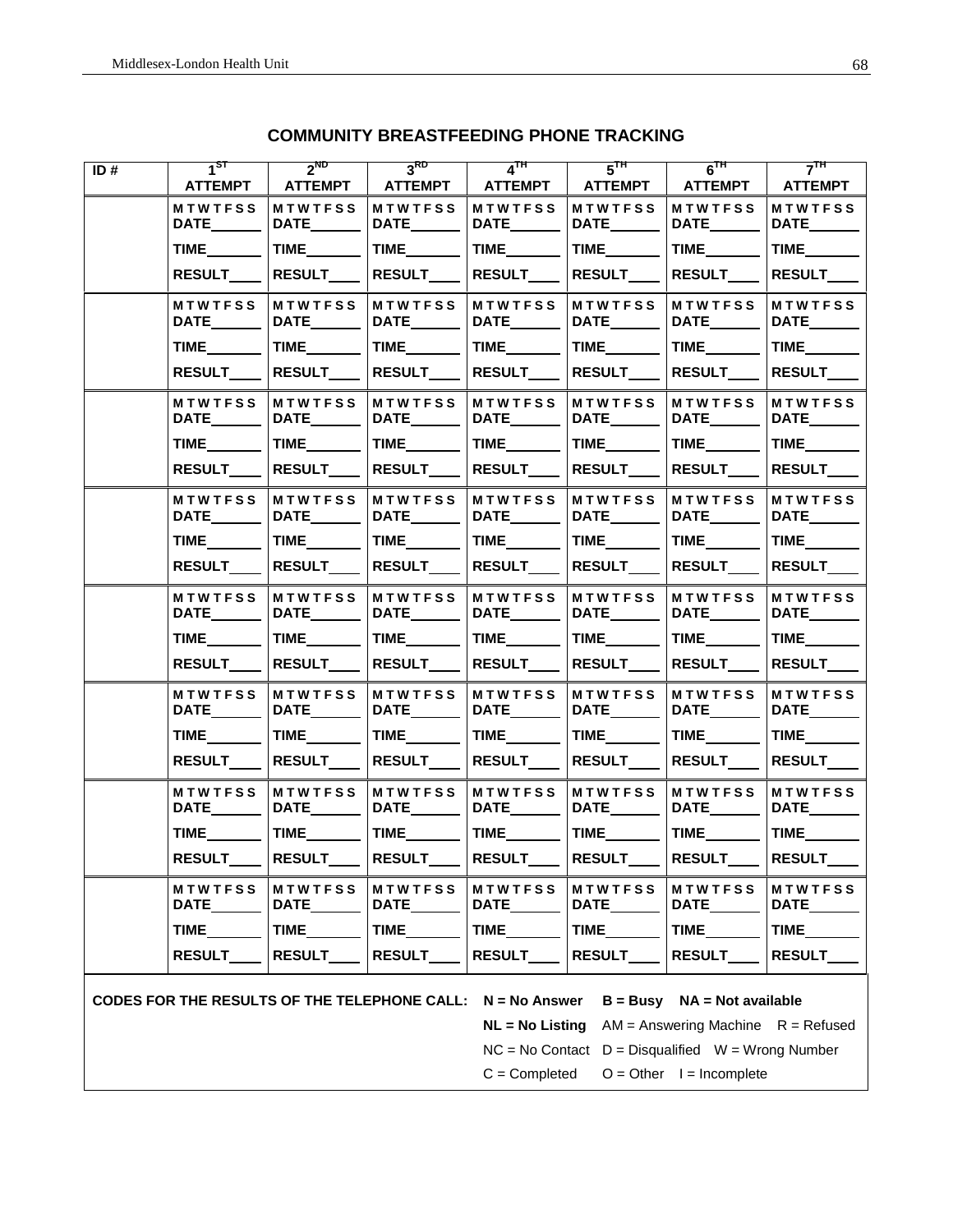# **Appendix M**

### **TOWARDS A BREASTFEEDING FRIENDLY COMMUNITY FOCUS GROUPS THEMES AND SUGGESTIONS For Health Care Professionals**

The themes and suggestions presented today are based on information obtained during focus group sessions held with women in Middlesex County and the city of London. The purpose of this study was:

"To conduct focus groups with women in Middlesex County and the city of London who are breastfeeding, or have breastfed, to determine their perception of what it is like to breastfeed in public, and to identify changes they feel are needed to make this region a "Breastfeeding Friendly Community."

This applied research study is part of a larger study.

Seven focus groups were conducted between September/October 1999. The total number of participants was 34. Focus groups were conducted until no additional new information was received.

Although our main focus was "public places", specifically malls and restaurants, every group identified the hospital and public health sectors in the "other" category. As well, there was much discussion about hospitals and public health in the "additional/final comments" section at the end of the focus groups.

#### **The purpose of today's meeting is to:**

- 1. Share the themes and suggestions that evolved from the focus groups
- 2. Engage in discussion re: the themes and suggestions
- 3. Collaboratively identify the wording for the recommendations that will go forward to the public
- 4. Identify best methods for the dissemination of results

### **\*\*PLEASE ENSURE THAT THE INFORMATION PRESENTED TODAY REMAINS CONFIDENTIAL\*\***

\*\*Appendix E was attached.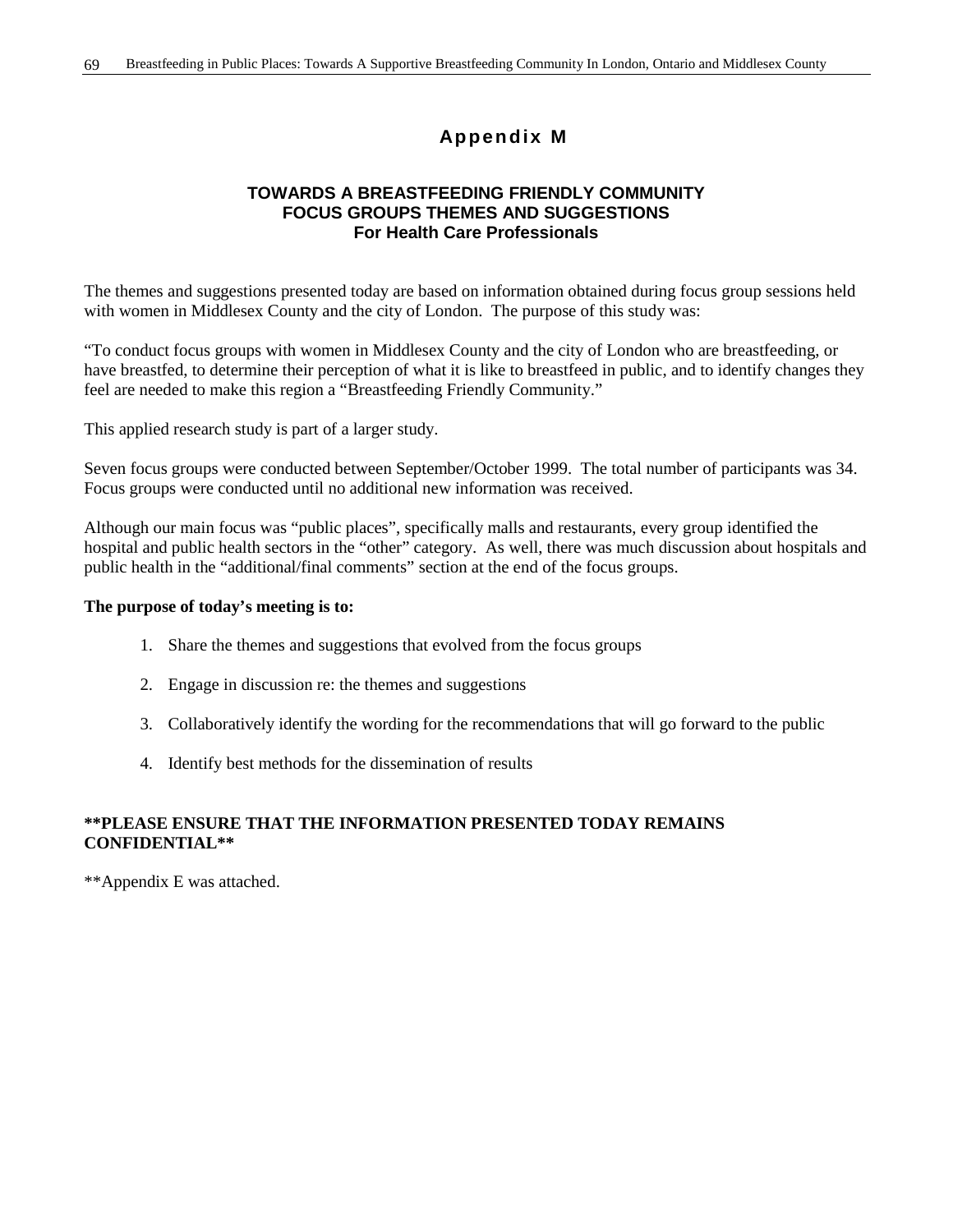### **References**

- 1. Hanson L.A. (1998). Breastfeeding provides passive and likely long-lasting immunity. Annals of Allergy, Asthma & Immunology, 81(6), 523-537.
- 2. Canadian Pediatric Society, Dieticians of Canada, Health Canada (1998). Nutrition For Healthy Term Infants, Minister of Public Works and Government Services, Ottawa, Ontario, Canada. ISBN 0-662-26462-2.
- 3. Saarinen, U.M., & Kajosarri, M. (1995). Breastfeeding as prophylaxis against atopic disease: Prospective followup study until 17 years old. The Lancet, 346, 1065-1069.
- 4. Lucas, A., Morley R., Cole, T.J., Lister, G., Leeson-Payne, C. (1992). Breastmilk and subsequent intelligence quotient in children born preterm. The Lancet, 339, 261-264.
- 5. Rogan, W.J. & Gladen, B.C. (1993). Breastfeeding and cognitive development. Early Human Development, 31, 181-193.
- 6. Villapando, S. & Hamosh, M. (1998). Early and late effects of breastfeeding: Does breastfeeding really matter? Biology of the Neonate, 74(2), 177-191.
- 7. Labbok, M.H. (1999). Health sequelae of breastfeeding for the mother. Clinics in Perinatology, 26(2), 491-503.
- 8. Maher, V. (1992). Breast-feeding in cross-cultural perspective: Paradoxes and proposals. In V. Maher (Ed.), The anthropology of breast-feeding: Natural law or social construct (pp. 1-36). New York, NY: St. Martin's Press.
- 9. WHO/UNICEF (1990, August). Innocenti declaration on the protection, promotion and support of breastfeeding. Produced and adopted by participants at the WHO/UNICEF policymakers' meeting "Breastfeeding in the 1990's: A Global Initiative", Florence, Italy.
- 10. Ontario Public Health Association (1993). Breastfeeding position paper. Toronto, Ontario, Canada: Author
- 11. Ontario Human Rights Commission (1999). Pregnancy, before, during and after: Know your rights. Toronto, Ontario, Canada: Government of Ontario ISBN 0-7778-9010-0 9/99 1500.
- 12. Breastfeeding out and about. (1999, February 23). Australia: Nursing Mother's Association of Australia. Retrieved June 14, 1999 form the World Wide Web: http://avoca.vicnet.net.au/~nmaa/bfinfo/out.html
- 13. Ellis, D. (1998, July 6). Community prefers bottle feeding to breastfeeding in public. Media Releases: The University of Adelaide. Retrieved May 26, 1999 from the World Wide Web: http://www.adelaide.edu.au/~jedge/PR/brfeed98.html
- 14. Freed, G.L.., Fraley, J.K., & Schanler, R.J. (1992). Attitudes of expectant fathers regarding breast-feeding. Pediatrics, 90(2), 224-227.
- 15. Voss, S., Finnis, L., & Manners, J. (1993). Fathers and breastfeeding: A pilot observational study. Journal of the Royal Society of Health, 113(4), 176-178.
- 16. McHale, H., Gutmanis, I. (1999). Breastfeeding duration rates in Middlesex-London. London, Ontario: Middlesex-London Health Unit.
- 17. McIntyre, E., Turnbull, D. & Hiller, J.E. (1999). Breastfeeding in public places. Journal of Human Lactation, 15(2), 131-135.